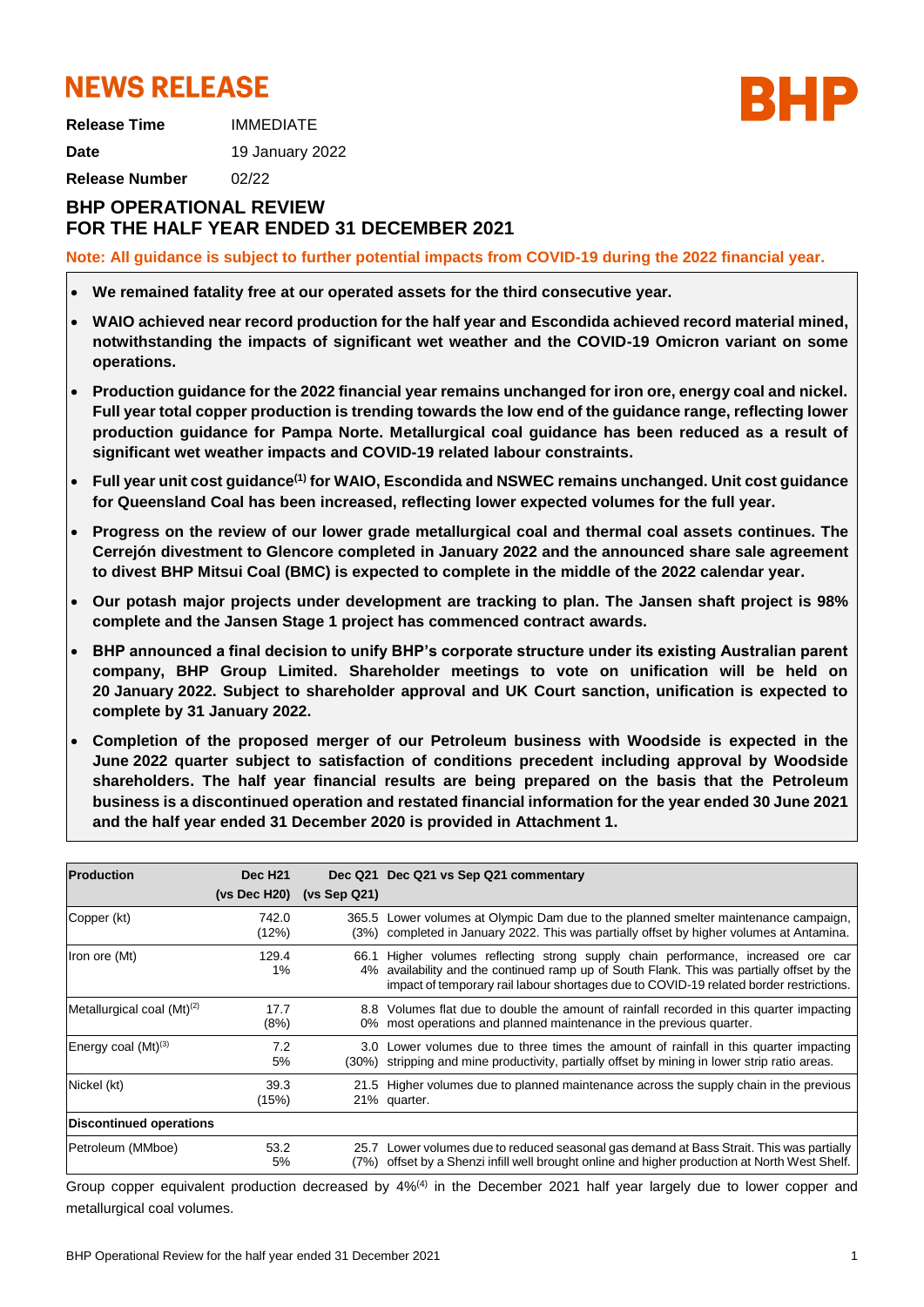# **Summary**

#### *BHP Chief Executive Officer, Mike Henry:*

"BHP was fatality free at our operated assets for the third consecutive year. Our continuing focus on people and on operational reliability enabled us to achieve near record production in iron ore and to reduce the impacts of adverse weather and COVID-19 related labour constraints in our operations. Cost control remained strong across the business, in the face of a more inflationary environment. Unit cost guidance remains intact bar a change to metallurgical coal which is a function of the lowering of production guidance as a result of significant wet weather and in anticipation of Omicron headwinds in the early part of the second half of the financial year.

We completed major planned maintenance programs in our Iron Ore, Nickel West and Olympic Dam assets. In Nickel West, we achieved first saleable production of nickel sulphate crystals from the Kwinana plant, an exciting new addition to our product suite that will further enhance our offering into the battery electric vehicle market. The ramp-up of South Flank continues to progress well. The Spence Growth project is realising lower than expected recoveries and we are studying plant design modifications in order to lift recoveries to planned levels.

We continued to progress a number of actions related to our portfolio and corporate structure. We progressed the merger of our petroleum assets with Woodside and prepared for a shareholder vote on a unified corporate structure. We advanced the Jansen potash project and announced a share sale agreement of our interest in the BHP Mitsui Coal metallurgical coal joint venture. We bolstered options in future facing commodities investing in prospective copper assets in the Northern Territory and South Australia and we secured an early stage entry into a world-scale nickel sulphide resource in Tanzania.

Overall we made good progress in positioning our portfolio and performance to deliver returns for shareholders now and into the future."

#### *Operational performance*

Production and guidance are summarised below.

#### **Note: All guidance is subject to further potential impacts from COVID-19 during the 2022 financial year.**

|                                      | <b>Dec</b>      | <b>Dec</b> | Dec H <sub>21</sub><br><b>VS</b> | <b>Dec Q21</b><br><b>VS</b> | <b>Dec Q21</b><br><b>VS</b> | <b>Previous</b><br><b>FY22</b> | <b>Current</b><br><b>FY22</b> |                |
|--------------------------------------|-----------------|------------|----------------------------------|-----------------------------|-----------------------------|--------------------------------|-------------------------------|----------------|
| <b>Production</b>                    | H <sub>21</sub> | Q21        | Dec H <sub>20</sub>              | <b>Dec Q20</b>              | Sep Q21                     | quidance                       | guidance                      |                |
| Copper (kt)                          | 742.0           | 365.5      | (12%)                            | (15%)                       | (3%)                        | $1,590 - 1,760$                | $1,590 - 1,760$               | Low end        |
| Escondida (kt)                       | 488.3           | 244.6      | (15%)                            | (15%)                       | 0%                          | $1.000 - 1.080$                | $1,020 - 1,080$               | Narrowed range |
| Pampa Norte (kt)                     | 135.8           | 68.3       | 40%                              | 26%                         | $1\%$                       | $330 - 370$                    | $260 - 300$                   | Lowered        |
| Olympic Dam (kt)                     | 43.7            | 14.2       | (56%)                            | (70%)                       | (52%)                       | $140 - 170$                    | $140 - 150$                   | Narrowed range |
| Antamina (kt)                        | 74.2            | 38.4       | 1%                               | (1%)                        | 7%                          | $120 - 140$                    | $120 - 140$                   | Unchanged      |
| Iron ore (Mt)                        | 129.4           | 66.1       | 1%                               | 6%                          | 4%                          | $249 - 259$                    | $249 - 259$                   |                |
| WAIO (Mt)                            | 127.3           | 65.1       | (1%)                             | 4%                          | 5%                          | $246 - 255$                    | $246 - 255$                   | Unchanged      |
| WAIO (100% basis) (Mt)               | 144.4           | 73.9       | 0%                               | 5%                          | 5%                          | $278 - 288$                    | $278 - 288$                   | Unchanged      |
| Samarco (Mt)                         | 2.1             | 1.0        | >100%                            | $>100\%$                    | (2%)                        | $3 - 4$                        | $3 - 4$                       | Unchanged      |
| Metallurgical coal $(Mt)^{(i)}$      | 17.7            | 8.8        | (8%)                             | (7%)                        | 0%                          | $39 - 44$                      | $38 - 41$                     |                |
| Queensland Coal (100% basis) (Mt)    | 30.7            | 15.1       | (10%)                            | $(11\%)$                    | (3%)                        | $70 - 78$                      | $68 - 72$                     | Lowered        |
| Energy coal – NSWEC (Mt)             | 7.2             | 3.0        | 5%                               | (8%)                        | (30%)                       | $13 - 15$                      | $13 - 15$                     | Unchanged      |
| Energy coal – Cerrejón $(Mt)^{(ii)}$ | 4.2             | 2.2        | >100%                            | >100%                       | 6%                          | n/a                            | n/a                           |                |
| Nickel (kt)                          | 39.3            | 21.5       | (15%)                            | (10%)                       | 21%                         | $85 - 95$                      | $85 - 95$                     | Unchanged      |
| <b>Discontinued operations</b>       |                 |            |                                  |                             |                             |                                |                               |                |
| Petroleum (MMboe) <sup>(iii)</sup>   | 53.2            | 25.7       | 5%                               | 8%                          | (7%)                        | $99 - 106$                     | n/a                           |                |

(i) We announced the share sale agreement to divest our interest in BHP Mitsui Coal (BMC) in November 2021, however will continue to report BMC as part of Queensland Coal. We maintain economic and operating control of BMC until the sale has completed.

(ii) We have ceased providing Cerrejón production guidance due to the completion of the divestment of our interest. The transaction has an effective economic date of 31 December 2020 and volumes have been reported separately.

(iii) Given our announcement of a binding share sale agreement for the merger of BHP's oil and gas portfolio with Woodside in November 2021, no further annual production guidance for FY22 for Petroleum will be provided. However, until merger completion, we expect a production run rate broadly consistent with the original FY22 production guidance of between 99 and 106 MMboe.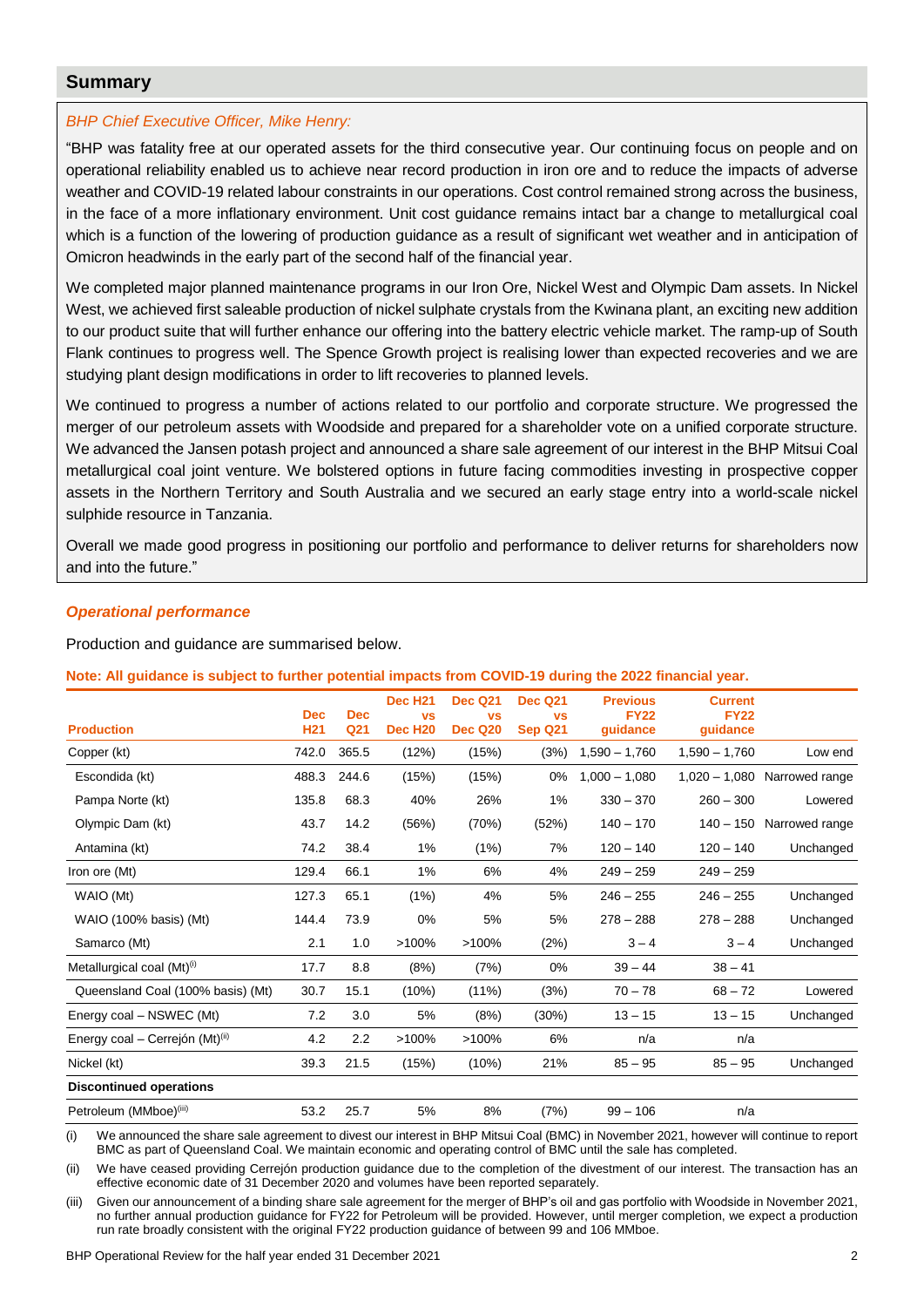#### *Summary of disclosures*

BHP expects its December 2021 half year financial results to reflect certain items as summarised in the table below. The table does not provide a comprehensive list of all items impacting the period. The financial statements are the subject of ongoing work that will not be finalised until the release of the financial results on 15 February 2022. Accordingly the information in the table below contains preliminary information that is subject to update and finalisation.

| <b>Description</b>                                                                                                                                                                                                                                                                          | <b>H1 FY22</b><br>impact<br>USSM <sup>(i)</sup> | Classification <sup>(ii)</sup>                  |
|---------------------------------------------------------------------------------------------------------------------------------------------------------------------------------------------------------------------------------------------------------------------------------------------|-------------------------------------------------|-------------------------------------------------|
| Unit costs for WAIO, Escondida and NSWEC are expected to be in line with full year<br>guidance (at guidance exchange rates), with WAIO tracking towards the bottom end of<br>quidance<br>Note: weaker Australian dollar and Chilean peso than guidance rates in the period <sup>(iii)</sup> |                                                 | Operating costs                                 |
| Unit cost guidance for Queensland Coal has been increased to between US\$85 and US\$94<br>per tonne (at guidance exchange rates), reflecting lower expected volumes for the full year                                                                                                       |                                                 | Operating costs                                 |
| Exploration expense (minerals exploration programs)                                                                                                                                                                                                                                         | 80                                              | <b>Exploration expense</b>                      |
| Higher depreciation and amortisation mainly at WAIO following South Flank commissioning<br>and prior period update of closure provision at Yandi.                                                                                                                                           | $425 - 475$                                     | ↑ Depreciation, amortisation<br>and impairments |
| The Group's adjusted effective tax rate for H1 FY22 is expected to be slightly below the full<br>year guidance range of 32 to 37 per cent given Petroleum will be presented as a discontinued<br>operation. An updated guidance range will be provided in the half year financial results   |                                                 | <b>Taxation expense</b>                         |
| Working capital movements relating to royalties, inventory builds, net price impacts on<br>receivables and other movements.                                                                                                                                                                 | $2.000 - 2.500$                                 | L Operating cash inflow                         |
| Dividends received from Cerrejón                                                                                                                                                                                                                                                            | $-240^{(iv)}$                                   | ↑ Operating cash inflow                         |
| Dividends paid to non-controlling interests                                                                                                                                                                                                                                                 | $-1,250$                                        | ↑ Financing cash outflow                        |
| Impairment of US deferred tax assets no longer expected to be recoverable after the<br>Petroleum merger (after tax)                                                                                                                                                                         | $400 - 450$                                     | ↑ Exceptional item charge                       |
| Financial impact on BHP Brasil of the Samarco dam failure                                                                                                                                                                                                                                   | Refer footnote $(v)$                            | ↑ Exceptional item charge                       |

(i) Numbers are not tax effected, unless otherwise noted.

(ii) There will be a corresponding balance sheet, cash flow and/or income statement impact as relevant, unless otherwise noted.

(iii) Average exchange rates for H1 FY22 of AUD/USD 0.73 (guidance rate AUD/USD 0.78) and USD/CLP 798 (guidance rate USD/CLP 727). (iv) There will be no net income statement impact in relation to Cerrejón for H1 FY22. While the dividends received will be recognised as other income, the associated adjustment to the proceeds to be received on sale completion results in an offsetting expense to reflect the reduction in the carrying value of the Cerrejón assets held for sale.

(v) Financial impact is the subject of ongoing work and is not yet finalised. See corporate update section for further information on Samarco.

The December 2021 half year financial results are being prepared on the basis that BHP Petroleum will be reported as a discontinued operation. BHP Petroleum will be excluded from the consolidated Income Statement and will not be included when calculating the minimum dividend payout. BMC will continue to be consolidated with Queensland Coal as a continuing operation until the expected completion in the middle of the 2022 calendar year. On the Balance Sheet, both BMC and BHP Petroleum will be reclassified as assets held for sale and excluded from net operating assets.

#### *Major development projects*

At the end of December 2021, BHP had two major projects under development, the US\$2.97 billion Jansen mine shafts project and the US\$5.7 billion Jansen Stage 1 project.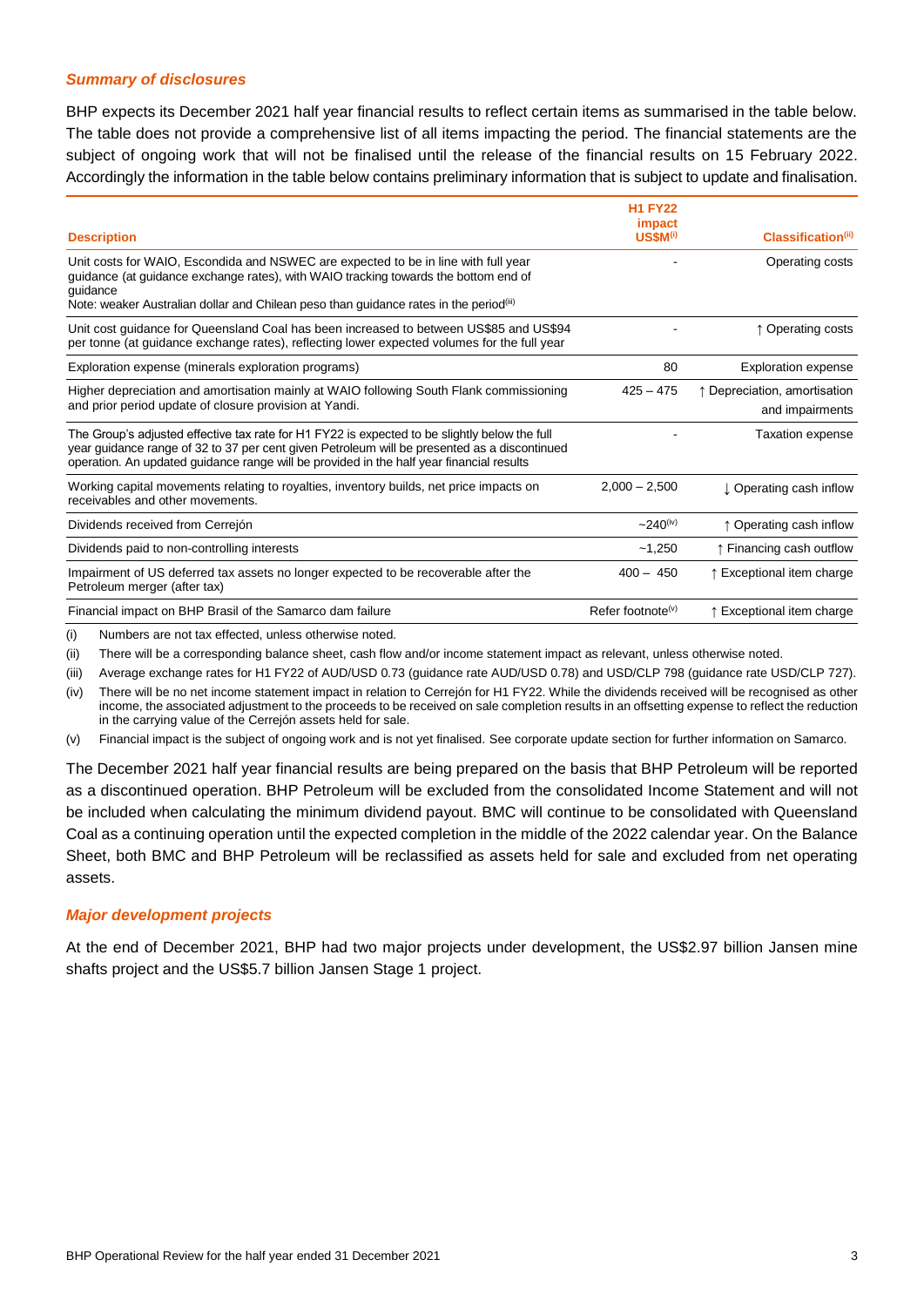#### *Average realised prices*

The average realised prices achieved for our major commodities are summarised below.

|                                           |                     |                     |                     |             | Dec H <sub>21</sub>              | Dec H <sub>21</sub>         | Dec H <sub>21</sub>      |
|-------------------------------------------|---------------------|---------------------|---------------------|-------------|----------------------------------|-----------------------------|--------------------------|
| Average realised prices <sup>(i)</sup>    | Dec H <sub>21</sub> | Dec H <sub>20</sub> | Jun H <sub>21</sub> | <b>FY21</b> | <b>VS</b><br>Dec H <sub>20</sub> | <b>VS</b><br><b>Jun H21</b> | <b>VS</b><br><b>FY21</b> |
| Copper (US\$/lb)                          | 4.31                | 3.32                | 4.34                | 3.81        | 30%                              | (1%)                        | 13%                      |
| Iron ore (US\$/wmt, FOB)                  | 113.54              | 103.78              | 158.17              | 130.56      | 9%                               | (28%)                       | (13%)                    |
| Metallurgical coal (US\$/t)               | 259.71              | 97.61               | 114.81              | 106.64      | 166%                             | 126%                        | 144%                     |
| Hard coking coal (US\$/t) <sup>(ii)</sup> | 278.60              | 106.30              | 118.54              | 112.72      | 162%                             | 135%                        | 147%                     |
| Weak coking coal (US\$/t) <sup>(ii)</sup> | 218.65              | 73.17               | 104.40              | 89.62       | 199%                             | 109%                        | 144%                     |
| Thermal coal (US\$/t) <sup>(iii)</sup>    | 137.68              | 44.35               | 70.83               | 58.42       | 210%                             | 94%                         | 136%                     |
| Nickel metal (US\$/t)                     | 19,651              | 15,140              | 17,537              | 16,250      | 30%                              | 12%                         | 21%                      |
| <b>Discontinued operations</b>            |                     |                     |                     |             |                                  |                             |                          |
| Oil (crude and condensate) (US\$/bbl)     | 74.26               | 41.40               | 63.05               | 52.56       | 79%                              | 18%                         | 41%                      |
| Natural gas (US\$/Mscf) <sup>(iv)</sup>   | 5.80                | 3.83                | 4.86                | 4.34        | 51%                              | 19%                         | 34%                      |
| LNG (US\$/Mscf)                           | 15.10               | 4.45                | 7.04                | 5.63        | 239%                             | 114%                        | 168%                     |

(i) Based on provisional, unaudited estimates. Prices exclude sales from equity accounted investments, third party product and internal sales, and represent the weighted average of various sales terms (for example: FOB, CIF and CFR), unless otherwise noted. Includes the impact of provisional pricing and finalisation adjustments.

(ii) Hard coking coal (HCC) refers generally to those metallurgical coals with a Coke Strength after Reaction (CSR) of 35 and above, which includes coals across the spectrum from Premium Coking to Semi Hard Coking coals, while weak coking coal (WCC) refers generally to those metallurgical coals with a CSR below 35.

(iii) Export sales only; excludes Cerrejón. Includes thermal coal sales from metallurgical coal mines.

(iv) Includes internal sales.

The large majority of iron ore shipments were linked to index pricing for the month of shipment, with price differentials predominantly a reflection of market fundamentals and product quality. Iron ore sales were based on an average moisture rate of 7.2 per cent. The large majority of metallurgical coal and energy coal exports were linked to index pricing for the month of shipment or sold on the spot market at fixed or index-linked prices, with price differentials reflecting product quality. The majority of copper cathodes sales were linked to index pricing for quotation periods one month after the month of shipment, and three to four months after the month of shipment for copper concentrates sales with price differentials applied for location and treatment costs. The large majority of oil sales were linked to West Texas intermediate (WTI) or Brent based indices, with differentials applied for quality, locational and transportation costs.

At 31 December 2021, the Group had 333 kt of outstanding copper sales that were revalued at a weighted average price of US\$4.42 per pound. The final price of these sales will be determined over the remainder of the 2022 financial year. In addition, 323 kt of copper sales from the 2021 financial year were subject to a finalisation adjustment in the current period. The provisional pricing and finalisation adjustments will increase Underlying EBITDA(5) by US\$11 million in the December 2021 half year and are included in the average realised copper price in the above table.

#### *Corporate update*

#### **Portfolio**

In November 2021, BHP announced it had signed a Share Sale and Purchase Agreement with Stanmore Resources Limited to divest its 80 per cent interest in BHP Mitsui Coal Pty Ltd (BMC), an operated metallurgical coal joint venture in Queensland. The purchase price comprises US\$1.1 billion cash on completion, US\$100 million in cash six months after completion and the potential for up to US\$150 million in a price-linked earn-out payable in the 2024 calendar year. Completion is expected in the middle of the 2022 calendar year subject to the satisfaction of certain conditions, including customary competition and regulatory conditions.

In November 2021, BHP signed a binding Share Sale Agreement for the merger of BHP's oil and gas portfolio with Woodside to create a global top 10 independent energy company by production. It is proposed that Woodside will acquire BHP Petroleum in exchange for new Woodside shares. Completion of the merger is subject to satisfaction of conditions precedent including regulatory and competition authority approvals and approval by Woodside's shareholders. The process remains on track and the Australian Competition and Consumer Commission provided informal clearance of the merger in December 2021. The Woodside shareholder meeting to vote on the merger as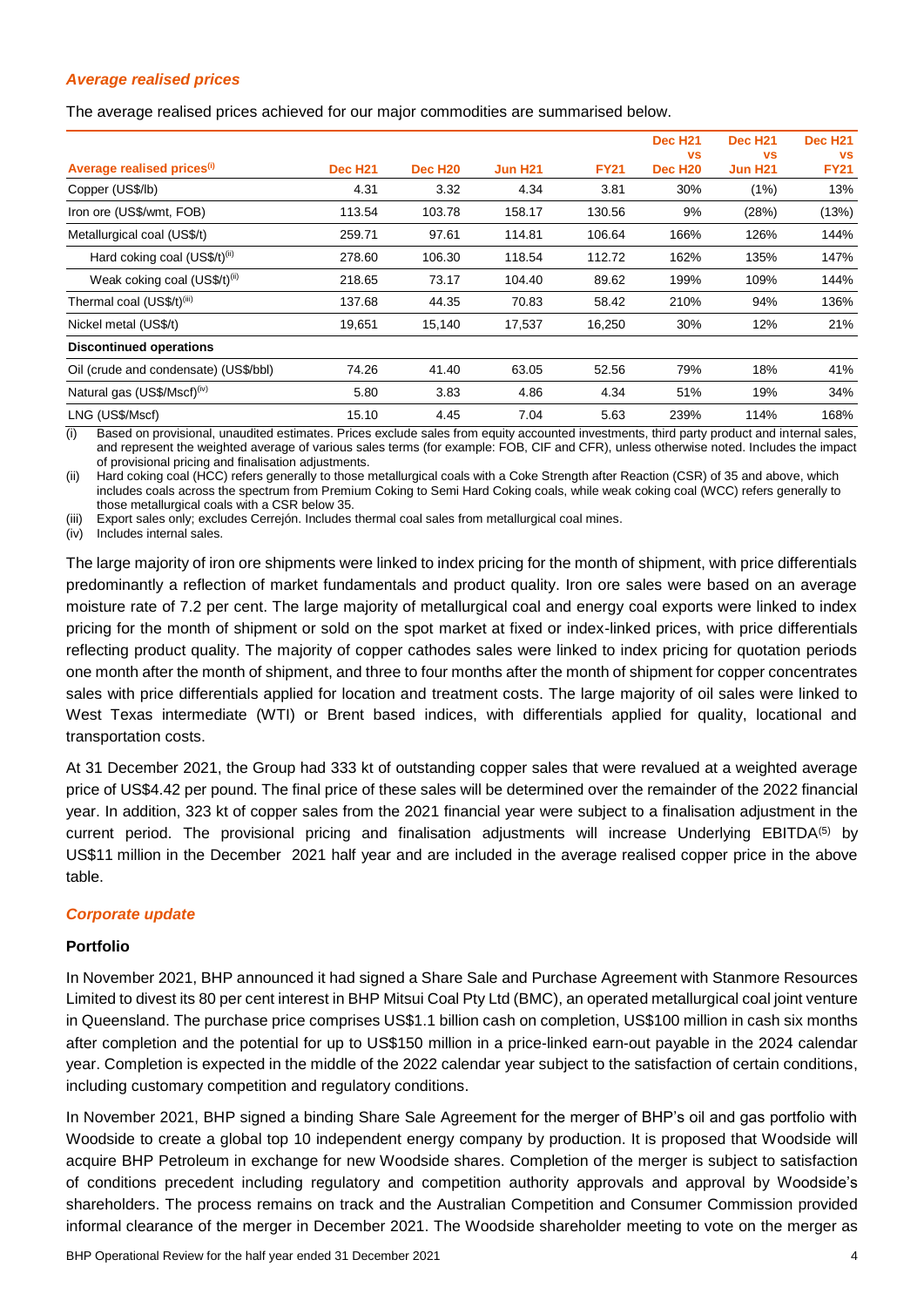well as completion of the merger is targeted for the June 2022 quarter. In addition to its primary listing on the Australian Securities Exchange, Woodside is pursuing a standard listing on the London Stock Exchange and a listing of American Depositary Receipts on the New York Stock Exchange.

In December 2021, BHP announced a final decision to unify BHP's corporate structure under its existing Australian parent company, BHP Group Limited. The Board believes that unification is in the best interests of BHP shareholders. Unification will create a corporate structure that is simpler and more efficient, reduces duplication and streamlines BHP's governance and internal processes. Shareholder meetings of BHP Group Limited and BHP Group Plc will take place on 20 January 2022 to approve unification. Unification is expected to complete by 31 January 2022 subject to shareholder approval of both BHP Group Limited and BHP Group Plc and UK Court sanction of the scheme.

In December 2021, BHP announced it would not increase or extend its offer to acquire Noront Resources. BHP is committed to its strict capital discipline framework and while the Eagle's Nest deposit is a promising resource, we do not see adequate long-term value for BHP shareholders to support an increase in BHP's offer to match the proposal from Wyloo Metals Pty Ltd.

In December 2021, BHP advanced its early-stage nickel interests by agreeing to invest in the Kabanga Nickel Project (Kabanga), a high-quality nickel sulphide deposit in Tanzania. Kabanga is a joint venture between Kabanga Nickel Limited (84 per cent interest) and the Government of Tanzania (16 per cent). BHP has made an initial investment of US\$40 million in Kabanga, which will convert into an 8.9 per cent equity stake in Kabanga Nickel Limited once approvals and conditions are met. The proceeds will be used to accelerate drilling and study work. Further investments, including a second tranche of US\$50 million, have been agreed in principle subject to the parties agreeing definitive documentation and certain other conditions. In parallel, BHP has invested US\$10 million in Lifezone Limited to progress its low-carbon hydrometallurgical processing technology.

In January 2022, BHP completed the sale to Glencore of its 33.3 per cent interest in the Cerrejón joint venture in Colombia. The transaction was first announced on 29 June 2021 for a total cash consideration of US\$294 million.

#### **Samarco**

Samarco's Judicial Reorganisation process is continuing in the Commercial Courts of Belo Horizonte, State of Minas Gerais. The Judicial Reorganisation is a process for Samarco to restructure its financial debts in order to establish a sustainable independent financial position that would allow Samarco to continue its operations safely and meet its Renova Foundation obligations. BHP Brasil will continue to support Samarco in this process.

Negotiations are ongoing with State and Federal Prosecutors and certain other Brazilian public authorities in relation to the review of the Framework Agreement. The Framework Agreement was entered into between Samarco, Vale and BHP Brasil and the relevant Brazilian authorities in March 2016 and established the Renova Foundation to develop and implement environmental and socio-economic programs to remediate and provide compensation for damage caused by the Samarco dam failure.

In October 2021, the 12th Federal Court delivered a ruling that expanded the scope of eligible individuals of the court mandated compensation process ("Novel System"), extended its geographical scope and increased indemnification amounts for certain categories of damage. The decision is under appeal and applications have been made to clarify certain aspects of the ruling. BHP is currently reviewing the impact of the 12th Federal Court's decision on the Group's provision for the Samarco dam failure and it is possible that the provision could materially increase.

In December 2021, BHP agreed to fund US\$700 million in further financial support for the Renova Foundation, which will be offset against the Group's provision for the Samarco dam failure. Further funding requirements for the period to 31 December 2022 continue to be assessed and, will be subject to future approval by BHP.

We will provide an update to the ongoing potential financial impacts on BHP Brasil of the Samarco dam failure with the release of the financial results on 15 February 2022. Any financial impacts will continue to be treated as an exceptional item.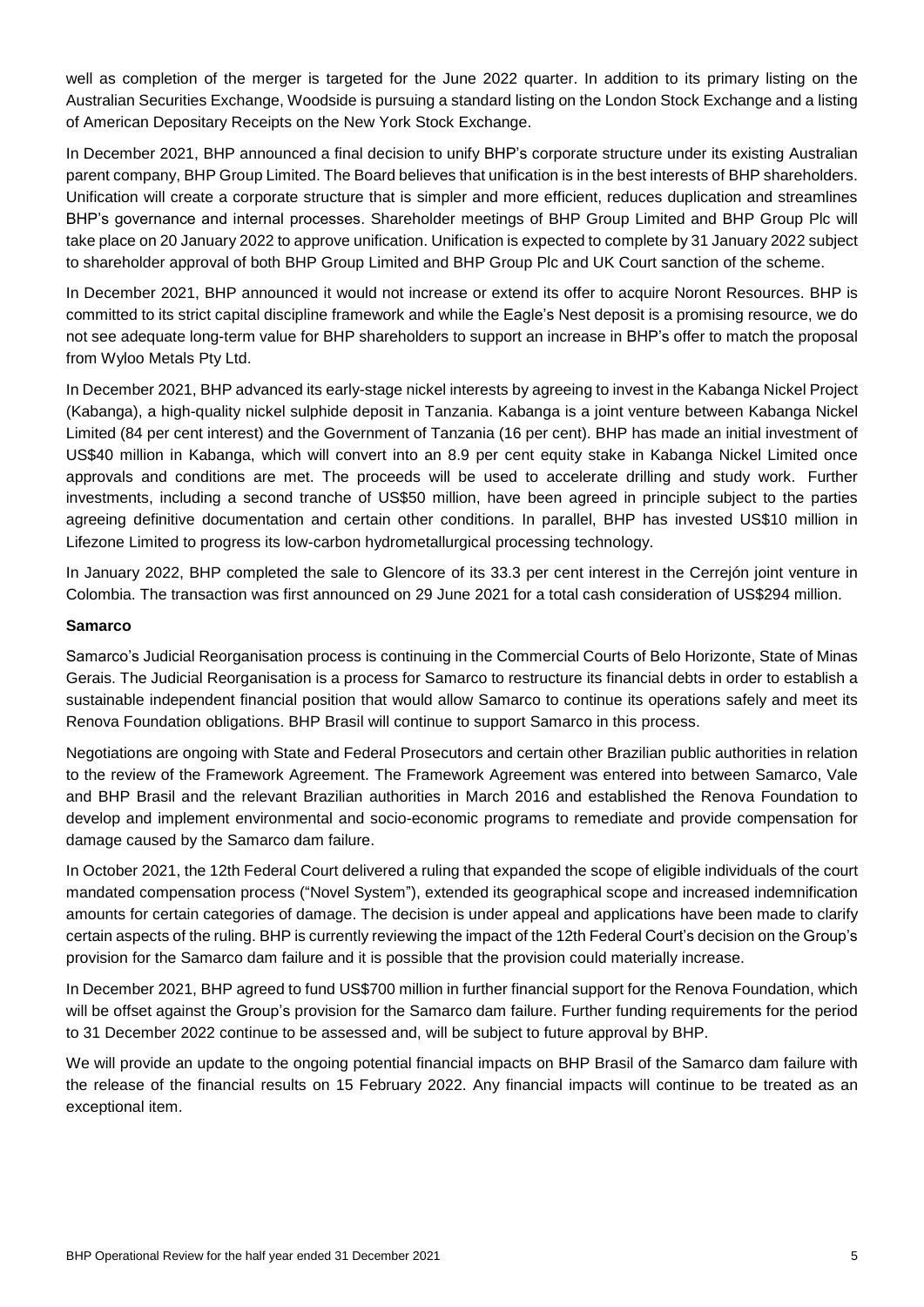# **Copper**

#### *Production*

|             |                     |                | Dec H <sub>21</sub><br><b>VS</b> | <b>Dec Q21</b><br><b>VS</b> | <b>Dec Q21</b><br><b>VS</b> |
|-------------|---------------------|----------------|----------------------------------|-----------------------------|-----------------------------|
|             | Dec H <sub>21</sub> | <b>Dec Q21</b> | Dec H <sub>20</sub>              | <b>Dec Q20</b>              | Sep Q21                     |
| Copper (kt) | 742.0               | 365.5          | (12%)                            | (15%)                       | (3%)                        |
| Zinc(t)     | 62,892              | 29,603         | (18%)                            | (29%)                       | $(11\%)$                    |
| Uranium (t) | 818                 | 287            | (55%)                            | (70%)                       | (46%)                       |

**Copper** – Total copper production decreased by 12 per cent to 742 kt. Full year production is trending towards the low end of the guidance range for the 2022 financial year, which reflects lower production guidance at Pampa Norte, and narrowed guidance ranges for Escondida and Olympic Dam. Volumes will be weighted to the second half of the financial year as expected.

Uncertainty around impacts from COVID-19 remains as the pandemic evolves, despite an improved operating environment for our Chilean assets in the December 2021 half year due to high COVID-19 vaccination rates and continued use of successful control measures at our operating sites.

Escondida copper production decreased by 15 per cent to 488 kt due to concentrator feed grade decline despite a record performance for material mined. Guidance for the 2022 financial year has been narrowed to between 1,020 and 1,080 kt as concentrator feed grade is expected to improve in the June 2022 half year as the mine sequence moves towards higher grade areas. Concentrator feed grade decline remains forecasted at approximately two per cent for the 2022 financial year. Medium term guidance of an annual average of 1.2 Mt of copper production over the next five years remains unchanged, with production expected to be weighted towards the latter years.

Pampa Norte copper production increased by 40 per cent to 136 kt, reflecting the continued ramp up of the Spence Growth Option (SGO), partially offset by the impact of planned lower ore stacking grade, which is expected to decline by approximately 10 per cent for the 2022 financial year. SGO demonstrated full concentrator throughput of 95 ktpd in the December 2021 quarter. Guidance for the 2022 financial year has been reduced from between 330 and 370 kt to between 260 and 300 kt, as the result of a fatality at the third party desalination plant which impacted Spence operations, operational uncertainty related to Cerro Colorado water access and licencing, including water extraction, and lower than expected recoveries at SGO. Plant design modifications, including modifications to the rougher floatation circuit will be required to increase SGO recoveries to achieve planned copper production levels. The Spence guidance to average 300 ktpa (including cathodes) in the first four years of production will be subject to the timing of these modifications being completed.

Olympic Dam copper production decreased by 56 per cent to 44 kt as a result of the major smelter maintenance campaign in the period. The maintenance campaign was completed in January 2022 and ramp up to full capacity is now expected by April 2022 (previously March 2022), due to COVID-19 impacts on the availability of workforce. The full scope of the maintenance campaign was delivered, including the rebuild of the flash furnace and its ancillary equipment and refurbishment of the acid plant, which has resulted in significant plant improvements. Guidance for the 2022 financial year has been narrowed to between 140 and 150 kt as production is trending towards the low end of the original guidance range.

Antamina copper production increased by one per cent to 74 kt reflecting higher copper head grades and zinc production decreased by 18 per cent to 63kt reflecting lower zinc head grades. Guidance remains unchanged for the 2022 financial year, with copper production of between 120 and 140 kt, and zinc production of between 115 and 130 kt.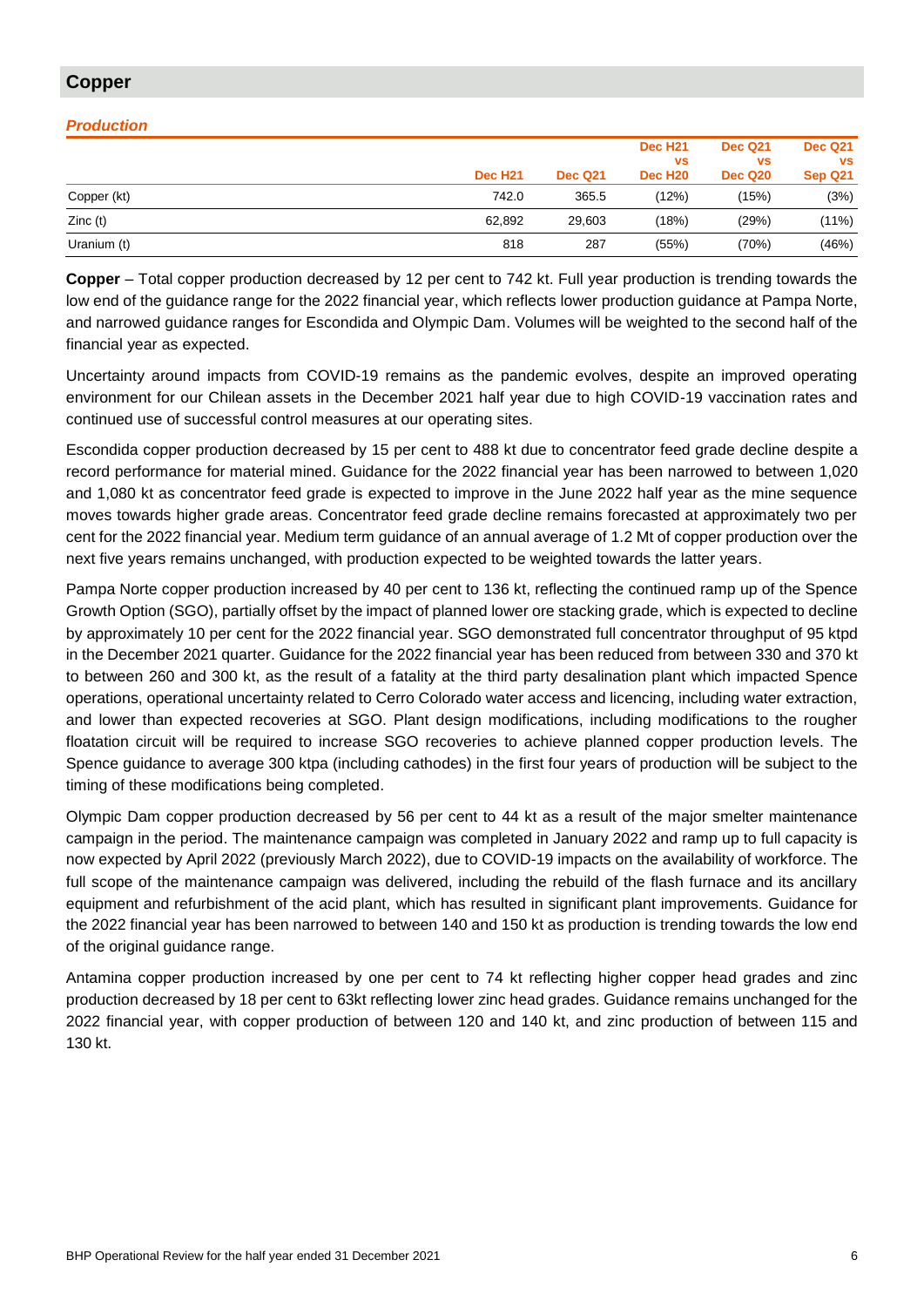| <b>Iron Ore</b>          |                     |                |                                  |                             |                             |
|--------------------------|---------------------|----------------|----------------------------------|-----------------------------|-----------------------------|
| <b>Production</b>        |                     |                |                                  |                             |                             |
|                          |                     |                | Dec H <sub>21</sub><br><b>VS</b> | <b>Dec Q21</b><br><b>VS</b> | <b>Dec Q21</b><br><b>VS</b> |
|                          | Dec H <sub>21</sub> | <b>Dec Q21</b> | Dec H <sub>20</sub>              | <b>Dec Q20</b>              | Sep Q21                     |
| Iron ore production (kt) | 129,401             | 66,102         | $1\%$                            | 6%                          | 4%                          |

**Iron ore** – Total iron ore production increased by one per cent to 129 Mt. Guidance for the 2022 financial year remains unchanged at between 249 and 259 Mt.

WAIO finished the half year at near record production levels at 127 Mt (144 Mt on a 100 per cent basis), despite impacts of temporary labour constraints relating to COVID-19 border restrictions and the planned major maintenance on car dumper one and the Jimblebar train load out. This reflects continued strong supply chain performance including higher car dumper performance and improved rail cycle times. South Flank ramp up to full production capacity of 80 Mtpa (100 per cent basis) over three years remains on track with a peak rate of 45 Mtpa achieved in the half year contributing to record lump sales. In December 2021, we approved the South Flank Autonomous Haulage Project to automate the current fleet of Komatsu haul trucks. The project is scheduled to commence in the June 2022 quarter and is expected to be completed within 18 months. The proposed easing of Western Australia's border restrictions on 5 February 2022 may introduce some short-term disruption to the operating environment as the COVID-19 pandemic evolves in the state.

Samarco production was 2.1 Mt (BHP share), following the recommencement of iron ore pellet production at one concentrator in December 2020. Guidance of between 3 and 4 Mt (BHP share) remains unchanged for the 2022 financial year.

# **Coal**

| <b>Production</b>                      |                     |                |                     |                |                |
|----------------------------------------|---------------------|----------------|---------------------|----------------|----------------|
|                                        |                     |                | Dec H <sub>21</sub> | <b>Dec Q21</b> | <b>Dec Q21</b> |
|                                        |                     |                | vs                  | <b>VS</b>      | <b>VS</b>      |
|                                        | Dec H <sub>21</sub> | <b>Dec Q21</b> | Dec H <sub>20</sub> | <b>Dec Q20</b> | Sep Q21        |
| Metallurgical coal (kt) <sup>(2)</sup> | 17.668              | 8,818          | (8%)                | (7%)           | $0\%$          |
| Energy coal $(kt)^{(3)}$               | 7.205               | 2.967          | 5%                  | (8%)           | (30%)          |

**Metallurgical coal** – Metallurgical coal production decreased by eight per cent to 18 Mt (31 Mt on a 100 per cent basis). Guidance for the 2022 financial year has been reduced to between 38 and 41 Mt (68 and 72 Mt on a 100 per cent basis) from between 39 and 44 Mt (70 and 78 Mt on a 100 per cent basis). The revision is a result of significant La Niña related wet weather impacts during the December 2021 quarter coupled with COVID-19 related labour constraints. Workforce absenteeism arising from the COVID-19 Omicron variant is anticipated to continue into the early part of the second half of the 2022 financial year.

Queensland Coal production decreased due to significant wet weather, with double the amount of rainfall, coupled with COVID-19 related labour constraints impacting stripping and mine productivity across most operations. A longwall move was successfully executed at Broadmeadow and the Caval Ridge wash plant maintenance was also completed on time during the December 2021 quarter.

Following the recent easing of Queensland's border restrictions, COVID-19 related absenteeism has increased and remains a risk for the remainder of the year.

**Energy coal** – Energy coal production increased by five per cent to 7 Mt. Guidance for the 2022 financial year remains unchanged at between 13 and 15 Mt. The divestment of our interest in Cerrejón was completed in January 2022 and Cerrejón volumes are no longer included in energy coal guidance.

NSWEC production increased as a result of increased stripping volumes enabled by continued truck productivity and mining in lower strip ratio areas, despite increased rainfall and COVID-19 related impacts. High quality products now make up approximately 80 per cent of sales compared to approximately 60 per cent of sales in the prior period.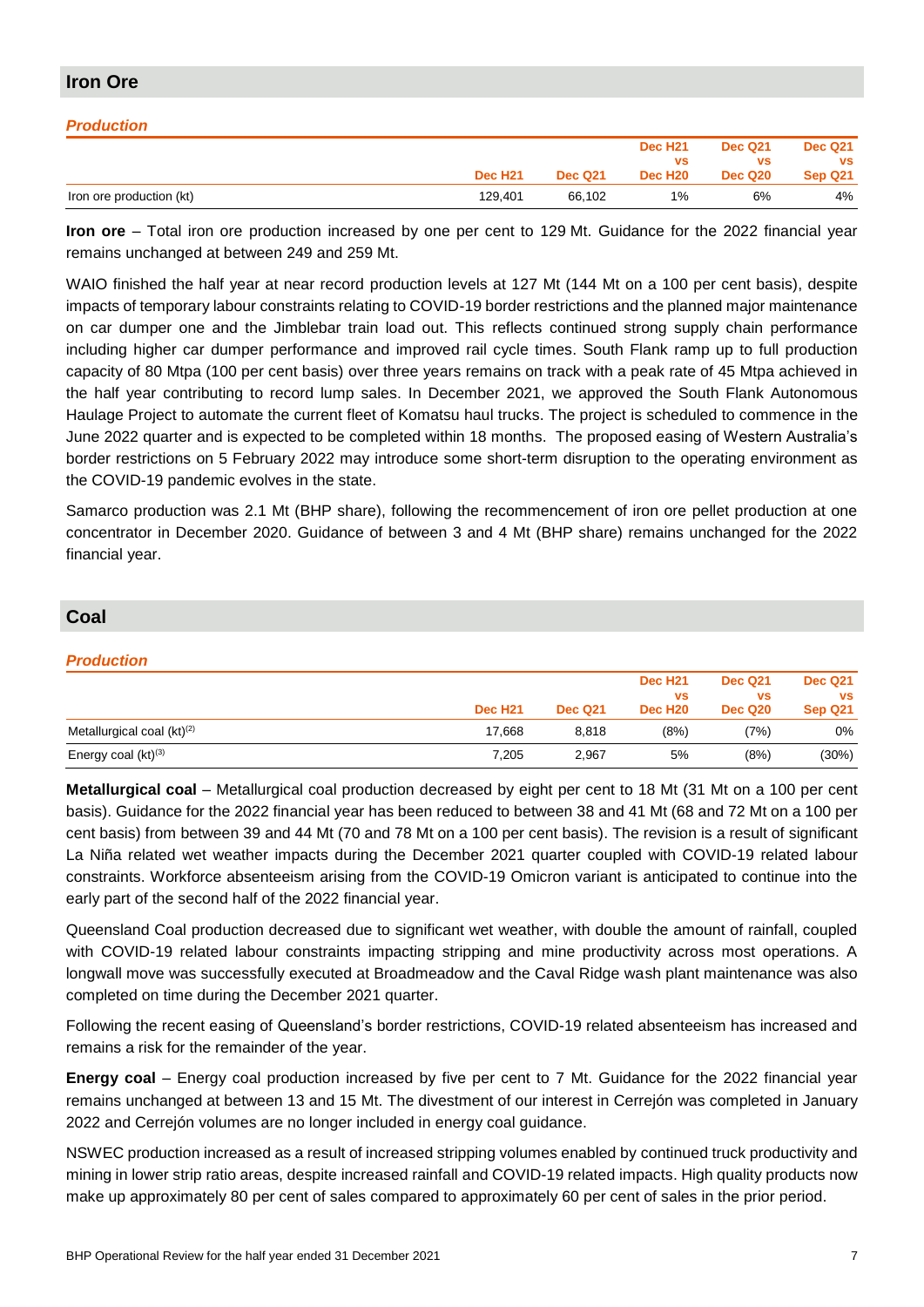# **Other**

# *Nickel production*

|                                                  |                     |                | Dec H <sub>21</sub> | <b>Dec Q21</b> | <b>Dec Q21</b> |
|--------------------------------------------------|---------------------|----------------|---------------------|----------------|----------------|
|                                                  |                     |                | <b>VS</b>           | vs             | <b>VS</b>      |
|                                                  | Dec H <sub>21</sub> | <b>Dec Q21</b> | Dec H <sub>20</sub> | <b>Dec Q20</b> | Sep Q21        |
| Nickel (kt)<br>the control of the control of the | 39.3                | 21.5           | (15%)               | (10%)          | 21%            |

**Nickel** – Nickel West production decreased by 15 per cent to 39 kt, reflecting planned maintenance at the Kalgoorlie Smelter, Kwinana Refinery and the Leinster and Kambalda concentrators in the September 2021 quarter, and planned asset integrity work to support operational stability completed in the December 2021 quarter. Guidance for the 2022 financial year remains unchanged at between 85 and 95 kt, with volumes weighted towards the second half of the financial year. The first batch of nickel sulphate crystals were produced in the September 2021 quarter and customer certification continues. First saleable production was achieved in the December 2021 quarter.

#### **Potash**

| <b>Projects</b>                    |                                               |                           |                                                                                                                                                                                   |                                                                       |
|------------------------------------|-----------------------------------------------|---------------------------|-----------------------------------------------------------------------------------------------------------------------------------------------------------------------------------|-----------------------------------------------------------------------|
| <b>Project and</b><br>ownership    | <b>Capital</b><br>expenditure<br><b>US\$M</b> | production<br>target date | <b>Initial Capacity</b>                                                                                                                                                           | <b>Progress</b>                                                       |
| Jansen Potash<br>(Canada)<br>100%  | 2.972                                         | CY27                      | Investment to finish the excavation and lining of<br>the production and service shafts, and to continue<br>the installation of essential surface infrastructure<br>and utilities. | The project is 98% complete.<br>Target project completion in<br>CY22. |
| Jansen Stage 1<br>(Canada)<br>100% | 5.723                                         | CY27                      | Design, engineering and construction of an<br>underground potash mine and surface<br>infrastructure, with capacity to produce 4.35 Mtpa.                                          | Approved in August 2021,<br>project is 3% complete                    |

# **Minerals exploration**

Minerals exploration expenditure for the December 2021 half year was US\$110 million, of which US\$80 million was expensed. We have continued to add to our early stage options in future facing commodities. Greenfield minerals exploration is being undertaken on advancing copper targets in Chile, Ecuador, Mexico, Peru, Canada, Australia and the south-west United States. Nickel targets are also being advanced in Canada and Australia. Specifically in copper, we are undertaking target drilling in Chile, Ecuador and the United States while further drilling is underway in Australia.

In October 2021, BHP executed its farm-in agreement for the early-stage prospective Elliott copper project covering 7,200 km<sup>2</sup> in the Northern Territory, Australia. Under the terms of the agreement, BHP can earn up to 75 per cent interest in Elliott by spending up to A\$25 million over 10 years.

Also in October 2021, BHP exercised its option to form an exploration joint venture with Red Tiger Resources for the Intercept Hill copper project, which borders Oak Dam in South Australia.

At Oak Dam in South Australia, BHP is continuing next stage resource definition drilling, after commencing the program in May 2021.

In December 2021, BHP advanced its early-stage nickel interests by investing in the Kabanga Nickel Project (Kabanga), a high-quality nickel sulphide deposit in Tanzania. Kabanga is a joint venture between Kabanga Nickel Limited (84 per cent interest) and the Government of Tanzania (16 per cent).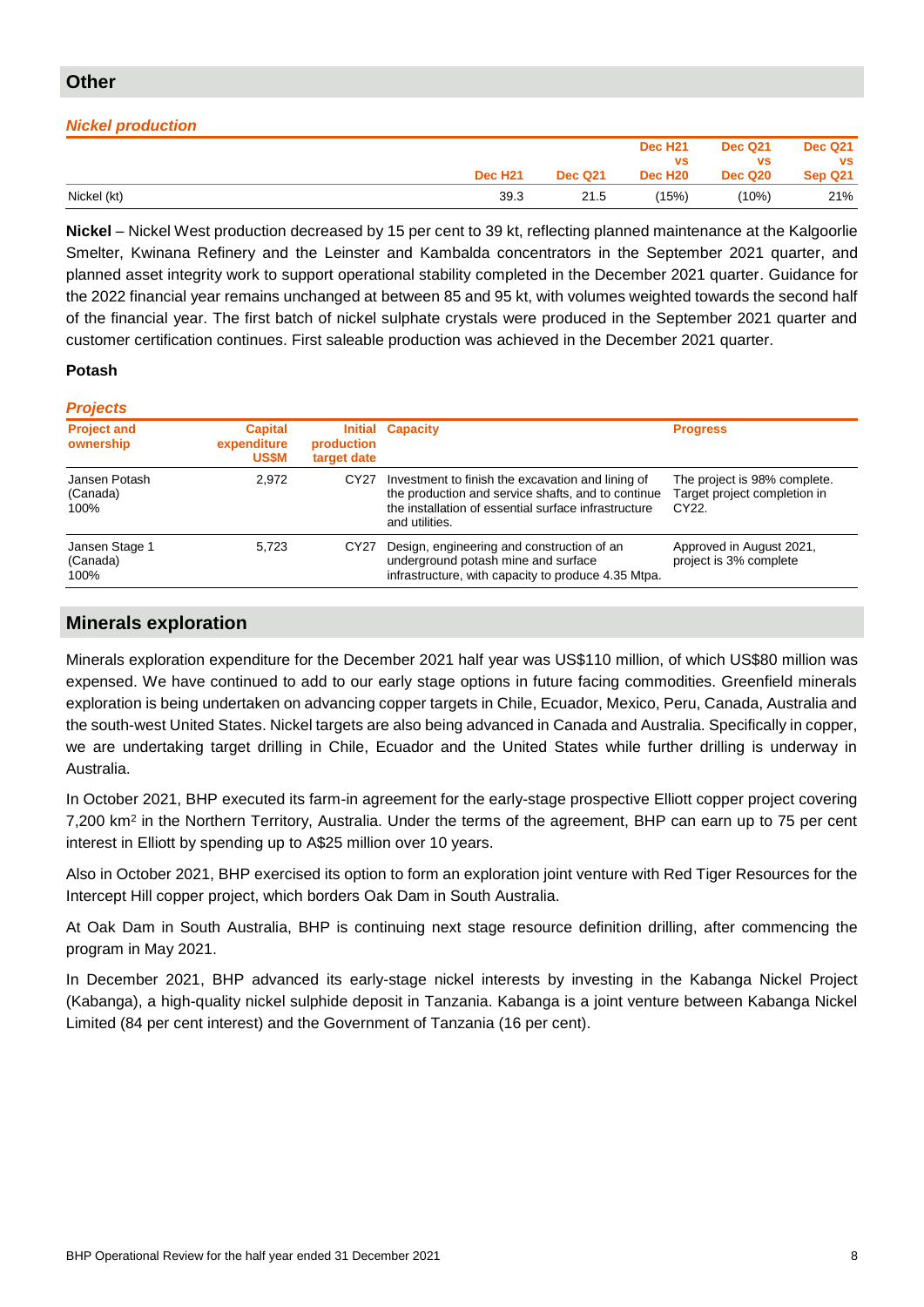# **Discontinued operations - Petroleum**

| <b>Production</b>                                     |                |                |                                                    |                                               |                                        |
|-------------------------------------------------------|----------------|----------------|----------------------------------------------------|-----------------------------------------------|----------------------------------------|
|                                                       | <b>Dec H21</b> | <b>Dec Q21</b> | Dec H <sub>21</sub><br><b>VS</b><br><b>Dec H20</b> | <b>Dec Q21</b><br><b>VS</b><br><b>Dec Q20</b> | <b>Dec Q21</b><br><b>VS</b><br>Sep Q21 |
| Crude oil, condensate and natural gas liquids (MMboe) | 25.1           | 12.3           | 13%                                                | 15%                                           | (3%)                                   |
| Natural gas (bcf)                                     | 168.5          | 80.1           | (1%)                                               | 2%                                            | (9%)                                   |
| Total petroleum production (MMboe)                    | 53.2           | 25.7           | 5%                                                 | 8%                                            | (7%)                                   |

BHP announced on 22 November 2021 a binding share sale agreement for the proposed merger of BHP's oil and gas portfolio with Woodside. Completion of the merger is expected in the June 2022 quarter subject to satisfaction of conditions precedent including approval by Woodside shareholders. The effective date of the merger is 1 July 2021. The half year financial results are being prepared on the basis that BHP Petroleum is a discontinued operation.

Total petroleum production increased by 5 per cent to 53 MMboe. No further guidance for the 2022 financial year will be provided for Petroleum given the business will be presented as a discontinued operation. However, until merger completion, we expect a production run rate broadly consistent with the original 2022 financial year production guidance of between 99 and 106 MMboe.

Crude oil, condensate and natural gas liquids production increased by 13 per cent to 25 MMboe, reflecting the additional 28 percent working interest acquired in Shenzi in November 2020, increased volumes from Ruby following first production in May 2021, and lower impact from weather events in the Gulf of Mexico, partially offset by natural field decline across the portfolio.

Natural gas production decreased by one per cent to 169 bcf, reflecting decreased production at North West Shelf and natural field decline across the portfolio, partially offset by increased volumes from Ruby and higher seasonal demand for gas at Bass Strait.

| <b>Projects</b>                                                      |                                               |                           |                                                                                                                                              |                                                                                                 |
|----------------------------------------------------------------------|-----------------------------------------------|---------------------------|----------------------------------------------------------------------------------------------------------------------------------------------|-------------------------------------------------------------------------------------------------|
| <b>Project and</b><br>ownership                                      | <b>Capital</b><br>expenditure<br><b>US\$M</b> | production<br>target date | <b>Initial Capacity</b>                                                                                                                      | <b>Progress</b>                                                                                 |
| Mad Dog Phase 2<br>(US Gulf of Mexico)<br>23.9% (non-operator)       | 2.154                                         | Mid-CY22                  | New floating production facility with the<br>capacity to produce up to 140,000 gross<br>barrels of oil equivalent per day.                   | On schedule and budget.<br>The overall project is 97% complete.                                 |
| Shenzi North<br>development<br>(US Gulf of Mexico)<br>72% (operator) | 392                                           | CY24                      | A two-well subsea tie-in to the Shenzi<br>platform, with the capacity to produce up to<br>30,000 gross barrels of oil equivalent per<br>day. | On schedule and budget.<br>The overall project is 5% complete.                                  |
| Scarborough<br>(Western Australia)<br>26.5% (non-operator)           | 1.500                                         | CY <sub>26</sub>          | New upstream facilities designed to deliver<br>daily gas quantities to manufacture 8 Mtpa<br>LNG and 180 TJ/day of domestic gas.             | Sanctioned in November 2021.<br>On schedule and budget.<br>The overall project is 10% complete. |

On 22 November 2021, we announced the approval of US\$1.5 billion in capital expenditure for development of the Scarborough upstream project located in the North Carnarvon Basin, Western Australia. The approved capital expenditure represents BHP's 26.5 per cent participating interest in Phase 1 of the upstream development. Final investment decisions have also been made by Woodside and the Scarborough Joint Venture.

In the December 2021 quarter, we completed the Ruby project in Trinidad & Tobago. The project was completed on schedule and within budget, and the Ruby field is currently producing both oil and gas.

The Mad Dog Phase 2 project's semi-submersible platform, Argos, was towed to final location in the US Gulf of Mexico and moored. Offshore execution of construction and commissioning is in progress. First production from Mad Dog Phase 2 is expected from mid-calendar year 2022.

In December 2021, we reached a commercial milestone with the Trion project in Mexico with the filing of a Declaration of Commerciality with the National Hydrocarbons Commission. As announced in August 2021, we have moved Trion into the Front End Engineering Design (FEED) phase and work is progressing to plan. Studies are underway, focused on completion of the engineering, commercial arrangements and execution planning required to progress readiness for a Final Investment Decision from mid-calendar year 2022.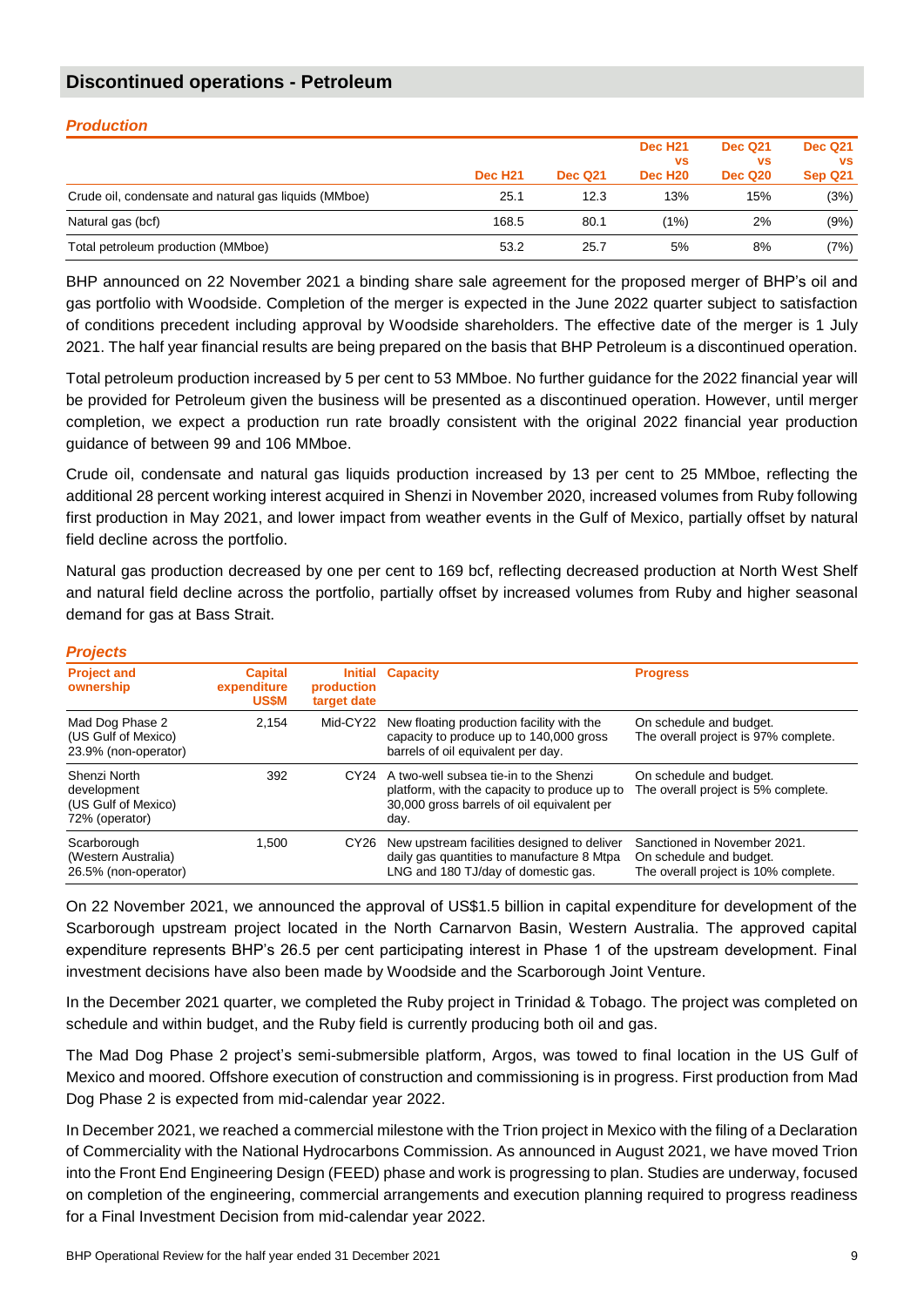#### *Petroleum exploration*

Exploration and appraisal wells drilled during the December 2021 quarter are summarised below.

| Well             | Location                                                 |     | <b>Target Formation age</b> | <b>BHP</b> equity                   | <b>Spud date</b> | <b>Water</b><br>depth | <b>Total well</b><br>depth | <b>Status</b>                 |
|------------------|----------------------------------------------------------|-----|-----------------------------|-------------------------------------|------------------|-----------------------|----------------------------|-------------------------------|
|                  | Bongos-3X Trinidad & Tobago Gas<br><b>Block TTDAA 14</b> |     | Late Miocene                | 70% (BHP Operator) 27 July 2021     |                  | 2.114 m               | 5.174 m                    | Hydrocarbons<br>encountered   |
| ST <sub>01</sub> | Bongos-3X Trinidad & Tobago<br>Block TTDAA 14            | Gas | Late Miocene                | 70% (BHP Operator) 27 July 2021     |                  | 2.114 m               | 5.169 m                    | Hydrocarbons<br>encountered   |
| Bongos-4         | Trinidad & Tobago<br><b>Block TTDAA 14</b>               | Gas | Late Miocene                | 70% (BHP Operator) 6 August 2021    |                  | $2.177 \text{ m}$     | $5.163 \text{ m}$          | Hydrocarbons<br>encountered   |
| Wasabi-1         | Gulf of Mexico<br>GC124                                  | Oil | Early Miocene               | 75% (BHP Operator) 7 October 2021   |                  | 764 m                 | 2.673 m                    | Plugged and<br>abandoned      |
| Wasabi-2         | <b>Gulf of Mexico</b><br>GC124                           | Oil | Early Miocene               | 75% (BHP Operator) 17 November 2021 |                  | 764 m                 | 6.895 m                    | Drilling ahead <sup>(i)</sup> |

(i) Well depth and status as at 31 December 2021.

In Trinidad and Tobago, the Calypso appraisal drilling programme concluded on 20 December 2021. All wells encountered hydrocarbons. Bongos-3 confirmed volumes downdip of prior penetrations and Bongos-4 established volumes in a new segment. The well results are currently under evaluation and will be incorporated into the development plan.

In the central Gulf of Mexico, the Wasabi-1 well encountered a mechanical difficulty and was plugged and abandoned on 13 November 2021. Wasabi-2 (GC124-002) was spud on 17 November 2021 and drilling operations continue.

In Barbados, a 3D seismic survey was acquired in November 2021 over a portion of the Bimshire and Carlisle Bay blocks<sup>(6)</sup>. Processed data is expected to be delivered in mid-calendar year 2022.

BHP has acquired interests in offshore exploration blocks in the Red Sea in Egypt. In December 2021, the Minister of Energy in Egypt signed the Deed of Assignment for Red Sea Block 1, finalising the assignment of a 45 per cent participating interest from Chevron to BHP. The effective date of the transfer is 12 September 2021. This follows a separate agreement with Shell in March 2021 for BHP to acquire a 30 and 25 per cent non-operated working interest in Egypt's Red Sea Blocks 3 and 4, respectively. The effective date of BHP's participation in Blocks 3 and 4 is pending final government approvals.

Petroleum exploration expenditure for the December 2021 half year was US\$243 million, of which US\$112 million was expensed. An approximately US\$540 million exploration and appraisal program is being executed for the 2022 financial year.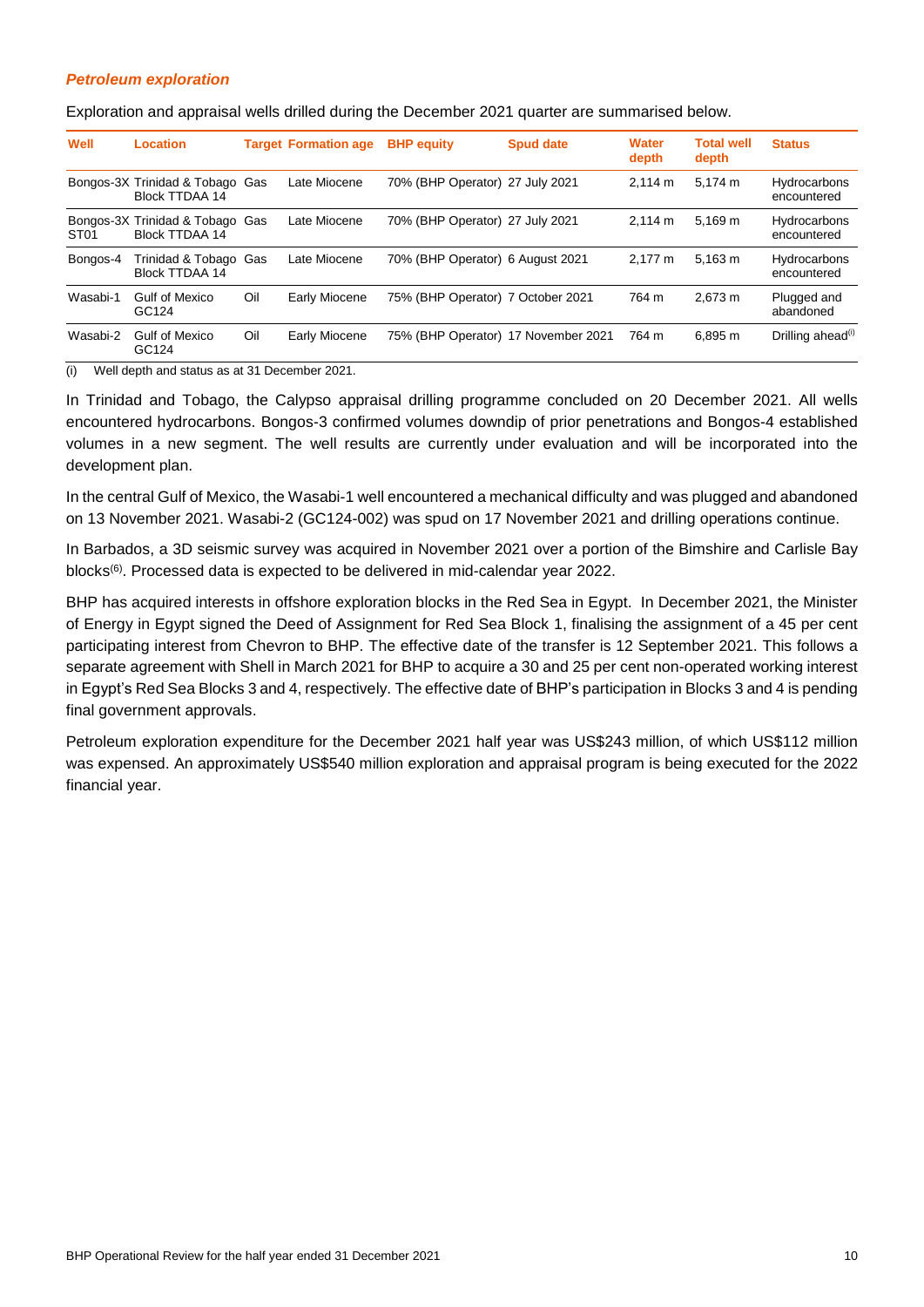Variance analysis relates to the relative performance of BHP and/or its operations during the December 2021 half year compared with the December 2020 half year, unless otherwise noted. Production volumes, sales volumes and capital and exploration expenditure from subsidiaries are reported on a 100 per cent basis; production and sales volumes from equity accounted investments and other operations are reported on a proportionate consolidation basis. Numbers presented may not add up precisely to the totals provided due to rounding. Copper equivalent production is based on 2021 financial year average realised prices.

The following footnotes apply to this Operational Review:

- (1) 2022 financial year unit cost guidance: Escondida US\$1.20-1.40/lb, WAIO US\$17.50-18.50/t, Queensland Coal US\$85-94/t and NSWEC US\$62-70/t; based on exchange rates of AUD/USD 0.78 and USD/CLP 727.
- (2) We announced the divestment of our interest in BMC in November 2021, however will continue to report BMC production as part of Queensland Coal. We maintain economic and operating control of BMC until the sale has completed.
- (3) We have ceased providing Cerrejón production guidance due to the completion of the divestment of our interest. The transaction has an effective economic date of 31 December 2020 and volumes have been reported separately.
- (4) Excludes Petroleum production.
- (5) Underlying EBITDA is used to help assess current operational profitability excluding the impacts of sunk costs (i.e. depreciation from initial investment). Underlying EBITDA is earnings before net finance costs, depreciation, amortisation and impairments, taxation expense, discontinued operations and exceptional items. Underlying EBITDA includes BHP's share of profit/(loss) from investments accounted for using the equity method including net finance costs, depreciation, amortisation and impairments and taxation expense/(benefit).
- (6) Permission for survey granted by the Barbados Ministry of Energy.

The following abbreviations may have been used throughout this report: barrels (bbl); billion cubic feet (bcf); cost and freight (CFR); cost, insurance and freight (CIF); dry metric tonne unit (dmtu); free on board (FOB); grams per tonne (g/t); kilograms per tonne (kg/t); kilometre (km); metre (m); million barrels of oil equivalent (MMboe); million barrels of oil per day (MMbpd); million cubic feet per day (MMcf/d); million tonnes (Mt); million tonnes per annum (Mtpa); ounces (oz); pounds (lb); thousand barrels of oil equivalent (Mboe); thousand barrels of oil equivalent per day (Mboe/d); thousand ounces (koz); thousand standard cubic feet (Mscf); thousand tonnes (kt); thousand tonnes per annum (ktpa); thousand tonnes per day (ktpd); tonnes (t); and wet metric tonnes (wmt).

In this release, the terms 'BHP', the 'Group', 'BHP Group', 'we', 'us', 'our' and ourselves' are used to refer to BHP Group Limited, BHP Group plc and, except where the context otherwise requires, their respective subsidiaries as defined in note 30 'Subsidiaries' in section 3.1 of BHP's 30 June 2021 Annual Report and Form 20-F. Those terms do not include non-operated assets. Notwithstanding that this release may include production, financial and other information from non-operated assets, non-operated assets are not included in the BHP Group and, as a result, statements regarding our operations, assets and values apply only to our operated assets unless stated otherwise. Our non-operated assets include Antamina, Cerrejón, Samarco, Atlantis, Mad Dog, Bass Strait and North West Shelf. BHP Group cautions against undue reliance on any forward-looking statement or guidance in this release, particularly in light of the current economic climate and significant volatility, uncertainty and disruption arising in connection with COVID-19. These forward looking statements are based on information available as at the date of this release and are not guarantees or predictions of future performance and involve known and unknown risks, uncertainties and other factors, many of which are beyond our control and which may cause actual results to differ materially from those expressed in the statements contained in this release.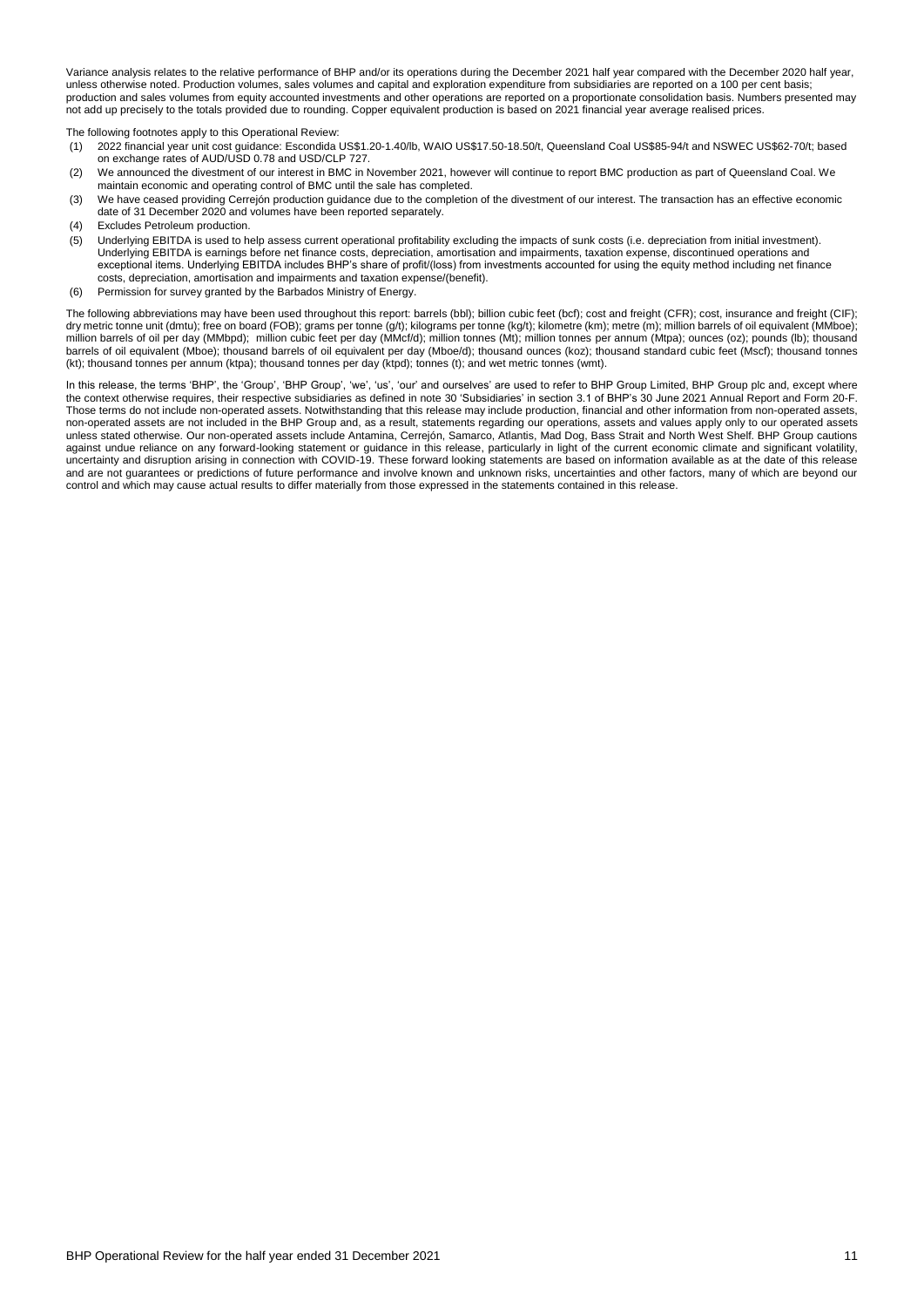Further information on BHP can be found at: **[bhp.com](http://www.bhp.com/)**

Authorised for lodgement by: Stefanie Wilkinson Group Company Secretary

#### **Media Relations**

Email: media.relations@bhp.com

#### **Australia and Asia**

Gabrielle Notley Tel: +61 3 9609 3830 Mobile: +61 411 071 715

#### **Europe, Middle East and Africa**

Neil Burrows Tel: +44 20 7802 7484 Mobile: +44 7786 661 683

#### **Americas**

Judy Dane Tel: +1 713 961 8283 Mobile: +1 713 299 5342

#### **Investor Relations**

Email: investor.relations@bhp.com

#### **Australia and Asia**

Dinesh Bishop Mobile: +61 407 033 909

#### **Europe, Middle East and Africa**

James Bell Tel: +44 20 7802 7144 Mobile: +44 7961 636 432

#### **Americas**

Brian Massey Tel: +1 713 296 7919 Mobile: +1 832 870 7677

BHP Group Limited ABN 49 004 028 077 LEI WZE1WSENV6JSZFK0JC28 Registered in Australia Registered Office: Level 18, 171 Collins Street Melbourne Victoria 3000 Australia Tel +61 1300 55 4757 Fax +61 3 9609 3015

Members of the BHP Group which is headquartered in Australia



Follow us on social media

BHP Group plc Registration number 3196209 LEI 549300C116EOWV835768 Registered in England and Wales Registered Office: Nova South, 160 Victoria Street London SW1E 5LB United Kingdom Tel +44 20 7802 4000 Fax +44 20 7802 4111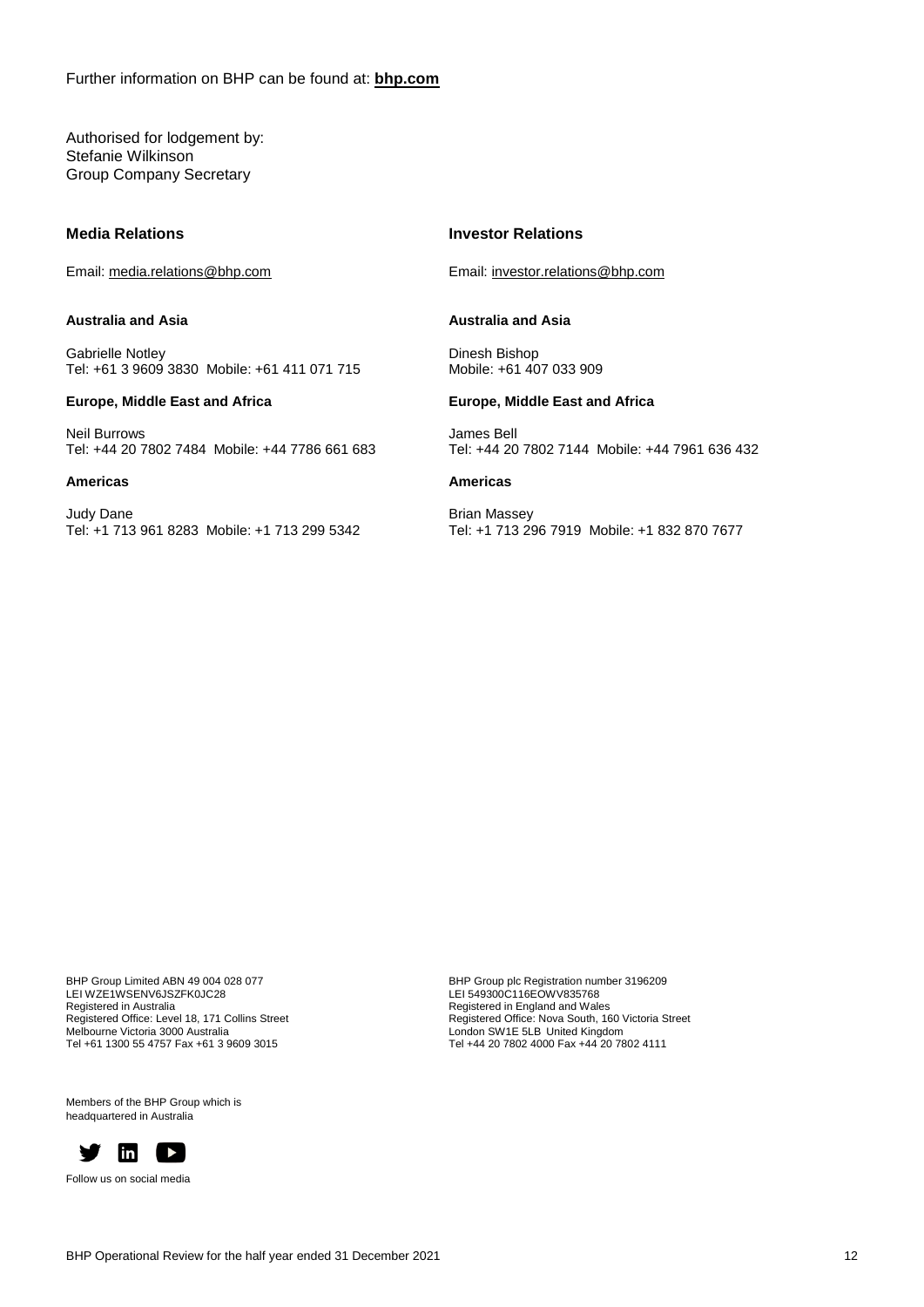# **Production summary**

|                                         |            |            |        | <b>Quarter ended</b> |        |            | Year to date |            |
|-----------------------------------------|------------|------------|--------|----------------------|--------|------------|--------------|------------|
|                                         | <b>BHP</b> | <b>Dec</b> | Mar    | Jun                  | Sep    | <b>Dec</b> | <b>Dec</b>   | <b>Dec</b> |
|                                         | interest   | 2020       | 2021   | 2021                 | 2021   | 2021       | 2021         | 2020       |
| Copper <sup>(1)</sup>                   |            |            |        |                      |        |            |              |            |
| <b>Copper</b>                           |            |            |        |                      |        |            |              |            |
| Payable metal in concentrate (kt)       |            |            |        |                      |        |            |              |            |
| Escondida <sup>(2)</sup>                | 57.5%      | 236.7      | 202.7  | 195.6                | 194.7  | 196.2      | 390.9        | 473.4      |
| Pampa Norte <sup>(3)</sup>              | 100.0%     | 0.7        | 5.6    | 21.1                 | 26.4   | 24.2       | 50.6         | 0.7        |
| Antamina                                | 33.8%      | 38.6       | 34.7   | 36.1                 | 35.8   | 38.4       | 74.2         | 73.2       |
| Total                                   |            | 276.0      | 243.0  | 252.8                | 256.9  | 258.8      | 515.7        | 547.3      |
| Cathode (kt)                            |            |            |        |                      |        |            |              |            |
| Escondida <sup>(2)</sup>                | 57.5%      | 50.9       | 46.6   | 51.1                 | 49.0   | 48.4       | 97.4         | 98.8       |
| Pampa Norte <sup>(3)</sup>              | 100%       | 53.6       | 46.4   | 48.3                 | 41.1   | 44.1       | 85.2         | 96.1       |
| Olympic Dam                             | 100%       | 47.6       | 55.4   | 50.8                 | 29.5   | 14.2       | 43.7         | 99.1       |
| Total                                   |            | 152.1      | 148.4  | 150.2                | 119.6  | 106.7      | 226.3        | 294.0      |
| Total copper (kt)                       |            | 428.1      | 391.4  | 403.0                | 376.5  | 365.5      | 742.0        | 841.3      |
| Lead                                    |            |            |        |                      |        |            |              |            |
| Payable metal in concentrate (t)        |            |            |        |                      |        |            |              |            |
| Antamina                                | 33.8%      | 993        | 468    | 381                  | 378    | 277        | 655          | 1,683      |
| Total                                   |            | 993        | 468    | 381                  | 378    | 277        | 655          | 1,683      |
| <b>Zinc</b>                             |            |            |        |                      |        |            |              |            |
| Payable metal in concentrate (t)        |            |            |        |                      |        |            |              |            |
| Antamina                                | 33.8%      | 41,909     | 33,299 | 35,483               | 33,289 | 29,603     | 62,892       | 76,307     |
| Total                                   |            | 41,909     | 33,299 | 35,483               | 33,289 | 29,603     | 62,892       | 76,307     |
| Gold                                    |            |            |        |                      |        |            |              |            |
| Payable metal in concentrate (troy oz)  |            |            |        |                      |        |            |              |            |
| Escondida <sup>(2)</sup>                | 57.5%      | 47,789     | 37,954 | 38,893               | 41,962 | 42,937     | 84,899       | 90,121     |
| Pampa Norte <sup>(3)</sup>              | 100%       |            |        | 4,728                | 6,967  | 5,776      | 12,743       |            |
| Olympic Dam (refined gold)              | 100%       | 23,837     | 37,075 | 48,478               | 26,277 | 37,805     | 64,082       | 60,445     |
| Total                                   |            | 71,626     | 75,029 | 92,099               | 75,206 | 86,518     | 161,724      | 150,566    |
| <b>Silver</b>                           |            |            |        |                      |        |            |              |            |
| Payable metal in concentrate (troy koz) |            |            |        |                      |        |            |              |            |
| Escondida <sup>(2)</sup>                | 57.5%      | 1,627      | 1,318  | 1,234                | 1,291  | 1,462      | 2,753        | 3,207      |
| Pampa Norte <sup>(3)</sup>              | 100%       |            |        | 214                  | 273    | 215        | 488          |            |
| Antamina                                | 33.8%      | 1,767      | 1,463  | 1,409                | 1,367  | 1,308      | 2,675        | 3,093      |
| Olympic Dam (refined silver)            | 100%       | 193        | 275    | 185                  | 191    | 258        | 449          | 350        |
| Total                                   |            | 3,587      | 3,056  | 3,042                | 3,122  | 3,243      | 6,365        | 6,650      |
| <b>Uranium</b>                          |            |            |        |                      |        |            |              |            |
| Payable metal in concentrate (t)        |            |            |        |                      |        |            |              |            |
| Olympic Dam                             | 100%       | 945        | 834    | 614                  | 531    | 287        | 818          | 1,819      |
| Total                                   |            | 945        | 834    | 614                  | 531    | 287        | 818          | 1,819      |
| Molybdenum                              |            |            |        |                      |        |            |              |            |
| Payable metal in concentrate (t)        |            |            |        |                      |        |            |              |            |
| Pampa Norte <sup>(3)</sup>              | 100%       |            |        |                      |        |            |              |            |
| Antamina                                | 33.8%      | 192        | 276    | 111                  | 142    | 217        | 359          | 476        |
| Total                                   |            | 192        | 276    | 111                  | 142    | 217        | 359          | 476        |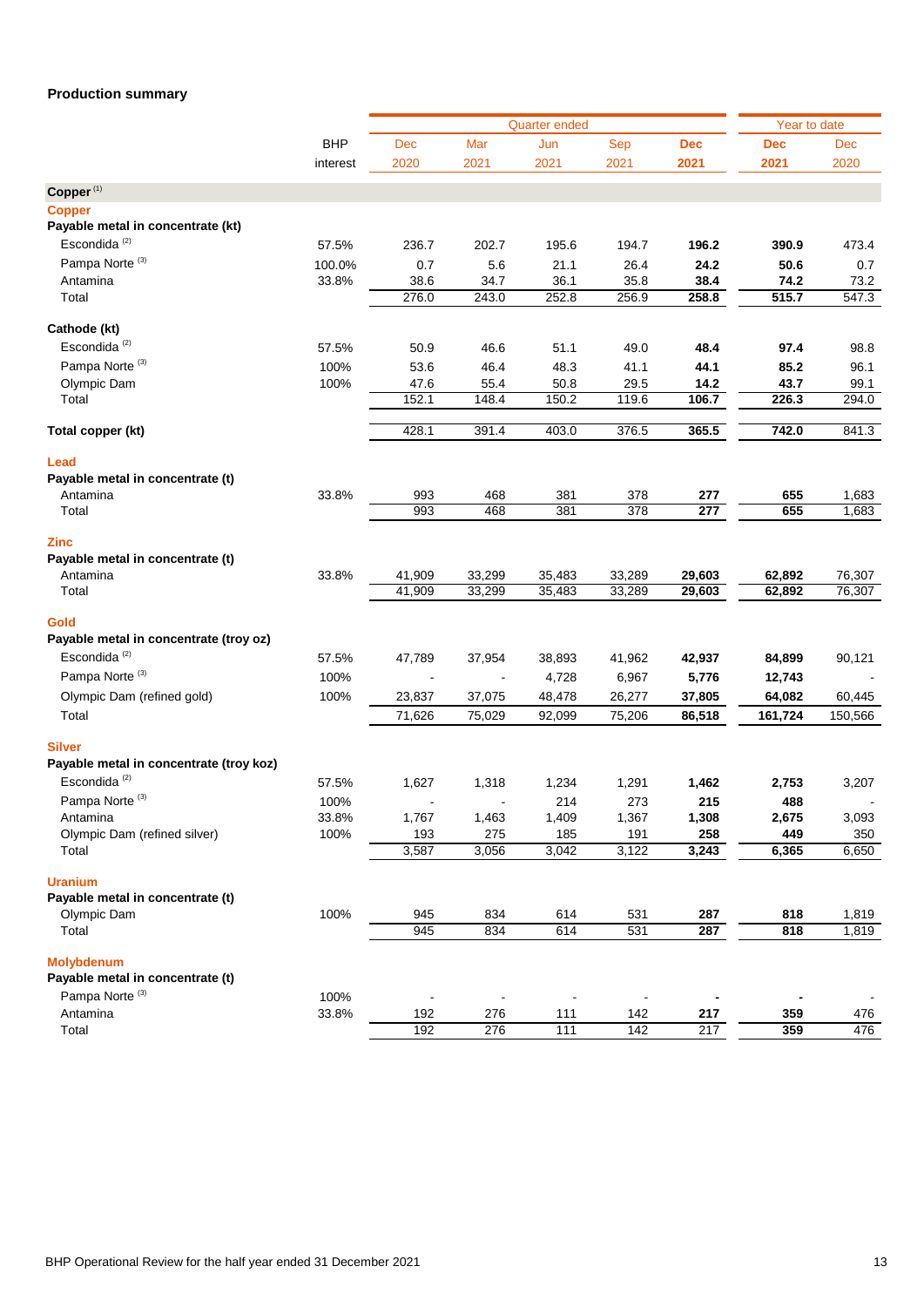#### **Production summary**

|                                      |            |              |              | <b>Quarter ended</b> |              |              | Year to date |              |  |
|--------------------------------------|------------|--------------|--------------|----------------------|--------------|--------------|--------------|--------------|--|
|                                      | <b>BHP</b> | Dec          | Mar          | Jun                  | Sep          | <b>Dec</b>   | <b>Dec</b>   | Dec          |  |
|                                      | interest   | 2020         | 2021         | 2021                 | 2021         | 2021         | 2021         | 2020         |  |
| <b>Iron Ore</b>                      |            |              |              |                      |              |              |              |              |  |
| <b>Iron Ore</b>                      |            |              |              |                      |              |              |              |              |  |
| Production (kt) (4)                  |            |              |              |                      |              |              |              |              |  |
| Newman                               | 85%        | 17,637       | 14,614       | 14,560               | 16,461       | 14,577       | 31,038       | 34,047       |  |
| Area C Joint Venture                 | 85%        | 11,567       | 13,010       | 15,920               | 18,947       | 22,911       | 41,858       | 23,456       |  |
| Yandi Joint Venture                  | 85%        | 16,413       | 16,112       | 18,405               | 11,834       | 12,261       | 24,095       | 34,079       |  |
| Jimblebar <sup>(5)</sup>             | 85%        | 16,740       | 15,241       | 15,337               | 15,009       | 15,324       | 30,333       | 36,815       |  |
| Samarco                              | 50%        | 37           | 878          | 1,023                | 1,048        | 1,029        | 2,077        | 37           |  |
| Total                                |            | 62,394       | 59,855       | 65,245               | 63,299       | 66,102       | 129,401      | 128,434      |  |
| Coal                                 |            |              |              |                      |              |              |              |              |  |
| <b>Metallurgical coal</b>            |            |              |              |                      |              |              |              |              |  |
| Production (kt) (6)                  |            |              |              |                      |              |              |              |              |  |
| <b>BMA</b>                           | 50%        | 7,539        | 7,727        | 9,253                | 6,715        | 6,300        | 13,015       | 14,904       |  |
| BHP Mitsui Coal (7)(8)               | 80%        | 1,983        | 1,863        | 2,570                | 2,135        | 2,518        | 4,653        | 4,308        |  |
| Total                                |            | 9,522        | 9,590        | 11,823               | 8,850        | 8,818        | 17,668       | 19,212       |  |
| <b>Energy coal</b>                   |            |              |              |                      |              |              |              |              |  |
| Production (kt)                      |            |              |              |                      |              |              |              |              |  |
| <b>NSW Energy Coal</b>               | 100%       | 3,229        | 2,981        | 4,492                | 4,238        | 2,967        | 7,205        | 6,853        |  |
| Total                                |            | 3,229        | 2,981        | 4,492                | 4,238        | 2,967        | 7,205        | 6,853        |  |
| <b>Production (kt)</b>               |            |              |              |                      |              |              |              |              |  |
| Cerrejón                             | 33.3%      | 347          | 1,795        | 1,784                | 2,060        | 2,176        | 4,236        | 1,385        |  |
| Total                                |            | 347          | 1,795        | 1,784                | 2,060        | 2,176        | 4,236        | 1,385        |  |
|                                      |            |              |              |                      |              |              |              |              |  |
| Other                                |            |              |              |                      |              |              |              |              |  |
| <b>Nickel</b>                        |            |              |              |                      |              |              |              |              |  |
| Saleable production (kt)             |            |              |              |                      |              |              |              |              |  |
| Nickel West<br>Total                 | 100%       | 24.0<br>24.0 | 20.4<br>20.4 | 22.4<br>22.4         | 17.8<br>17.8 | 21.5<br>21.5 | 39.3<br>39.3 | 46.2<br>46.2 |  |
|                                      |            |              |              |                      |              |              |              |              |  |
| <b>Cobalt</b>                        |            |              |              |                      |              |              |              |              |  |
| Saleable production (t)              |            |              |              |                      |              |              |              |              |  |
| Nickel West                          | 100%       | 236          | 273          | 241                  | 177          | 220          | 397          | 474          |  |
| Total                                |            | 236          | 273          | 241                  | 177          | 220          | 397          | 474          |  |
| <b>Discontinued operations</b>       |            |              |              |                      |              |              |              |              |  |
| Petroleum <sup>(9)</sup>             |            |              |              |                      |              |              |              |              |  |
| <b>Production</b>                    |            |              |              |                      |              |              |              |              |  |
| Crude oil, condensate and NGL (Mboe) |            | 10,729       | 11,601       | 12,205               | 12,751       | 12,345       | 25,096       | 22,236       |  |
| Natural gas (bcf)                    |            | 78.5         | 82.6         | 88.6                 | 88.4         | 80.1         | 168.5        | 169.4        |  |
| Total (Mboe)                         |            | 23,812       | 25,368       | 26,972               | 27,484       | 25,695       | 53,179       | 50,469       |  |

(1) Metal production is reported on the basis of payable metal.

(2) Shown on a 100% basis. BHP interest in saleable production is 57.5%.

(3) Includes Cerro Colorado and Spence.

(4) Iron ore production is reported on a wet tonnes basis.

(5) Shown on a 100% basis. BHP interest in saleable production is 85%.

(6) Metallurgical coal production is reported on the basis of saleable product. Production figures include some thermal coal.

(7) Shown on a 100% basis. BHP interest in saleable production is 80%.

(8) We announced the divestment of our interest in BHP Mitsui Coal (BMC) in November 2021, but will continue to report BMC as part of Queensland Coal as we maintain economic and operating control of BMC until the sale has completed.

(9) LPG and ethane are reported as natural gas liquids (NGL). Product-specific conversions are made and NGL is reported in barrels of oil equivalent (boe). Total boe conversions are based on 6 bcf of natural gas equals 1,000 Mboe.

Throughout this report figures in italics indicate that this figure has been adjusted since it was previously reported.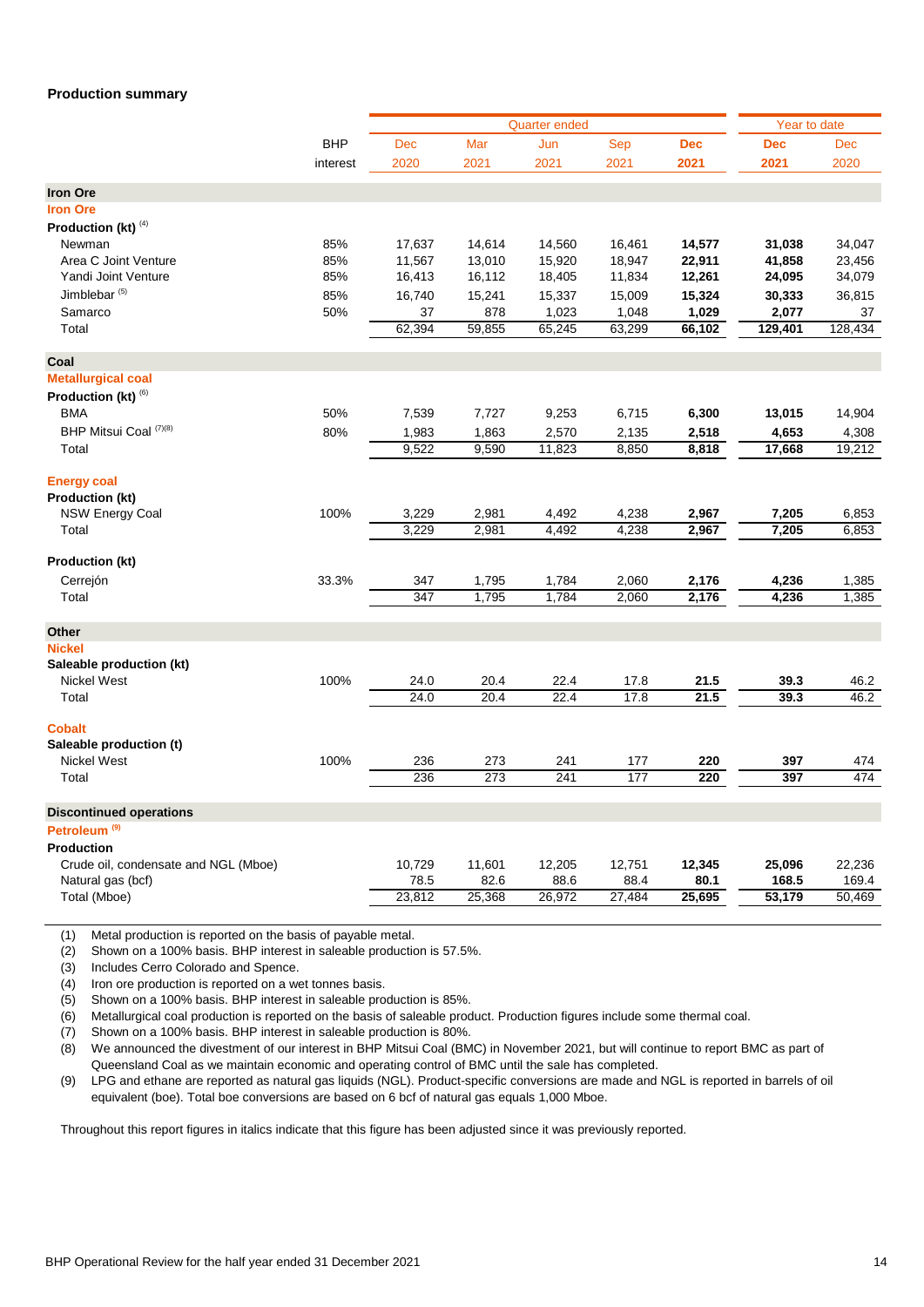|                                                                                                |            |                |                          | <b>Quarter ended</b> |            |            | Year to date |                |
|------------------------------------------------------------------------------------------------|------------|----------------|--------------------------|----------------------|------------|------------|--------------|----------------|
|                                                                                                |            | Dec            | Mar                      | Jun                  | <b>Sep</b> | <b>Dec</b> | <b>Dec</b>   | Dec            |
|                                                                                                |            |                | 2021                     | 2021                 | 2021       | 2021       | 2021         |                |
|                                                                                                |            | 2020           |                          |                      |            |            |              | 2020           |
| Copper                                                                                         |            |                |                          |                      |            |            |              |                |
| Metals production is payable metal unless otherwise stated.                                    |            |                |                          |                      |            |            |              |                |
| Escondida, Chile <sup>(1)</sup>                                                                |            |                |                          |                      |            |            |              |                |
| Material mined                                                                                 | (kt)       | 97,274         | 95,978                   | 104,043              | 113,874    | 117,284    | 231,158      | 180,631        |
| Concentrator throughput                                                                        | (kt)       | 36,303         | 32,654                   | 31,903               | 33,528     | 35,787     | 69,315       | 71,036         |
| Average copper grade - concentrator                                                            | (% )       | 0.83%          | 0.78%                    | 0.77%                | 0.73%      | 0.71%      | 0.72%        | 0.84%          |
| Production ex mill                                                                             | (kt)       | 246.1          | 207.8                    | 202.8                | 201.2      | 203.6      | 404.8        | 490.0          |
| <b>Production</b>                                                                              |            |                |                          |                      |            |            |              |                |
| Payable copper                                                                                 | (kt)       | 236.7          | 202.7                    | 195.6                | 194.7      | 196.2      | 390.9        | 473.4          |
| Copper cathode (EW)                                                                            | (kt)       | 50.9           | 46.6                     | 51.1                 | 49.0       | 48.4       | 97.4         | 98.8           |
| - Oxide leach                                                                                  | (kt)       | 18.0           | 16.1                     | 14.5                 | 14.8       | 13.1       | 27.9         | 33.3           |
| - Sulphide leach                                                                               | (kt)       | 32.9           | 30.5                     | 36.6                 | 34.2       | 35.3       | 69.5         | 65.5           |
| Total copper                                                                                   | (kt)       | 287.6          | 249.3                    | 246.7                | 243.7      | 244.6      | 488.3        | 572.2          |
| Payable gold concentrate                                                                       |            | 47,789         | 37,954                   | 38,893               |            |            | 84,899       | 90,121         |
|                                                                                                | (troy oz)  |                |                          |                      | 41,962     | 42,937     |              |                |
| Payable silver concentrate                                                                     | (troy koz) | 1,627          | 1,318                    | 1,234                | 1,291      | 1,462      | 2,753        | 3,207          |
| <b>Sales</b>                                                                                   |            |                |                          |                      |            |            |              |                |
| Payable copper                                                                                 | (kt)       | 244.3          | 196.9                    | 194.1                | 190.5      | 200.2      | 390.7        | 481.4          |
| Copper cathode (EW)                                                                            | (kt)       | 47.7           | 49.6                     | 49.6                 | 46.7       | 49.7       | 96.4         | 94.2           |
| Payable gold concentrate                                                                       | (troy oz)  | 47,789         | 37,954                   | 38,893               | 41,962     | 42,937     | 84,899       | 90,121         |
| Payable silver concentrate                                                                     | (troy koz) | 1,627          | 1,318                    | 1,234                | 1,291      | 1,462      | 2,753        | 3,207          |
| (1) Shown on a 100% basis. BHP interest in saleable production is 57.5%.<br>Pampa Norte, Chile |            |                |                          |                      |            |            |              |                |
| Cerro Colorado                                                                                 |            |                |                          |                      |            |            |              |                |
| Material mined                                                                                 | (kt)       | 6,750          | 6,153                    | 5,498                | 5,378      | 4,782      | 10,160       | 19,368         |
| Ore stacked                                                                                    | (kt)       | 3,562          | 3,283                    | 3,702                | 3,566      | 4,029      | 7,595        | 7,598          |
| Average copper grade - stacked                                                                 | (% )       | 0.58%          | 0.58%                    | 0.58%                | 0.60%      | 0.62%      | 0.61%        | 0.62%          |
| <b>Production</b>                                                                              |            |                |                          |                      |            |            |              |                |
| Copper cathode (EW)                                                                            | (kt)       | 15.8           | 13.9                     | 14.7                 | 13.4       | 15.3       | 28.7         | 31.6           |
|                                                                                                |            |                |                          |                      |            |            |              |                |
| <b>Sales</b>                                                                                   |            |                |                          |                      |            |            |              |                |
| Copper cathode (EW)                                                                            | (kt)       | 16.6           | 13.2                     | 15.4                 | 12.1       | 16.0       | 28.1         | 31.2           |
| Spence                                                                                         |            |                |                          |                      |            |            |              |                |
| Material mined                                                                                 | (kt)       | 18,485         | 19,195                   | 21,262               | 21,154     | 24,025     | 45,179       | 36,745         |
| Ore stacked                                                                                    | (kt)       | 5,602          | 5,536                    | 4,609                | 5,258      | 5,071      | 10,329       | 10,010         |
| Average copper grade - stacked                                                                 | (% )       | 0.83%          | 0.64%                    | 0.72%                | 0.64%      | 0.66%      | 0.65%        | 0.95%          |
| Concentrator throughput                                                                        | (kt)       | 1,207          | 2,471                    | 4,929                | 5,786      | 6,234      | 12,020       | 1,207          |
| Average copper grade - concentrator                                                            | (%)        | 0              | 0.58%                    | 0.63%                | 0.65%      | 0.60%      | 0.62%        | 0              |
| Production                                                                                     |            |                |                          |                      |            |            |              |                |
| Payable copper                                                                                 | (kt)       | 0.7            | 5.6                      | 21.1                 | 26.4       | 24.2       | 50.6         | 0.7            |
| Copper cathode (EW)                                                                            | (kt)       | 37.8           | 32.5                     | 33.6                 | 27.7       | 28.8       | 56.5         | 64.5           |
| Total copper                                                                                   | (kt)       | 38.5           | 38.1                     | 54.7                 | 54.1       | 53.0       | 107.1        | 65.2           |
| Payable gold concentrate                                                                       | (troy oz)  | $\blacksquare$ | $\blacksquare$           | 4,728                | 6,967      | 5,776      | 12,743       | $\blacksquare$ |
| Payable silver concentrate                                                                     | (troy koz) |                |                          | 214                  | 273        | 215        | 488          |                |
| Payable molybdenum                                                                             | (t)        |                |                          |                      |            |            |              |                |
| <b>Sales</b>                                                                                   |            |                |                          |                      |            |            |              |                |
| Payable copper                                                                                 | (kt)       | $\blacksquare$ | 1.8                      | 20.8                 | 28.4       | 24.9       | 53.3         |                |
| Copper cathode (EW)                                                                            | (kt)       | 40.9           | 30.7                     | 34.1                 | 27.7       | 31.2       | 58.9         | 65.0           |
| Payable gold concentrate                                                                       | (troy oz)  |                | $\overline{\phantom{a}}$ | 4,728.0              | 6,967.0    | 5,776      | 12,743       |                |
| Payable silver concentrate                                                                     | (troy koz) |                |                          | 214.0                | 273.0      | 215        | 488          |                |
| Payable molybdenum                                                                             | (t)        |                |                          |                      |            |            |              |                |
|                                                                                                |            |                |                          |                      |            |            |              |                |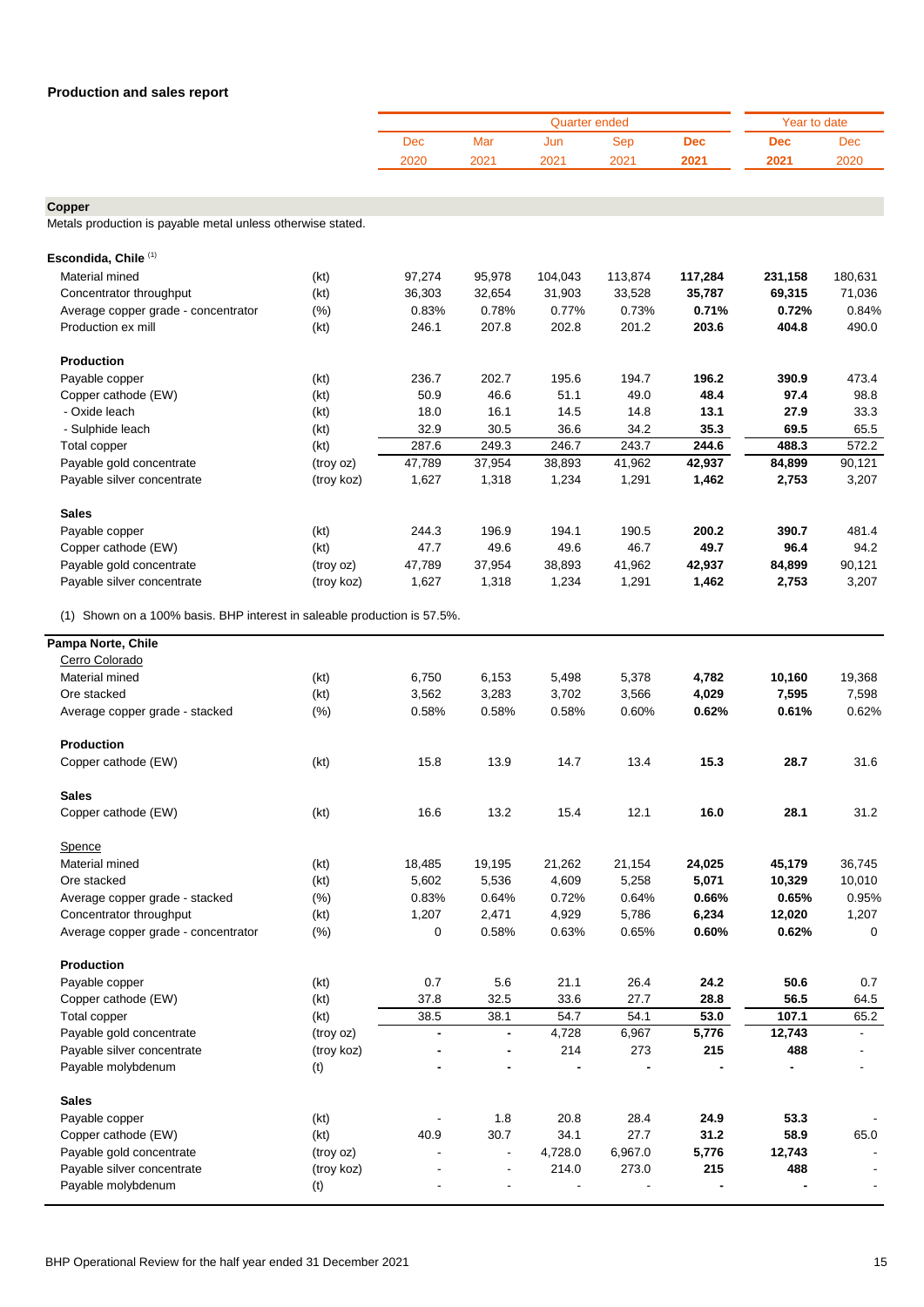|                                                             |            |        |        | <b>Quarter ended</b> |        |            | Year to date |         |  |
|-------------------------------------------------------------|------------|--------|--------|----------------------|--------|------------|--------------|---------|--|
|                                                             |            | Dec    | Mar    | Jun                  | Sep    | <b>Dec</b> | <b>Dec</b>   | Dec     |  |
|                                                             |            | 2020   | 2021   | 2021                 | 2021   | 2021       | 2021         | 2020    |  |
|                                                             |            |        |        |                      |        |            |              |         |  |
| <b>Copper (continued)</b>                                   |            |        |        |                      |        |            |              |         |  |
| Metals production is payable metal unless otherwise stated. |            |        |        |                      |        |            |              |         |  |
| Antamina, Peru                                              |            |        |        |                      |        |            |              |         |  |
| Material mined (100%)                                       | (kt)       | 57,029 | 53,762 | 63,393               | 66,581 | 58,179     | 124,760      | 102,487 |  |
| Concentrator throughput (100%)                              | (kt)       | 14,083 | 12,651 | 13,466               | 13,219 | 13,011     | 26,230       | 27,285  |  |
| Average head grades                                         |            |        |        |                      |        |            |              |         |  |
| - Copper                                                    | (%)        | 0.97%  | 0.94%  | 0.93%                | 0.97%  | 1.00%      | 0.98%        | 0.96%   |  |
| - Zinc                                                      | (% )       | 1.30%  | 1.16%  | 1.24%                | 1.16%  | 1.11%      | 1.14%        | 1.30%   |  |
| <b>Production</b>                                           |            |        |        |                      |        |            |              |         |  |
| Payable copper                                              | (kt)       | 38.6   | 34.7   | 36.1                 | 35.8   | 38.4       | 74.2         | 73.2    |  |
| Payable zinc                                                | (t)        | 41,909 | 33,299 | 35,483               | 33,289 | 29,603     | 62,892       | 76,307  |  |
| Payable silver                                              | (troy koz) | 1,767  | 1,463  | 1,409                | 1,367  | 1,308      | 2,675        | 3,093   |  |
| Payable lead                                                | (t)        | 993    | 468    | 381                  | 378    | 277        | 655          | 1,683   |  |
| Payable molybdenum                                          | (t)        | 192    | 276    | 111                  | 142    | 217        | 359          | 476     |  |
| <b>Sales</b>                                                |            |        |        |                      |        |            |              |         |  |
| Payable copper                                              | (kt)       | 40.7   | 31.7   | 37.3                 | 32.7   | 41.9       | 74.6         | 74.5    |  |
| Payable zinc                                                | (t)        | 45,109 | 34,141 | 32,044               | 32,635 | 32,513     | 65,148       | 77,878  |  |
| Payable silver                                              | (troy koz) | 1,728  | 1,342  | 1,540                | 1,103  | 1,405      | 2,508        | 3,038   |  |
| Payable lead                                                | (t)        | 945    | 689    | 556                  | 232    | 344        | 576          | 1,693   |  |
| Payable molybdenum                                          | (t)        | 352    | 192    | 268                  | 86     | 170        | 256          | 744     |  |
| Olympic Dam, Australia                                      |            |        |        |                      |        |            |              |         |  |
| Material mined (1)                                          | (kt)       | 2,379  | 1,979  | 2,143                | 1,935  | 1,998      | 3,933        | 4,582   |  |
| Ore Milled                                                  | (kt)       | 2,377  | 2,238  | 2,429                | 2,024  | 1,105      | 3,129        | 4,820   |  |
| Average copper grade                                        | (%)        | 2.01%  | 2.02%  | 1.95%                | 2.03%  | 2.17%      | 2.08%        | 2.02%   |  |
| Average uranium grade                                       | (kg/t)     | 0.60   | 0.61   | 0.56                 | 0.55   | 0.55       | 0.55         | 0.56    |  |
| <b>Production</b>                                           |            |        |        |                      |        |            |              |         |  |
| Copper cathode (ER and EW)                                  | (kt)       | 47.6   | 55.4   | 50.8                 | 29.5   | 14.2       | 43.7         | 99.1    |  |
| Payable uranium                                             | (t)        | 945    | 834    | 614                  | 531    | 287        | 818          | 1,819   |  |
| Refined gold                                                | (troy oz)  | 23,837 | 37,075 | 48,478               | 26,277 | 37,805     | 64,082       | 60,445  |  |
| <b>Refined silver</b>                                       | (troy koz) | 193    | 275    | 185                  | 191    | 258        | 449          | 350     |  |
| <b>Sales</b>                                                |            |        |        |                      |        |            |              |         |  |
| Copper cathode (ER and EW)                                  | (kt)       | 46.6   | 55.6   | 52.7                 | 29.1   | 17.9       | 47.0         | 96.1    |  |
| Payable uranium                                             | (t)        | 999    | 779    | 1,179                | 536    | 541        | 1,077        | 1,858   |  |
| Refined gold                                                | (troy oz)  | 21,390 | 38,852 | 47,300               | 24,654 | 38,768     | 63,422       | 57,444  |  |
| <b>Refined silver</b>                                       | (troy koz) | 165    | 242    | 245                  | 126    | 290        | 416          | 387     |  |
|                                                             |            |        |        |                      |        |            |              |         |  |

(1) Material mined refers to underground ore mined, subsequently hoisted or trucked to surface.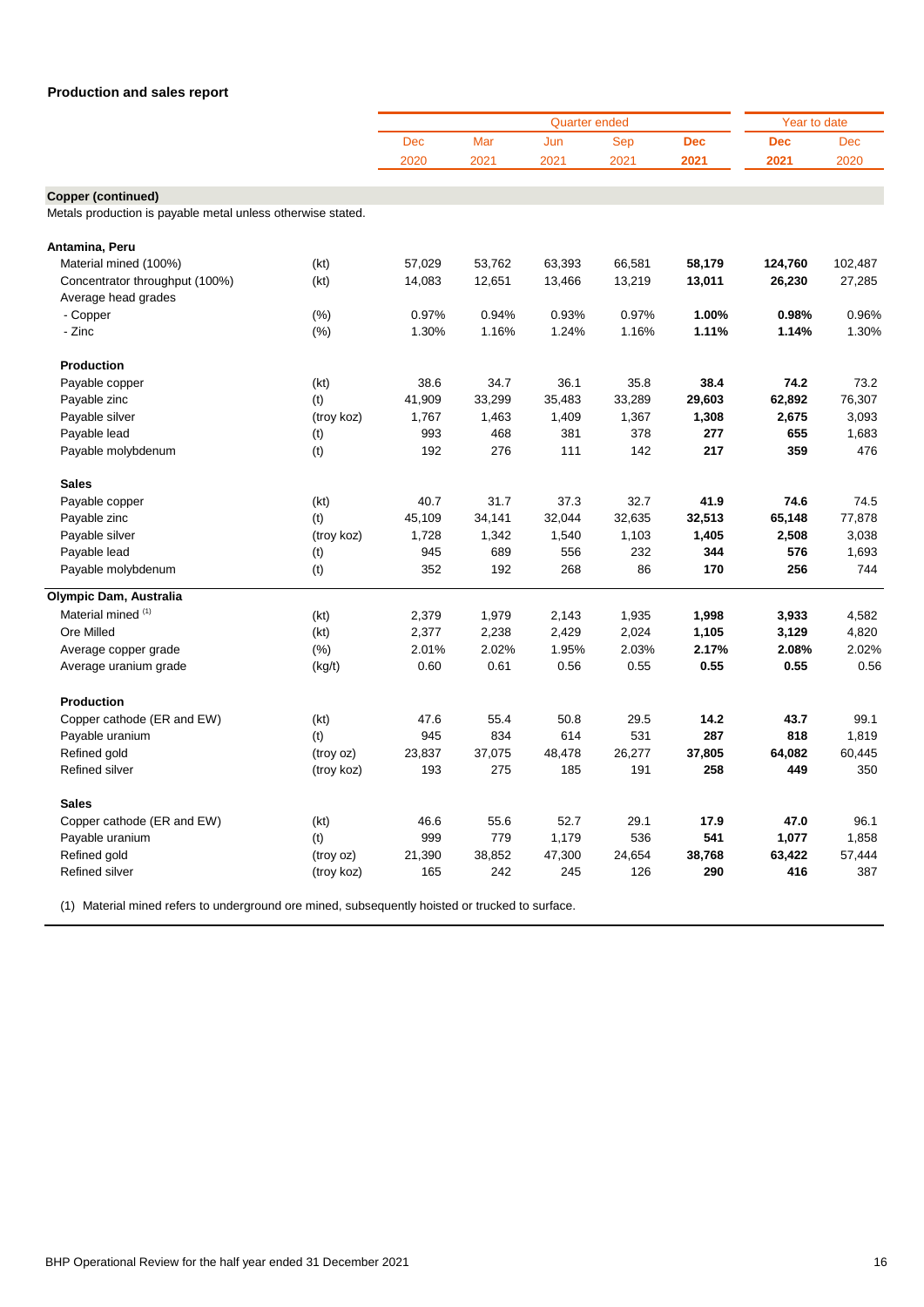|      |      |      | Quarter ended |      |            | Year to date |
|------|------|------|---------------|------|------------|--------------|
| Dec  | Mar  | Jun  | Sep           | Dec  | <b>Dec</b> | Dec          |
| 2020 | 2021 | 2021 | 2021          | 2021 | 2021       | 2020         |

**Iron Ore**

Iron ore production and sales are reported on a wet tonnes basis.

| Western Australia Iron Ore, Australia<br><b>Production</b> |      |        |        |        |        |        |         |         |
|------------------------------------------------------------|------|--------|--------|--------|--------|--------|---------|---------|
| Newman                                                     | (kt) | 17,637 | 14,614 | 14,560 | 16,461 | 14,577 | 31,038  | 34,047  |
| Area C Joint Venture                                       | (kt) | 11,567 | 13,010 | 15,920 | 18,947 | 22,911 | 41,858  | 23,456  |
| Yandi Joint Venture                                        | (kt) | 16,413 | 16,112 | 18,405 | 11,834 | 12,261 | 24,095  | 34,079  |
| Jimblebar <sup>(1)</sup>                                   | (kt) | 16,740 | 15,241 | 15,337 | 15,009 | 15,324 | 30,333  | 36,815  |
| Total production                                           | (kt) | 62,357 | 58,977 | 64,222 | 62,251 | 65,073 | 127,324 | 128,397 |
| Total production (100%)                                    | (kt) | 70,407 | 66,695 | 72,848 | 70,587 | 73,852 | 144,439 | 144,559 |
| <b>Sales</b>                                               |      |        |        |        |        |        |         |         |
| Lump                                                       | (kt) | 16,703 | 15,593 | 16,410 | 17,546 | 17,827 | 35,373  | 33,759  |
| Fines                                                      | (kt) | 46,124 | 42,939 | 48,837 | 45,039 | 46,809 | 91,848  | 94,514  |
| Total                                                      | (kt) | 62,827 | 58,532 | 65,247 | 62,585 | 64,636 | 127,221 | 128,273 |
| Total sales (100%)                                         | (kt) | 70,772 | 66,032 | 73,712 | 70,815 | 73,222 | 144,037 | 144,127 |

| Samarco, Brazil <sup>(1)</sup><br>Production | (kt) | 37 | 878 | ,023 | .048 | ,029 | 2,077 | 37 |
|----------------------------------------------|------|----|-----|------|------|------|-------|----|
| <b>Sales</b>                                 | (kt) |    | 646 | ,052 | 111. | 950  | 2,061 | -  |

(1) Samarco commenced iron ore pellet production in December 2020 after meeting the licencing requirements to restart operations at the Germano complex in Minas Gerais and Ubu complex in Espírito Santo, Brazil.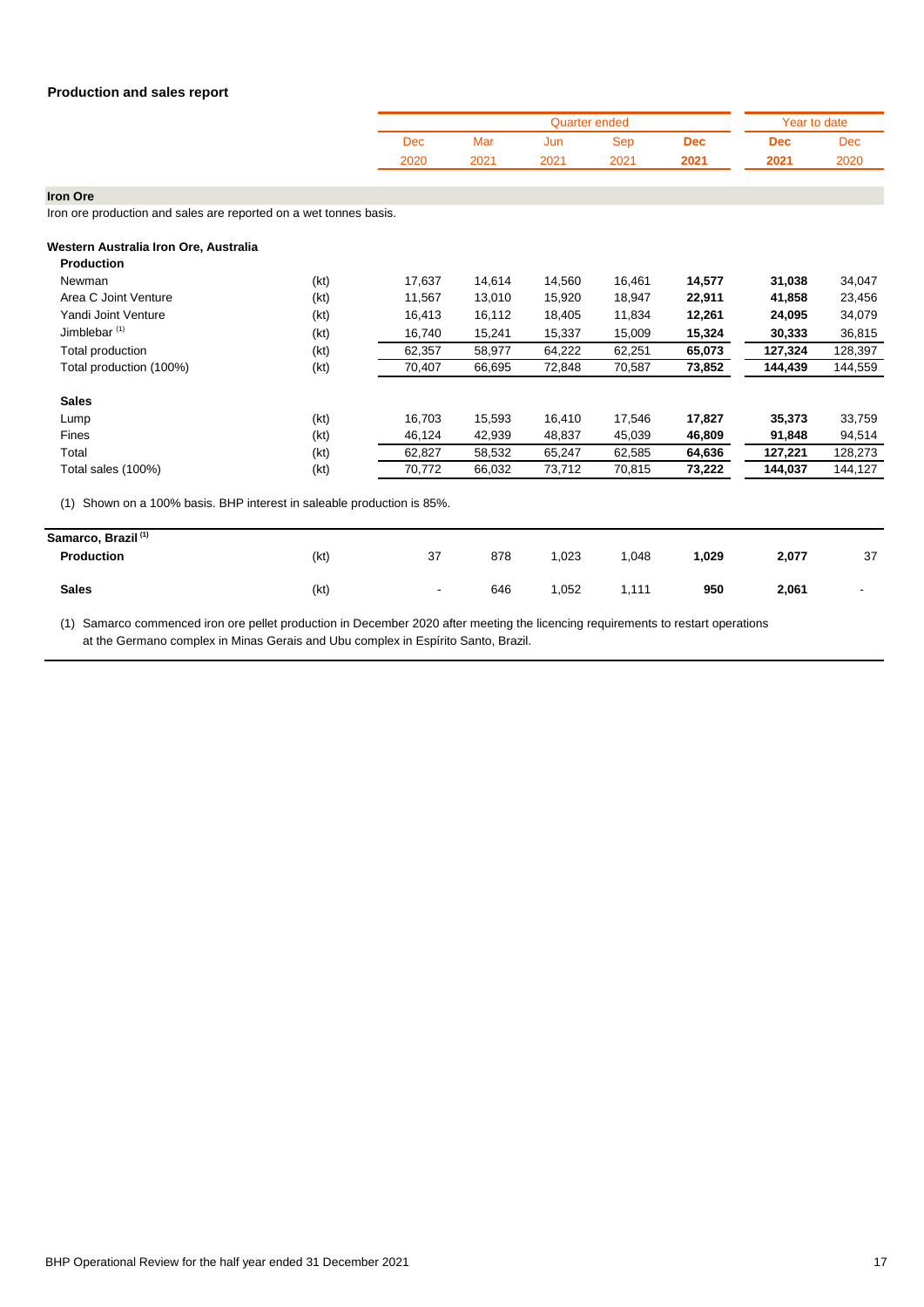|      |     | date |     |      |      |      |
|------|-----|------|-----|------|------|------|
| Dec  | Mar | Jun  | Sep | Dec  | Dec  | Dec  |
| 2020 |     | 2021 |     | 2021 | 2021 | 2020 |

**Coal**

Coal production is reported on the basis of saleable product.

| Queensland Coal, Australia        |      |        |        |        |        |        |        |        |
|-----------------------------------|------|--------|--------|--------|--------|--------|--------|--------|
| Production <sup>(1)</sup>         |      |        |        |        |        |        |        |        |
| <b>BMA</b>                        |      |        |        |        |        |        |        |        |
| <b>Blackwater</b>                 | (kt) | 1,737  | 1,416  | 1,887  | 1,403  | 1,202  | 2,605  | 2,921  |
| Goonyella                         | (kt) | 2,152  | 2,232  | 2,752  | 1,798  | 1,797  | 3,595  | 4,464  |
| Peak Downs                        | (kt) | 1,213  | 1,595  | 1,597  | 1,223  | 960    | 2,183  | 2,700  |
| Saraji                            | (kt) | 1,043  | 1,238  | 1,391  | 999    | 1,081  | 2,080  | 1,860  |
| Daunia                            | (kt) | 464    | 496    | 478    | 377    | 304    | 681    | 954    |
| Caval Ridge                       | (kt) | 930    | 750    | 1,148  | 915    | 956    | 1,871  | 2,005  |
| <b>Total BMA</b>                  | (kt) | 7,539  | 7,727  | 9,253  | 6,715  | 6,300  | 13,015 | 14,904 |
| Total BMA (100%)                  | (kt) | 15,078 | 15,454 | 18,506 | 13,430 | 12,600 | 26,030 | 29,808 |
| BHP Mitsui Coal (2) (3)           |      |        |        |        |        |        |        |        |
| South Walker Creek                | (kt) | 1,118  | 1,031  | 1,500  | 1,462  | 1,535  | 2,997  | 2,356  |
| Poitrel                           | (kt) | 865    | 832    | 1,070  | 673    | 983    | 1,656  | 1,952  |
| <b>Total BHP Mitsui Coal</b>      | (kt) | 1,983  | 1,863  | 2,570  | 2,135  | 2,518  | 4,653  | 4,308  |
| <b>Total Queensland Coal</b>      | (kt) | 9,522  | 9,590  | 11,823 | 8,850  | 8,818  | 17,668 | 19,212 |
| Total Queensland Coal (100%)      | (kt) | 17,061 | 17,317 | 21,076 | 15,565 | 15,118 | 30,683 | 34,116 |
| <b>Sales</b>                      |      |        |        |        |        |        |        |        |
| <b>BMA</b>                        |      |        |        |        |        |        |        |        |
| Coking coal                       | (kt) | 6,531  | 6,752  | 7,801  | 5,415  | 4,875  | 10,290 | 12,718 |
| Weak coking coal                  | (kt) | 936    | 1,038  | 1,069  | 734    | 754    | 1,488  | 1,913  |
| Thermal coal                      | (kt) | 3      | 206    | 400    | 576    | 455    | 1,031  | 61     |
| <b>Total BMA</b>                  | (kt) | 7,470  | 7,996  | 9,270  | 6,725  | 6,084  | 12,809 | 14,692 |
| Total BMA (100%)                  | (kt) | 14,940 | 15,992 | 18,540 | 13,450 | 12,168 | 25,618 | 29,384 |
| BHP Mitsui Coal <sup>(2)(3)</sup> |      |        |        |        |        |        |        |        |
| Coking coal                       | (kt) | 604    | 357    | 535    | 313    | 458    | 771    | 1,275  |
| Weak coking coal                  | (kt) | 1,518  | 1,404  | 2,027  | 1,788  | 1,812  | 3,600  | 3,063  |
| <b>Total BHP Mitsui Coal</b>      | (kt) | 2.122  | 1,761  | 2,562  | 2,101  | 2,270  | 4,371  | 4,338  |
| <b>Total Queensland Coal</b>      | (kt) | 9,592  | 9,757  | 11,832 | 8,826  | 8,354  | 17,180 | 19,030 |
| Total Queensland Coal (100%)      | (kt) | 17,062 | 17,753 | 21,102 | 15,551 | 14,438 | 29,989 | 33,722 |

(1) Production figures include some thermal coal.

(2) Shown on a 100% basis. BHP interest in saleable production is 80%.

(3) We announced the divestment of our interest in BHP Mitsui Coal (BMC) in November 2021, but will continue to report BMC as part of Queensland Coal as we maintain economic and operating control of BMC until the sale has completed.

| <b>NSW Energy Coal, Australia</b><br><b>Production</b> | (kt) | 3.229 | 2.981 | 4.492 | 4.238 | 2.967 | 7.205 | 6,853 |
|--------------------------------------------------------|------|-------|-------|-------|-------|-------|-------|-------|
| Sales thermal coal - export                            | (kt) | 3.940 | 2,827 | 4,691 | 3.780 | 3,718 | 7.498 | 7,108 |
| Cerrejón, Colombia<br><b>Production</b>                | (kt) | 347   | 1.795 | 1.784 | 2.060 | 2,176 | 4.236 | 1,385 |
| Sales thermal coal - export                            | (kt) | 370   | 1.746 | 1,619 | 2.180 | 2,012 | 4,192 | 1,364 |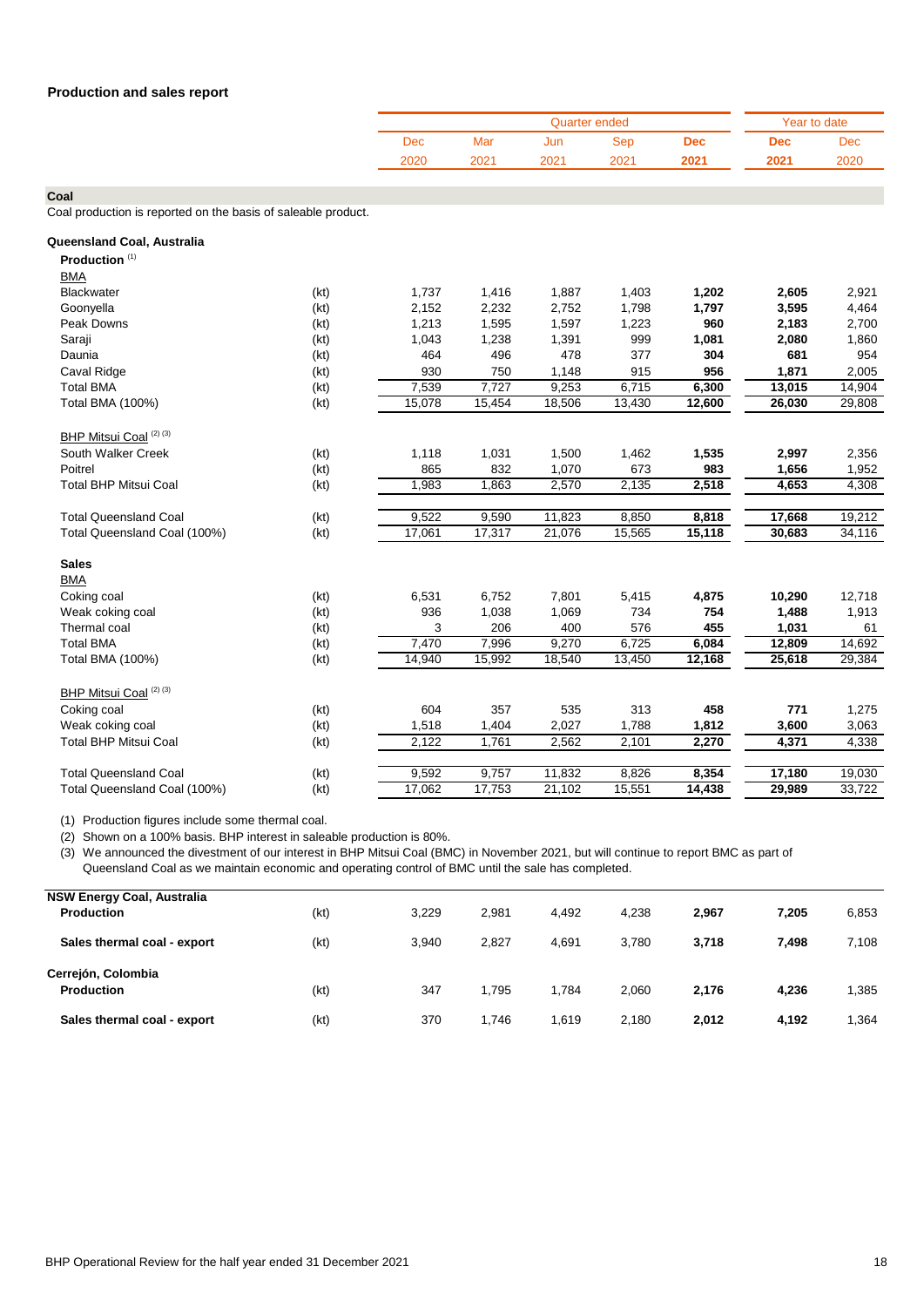|      |                      |                                                                       |                              |                |                             | Year to date |                          |
|------|----------------------|-----------------------------------------------------------------------|------------------------------|----------------|-----------------------------|--------------|--------------------------|
|      | <b>Dec</b>           | Mar                                                                   | Jun                          | <b>Sep</b>     | <b>Dec</b>                  | <b>Dec</b>   | Dec                      |
|      | 2020                 | 2021                                                                  | 2021                         | 2021           | 2021                        | 2021         | 2020                     |
|      |                      |                                                                       |                              |                |                             |              |                          |
|      |                      |                                                                       |                              |                |                             |              |                          |
|      |                      |                                                                       |                              |                |                             |              |                          |
|      |                      |                                                                       |                              |                |                             |              |                          |
|      |                      |                                                                       |                              |                |                             |              |                          |
| (kt) | 55.7                 | 54.1                                                                  | 50.4                         | 53.7           | 47.0                        | 100.7        | 120.1                    |
| (% ) | 14.7                 | 13.3                                                                  | 13.3                         | 14.6           | 13.2                        | 13.9         | 15.3                     |
|      |                      |                                                                       |                              |                |                             |              |                          |
| (kt) | 72.8                 | 71.5                                                                  | 71.4                         | 73.8           | 77.4                        | 151.2        | 139.0                    |
| (% ) | 9.5                  | 10.2                                                                  | 10.5                         | 8.9            | 9.1                         | 9.0          | 9.3                      |
|      |                      |                                                                       |                              |                |                             |              |                          |
| (kt) | 20.4                 | 15.2                                                                  | 17.1                         | 14.4           | 18.2                        | 32.6         | 37.7                     |
|      |                      |                                                                       |                              |                | 0.4                         | 0.4          | $\blacksquare$           |
|      | 3.6                  | 5.2                                                                   | 5.3                          | 3.4            | 2.9                         | 6.3          | 8.5                      |
| (kt) | 24.0                 | 20.4                                                                  | 22.4                         | 17.8           | 21.5                        | 39.3         | 46.2                     |
| (t)  | 236                  | 273                                                                   | 241                          | 177            | 220                         | 397          | 474                      |
|      |                      |                                                                       |                              |                |                             |              |                          |
| (kt) | 20.9                 | 15.0                                                                  | 17.8                         | 13.8           | 16.9                        | 30.7         | 38.0                     |
| (kt) |                      |                                                                       | $\qquad \qquad \blacksquare$ | $\blacksquare$ | 0.1                         | 0.1          | $\overline{\phantom{a}}$ |
|      | 2.6                  | 5.9                                                                   | 4.0                          | 3.9            | 3.1                         | 7.0          | 7.2                      |
| (kt) | 23.5                 | 20.9                                                                  | 21.8                         | 17.7           | 20.1                        | 37.8         | 45.2                     |
|      |                      |                                                                       |                              |                |                             |              | 475                      |
|      | (kt)<br>(kt)<br>(kt) | Nickel production is reported on the basis of saleable product<br>237 | 273                          | 241            | <b>Quarter ended</b><br>177 | 220          | (t)<br>397               |

(1) High quality refined nickel metal, including briquettes and powder.

(2) Nickel sulphate crystals produced from nickel powder.

(3) Nickel contained in matte and by-product streams.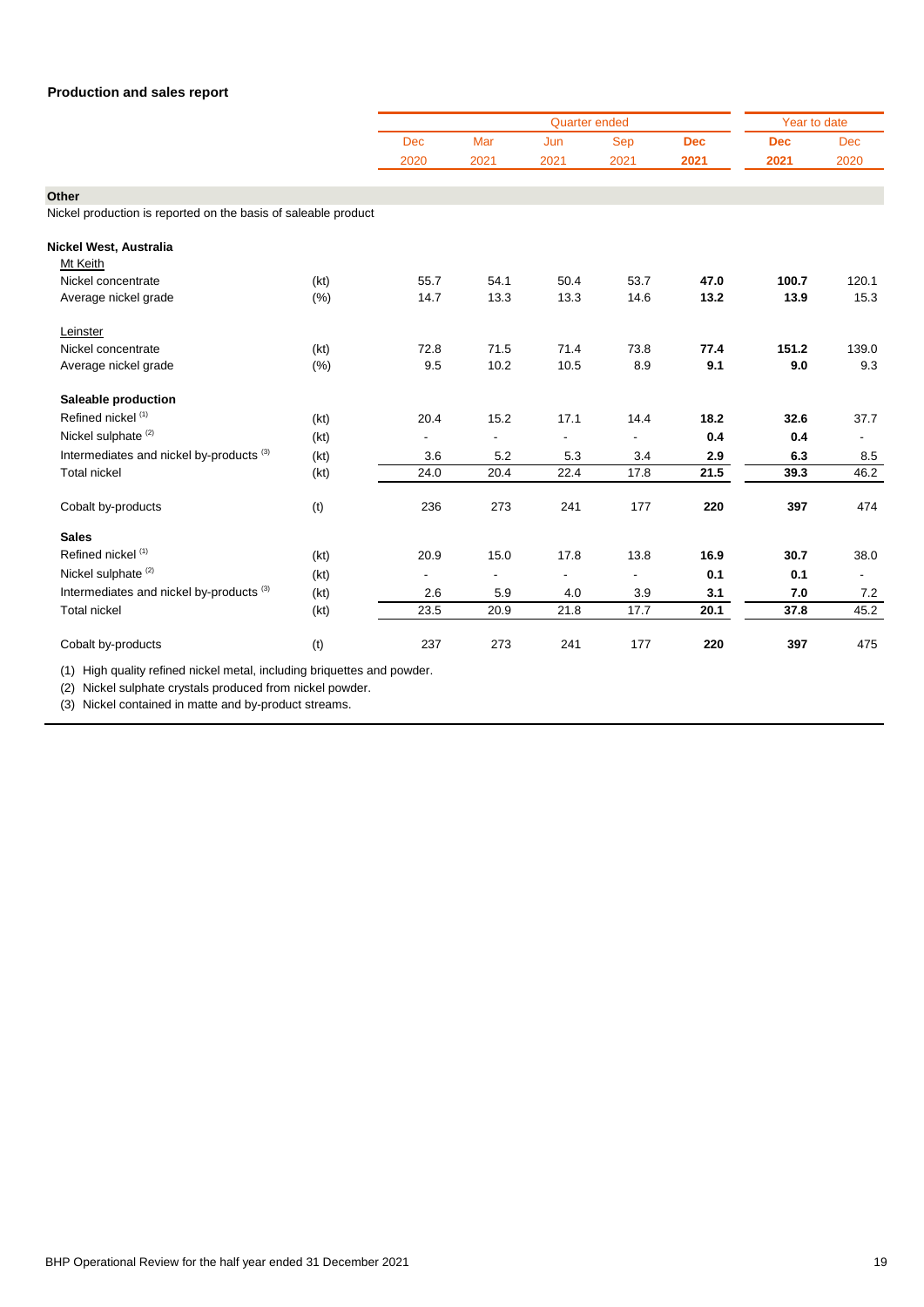|                                  |        |       |       | <b>Quarter ended</b> |            |            | Year to date |        |
|----------------------------------|--------|-------|-------|----------------------|------------|------------|--------------|--------|
|                                  |        | Dec   | Mar   | Jun                  | <b>Sep</b> | <b>Dec</b> | <b>Dec</b>   | Dec    |
|                                  |        | 2020  | 2021  | 2021                 | 2021       | 2021       | 2021         | 2020   |
| <b>Discontinued operations</b>   |        |       |       |                      |            |            |              |        |
| Petroleum <sup>(1)</sup>         |        |       |       |                      |            |            |              |        |
| <b>Bass Strait</b>               |        |       |       |                      |            |            |              |        |
| Crude oil and condensate         | (Mboe) | 1,003 | 859   | 1,205                | 1,201      | 971        | 2,172        | 2,308  |
| <b>NGL</b>                       | (Mboe) | 1,057 | 1,035 | 1,563                | 1,655      | 1,140      | 2,795        | 2,717  |
| Natural gas                      | (bcf)  | 23.4  | 22.7  | 32.8                 | 35.8       | 25.8       | 61.6         | 57.5   |
| Total petroleum products         | (Mboe) | 5,960 | 5,677 | 8,235                | 8,823      | 6,411      | 15,234       | 14,608 |
| <b>North West Shelf</b>          |        |       |       |                      |            |            |              |        |
| Crude oil and condensate         | (Mboe) | 1,180 | 1,183 | 933                  | 973        | 1,027      | 2,000        | 2,395  |
| <b>NGL</b>                       | (Mboe) | 165   | 188   | 177                  | 148        | 180        | 328          | 327    |
| Natural gas                      | (bcf)  | 30.4  | 31.1  | 26.5                 | 24.3       | 25.8       | 50.1         | 60.0   |
| Total petroleum products         | (Mboe) | 6,412 | 6,554 | 5,527                | 5,171      | 5,507      | 10,678       | 12,722 |
| <b>Pyrenees</b>                  |        |       |       |                      |            |            |              |        |
| Crude oil and condensate         | (Mboe) | 826   | 679   | 690                  | 710        | 723        | 1,433        | 1,663  |
| Total petroleum products         | (Mboe) | 826   | 679   | 690                  | 710        | 723        | 1,433        | 1,663  |
| <b>Macedon</b>                   |        |       |       |                      |            |            |              |        |
| Crude oil and condensate         | (Mboe) | 1     | 1     |                      | 1          | 1          | 2            | 2      |
| Natural gas                      | (bcf)  | 12.6  | 12.4  | 12.6                 | 12.7       | 12.6       | 25.3         | 25.3   |
| Total petroleum products         | (Mboe) | 2,101 | 2,068 | 2,100                | 2,118      | 2,101      | 4,219        | 4,219  |
| Atlantis <sup>(2)</sup>          |        |       |       |                      |            |            |              |        |
| Crude oil and condensate         | (Mboe) | 2,385 | 2,590 | 3,117                | 3,171      | 3,222      | 6,393        | 4,806  |
| <b>NGL</b>                       | (Mboe) | 147   | 171   | 218                  | 222        | 186        | 408          | 301    |
| Natural gas                      | (bcf)  | 1.1   | 1.4   | 1.6                  | 1.7        | 1.5        | 3.2          | 2.3    |
| Total petroleum products         | (Mboe) | 2,715 | 2,994 | 3,602                | 3,676      | 3,658      | 7,334        | 5,490  |
| Mad Dog $(2)$                    |        |       |       |                      |            |            |              |        |
| Crude oil and condensate         | (Mboe) | 930   | 1,209 | 1,099                | 1,155      | 1,137      | 2,292        | 2,141  |
| <b>NGL</b>                       | (Mboe) | 38    | 57    | 77                   | 46         | 56         | 102          | 86     |
| Natural gas                      | (bcf)  | 0.1   | 0.2   | 0.2                  | 0.2        | 0.1        | 0.3          | 0.3    |
| Total petroleum products         | (Mboe) | 985   | 1,299 | 1,209                | 1,234      | 1,210      | 2,444        | 2,277  |
| Shenzi <sup>(2)(3)</sup>         |        |       |       |                      |            |            |              |        |
| Crude oil and condensate         | (Mboe) | 1,764 | 2,328 | 2,023                | 2,016      | 2,335      | 4,351        | 3,159  |
| <b>NGL</b>                       | (Mboe) | 87    | 130   | 87                   | 102        | 134        | 236          | 158    |
| Natural gas                      | (bcf)  | 0.3   | 0.4   | 0.1                  | 0.4        | 0.4        | 0.8          | 0.6    |
| Total petroleum products         | (Mboe) | 1,901 | 2,525 | 2,127                | 2,185      | 2,536      | 4,721        | 3,417  |
| Trinidad/Tobago                  |        |       |       |                      |            |            |              |        |
| Crude oil and condensate         | (Mboe) | 96    | 139   | 236                  | 491        | 396        | 887          | 198    |
| Natural gas                      | (bcf)  | 10.5  | 14.4  | 14.7                 | 13.3       | 13.9       | 27.2         | 23.3   |
| Total petroleum products         | (Mboe) | 1,846 | 2,539 | 2,686                | 2,708      | 2,713      | 5,421        | 4,081  |
| Other Americas <sup>(2)(4)</sup> |        |       |       |                      |            |            |              |        |
| Crude oil and condensate         | (Mboe) | 190   | 187   | 104                  | 83         | 81         | 164          | 402    |
| <b>NGL</b>                       | (Mboe) | 11    |       | 8                    | 3          |            | 3            | 13     |
| Natural gas                      | (bcf)  | 0.1   |       | 0.1                  |            |            |              | 0.1    |
| Total petroleum products         | (Mboe) | 218   | 187   | 129                  | 86         | 81         | 167          | 432    |
| Algeria                          |        |       |       |                      |            |            |              |        |
| Crude oil and condensate         | (Mboe) | 849   | 845   | 668                  | 774        | 756        | 1,530        | 1,560  |
| Total petroleum products         | (Mboe) | 849   | 845   | 668                  | 774        | 756        | 1,530        | 1,560  |
|                                  |        |       |       |                      |            |            |              |        |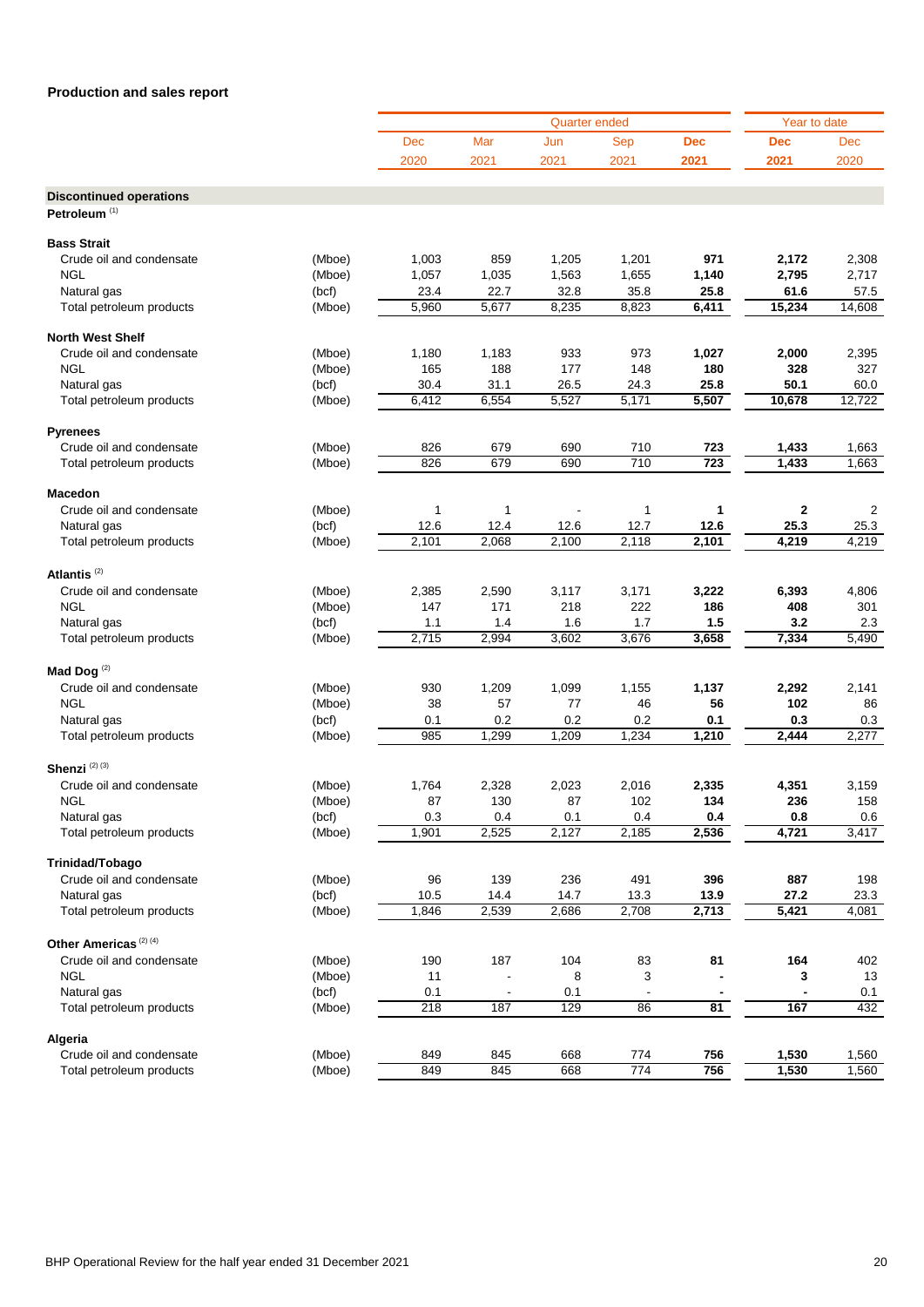|                                     |        |            |        |        | Year to date |            |            |            |
|-------------------------------------|--------|------------|--------|--------|--------------|------------|------------|------------|
|                                     |        | <b>Dec</b> | Mar    | Jun    | <b>Sep</b>   | <b>Dec</b> | <b>Dec</b> | <b>Dec</b> |
|                                     |        | 2020       | 2021   | 2021   | 2021         | 2021       | 2021       | 2020       |
| Discontinued operations (continued) |        |            |        |        |              |            |            |            |
| Petroleum <sup>(1)</sup>            |        |            |        |        |              |            |            |            |
| <b>Total production</b>             |        |            |        |        |              |            |            |            |
| Crude oil and condensate            | (Mboe) | 9,224      | 10,020 | 10.075 | 10,575       | 10.649     | 21,224     | 18,634     |
| <b>NGL</b>                          | (Mboe) | 1,505      | 1,581  | 2,130  | 2.176        | 1,696      | 3,872      | 3,602      |
| Natural gas                         | (bcf)  | 78.5       | 82.6   | 88.6   | 88.4         | 80.1       | 168.5      | 169.4      |
| Total                               | (Mboe) | 23.812     | 25.368 | 26.972 | 27.484       | 25,695     | 53.179     | 50,469     |

(1) Total boe conversions are based on 6 bcf of natural gas equals 1,000 Mboe. Negative production figures represent finalisation adjustments.

(2) Gulf of Mexico volumes are net of royalties.

(3) BHP completed the acquisition of an additional 28% working interest in Shenzi on 6 November 2020, taking its total working interest to 72%.

(4) Other Americas includes Neptune, Genesis and Overriding Royalty Interest.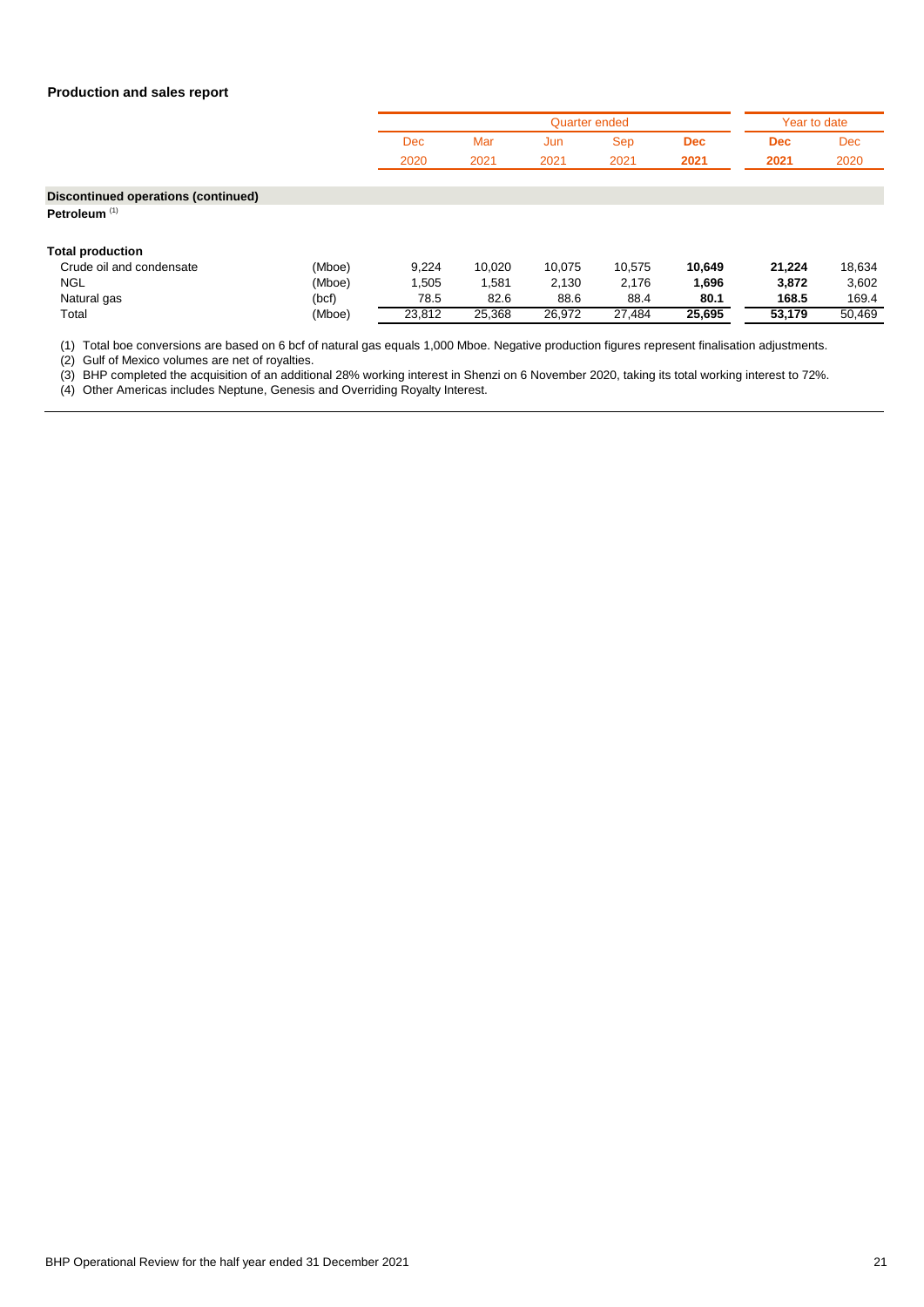

# **Attachment 1**

# **Restated financial information**

**For the year ended 30 June 2021 and the half year ended 31 December 2020**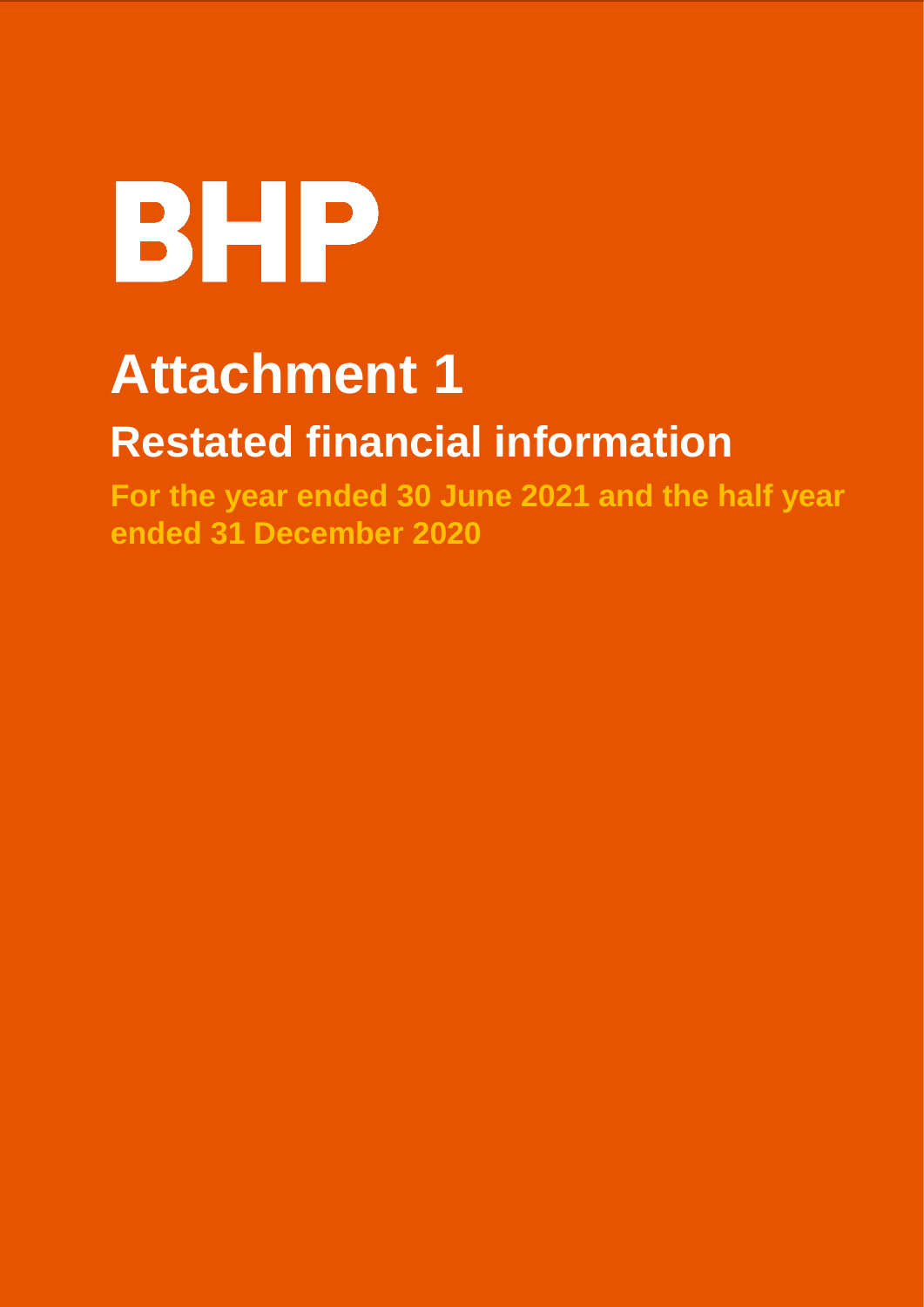# *Contents*

| <b>Restated financial information</b>                  | Page |
|--------------------------------------------------------|------|
| Basis of preparation of restated financial information | 24   |
| Consolidated Income Statement - Restated               | 25   |
| <b>Consolidated Statement of Comprehensive Income</b>  | 25   |
| <b>Consolidated Balance Sheet</b>                      | 26   |
| Consolidated Cash Flow Statement - Restated            | 27   |
| Consolidated Statement of Changes in Equity            | 28   |
| Restated supplementary financial information           | 29   |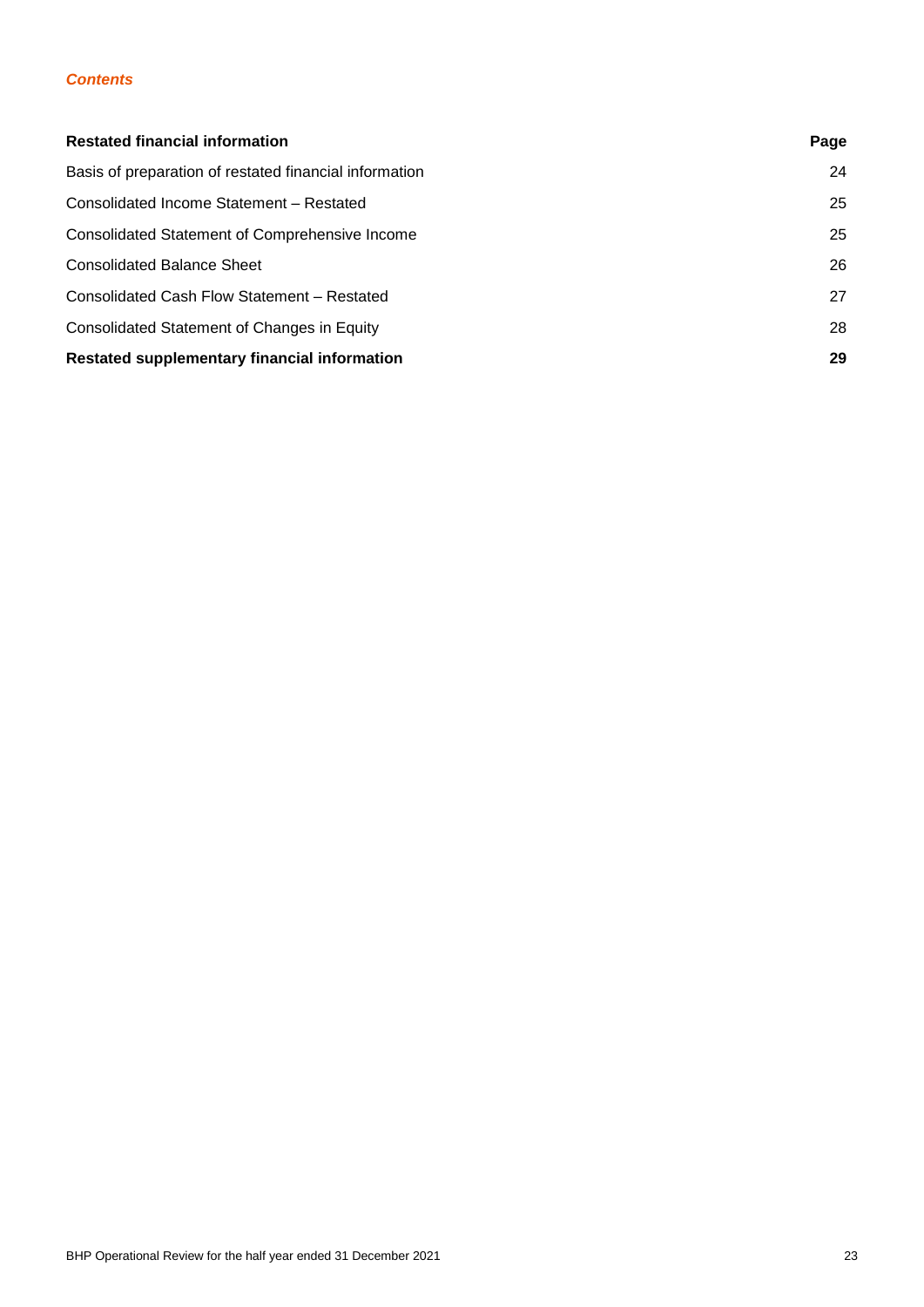#### *Basis of preparation of restated financial information*

This financial information for the year ended 30 June 2021 and the half year ended 31 December 2020 for the Group is not audited and has been prepared to restate previously published information for the effects of applying IFRS 5/AASB 5 'Non-current Assets Held for Sale and Discontinued Operations' to the Group's Petroleum business.

On 22 November 2021, the Group and Woodside Petroleum Ltd ('Woodside') signed a binding share sale agreement (SSA) for the merger of the Group's oil and gas portfolio with Woodside ('Merger'). The merger, which has an effective date of 1 July 2021, is subject to satisfaction of conditions precedent by 30 June 2022 or an agreed later date including shareholder, regulatory and other approvals.

Prior to completion, the Group will carry on its Petroleum business in the normal course and, while the effective date at which the right to net cash flows transferred to Woodside was 1 July 2021, the Group continues to control its Petroleum assets until the completion date of the transaction.

As such, the Group will continue to recognise its share of revenue, expenses, net finance costs and associated income tax expense related to the operation until the completion date. However, as at 31 December 2021, the Petroleum business will be classified as a disposal group held for sale and as a discontinued operation.

The nature of each change reflected in the attached restated financial information is as follows:

- All income and expense items relating to the Petroleum Discontinued Operation have been removed from the individual line items in the Consolidated Income Statement. The post-tax loss of the Petroleum Discontinued Operation is presented as a single amount in the line item titled "Loss after taxation from Discontinued operations"; and
- All cash flows and other items relating to the Petroleum Discontinued Operation have been removed from the individual line items in the Consolidated Cash Flow Statement. The net cash flows attributable to the operating, investing and financing activities of the Petroleum Discontinued Operation are each disclosed in single amounts in each section of the Consolidated Cash Flow Statement.

The Consolidated Balance Sheet, the Consolidated Statement of Comprehensive Income and the Consolidated Statement of Changes in Equity for these periods are not required to be restated.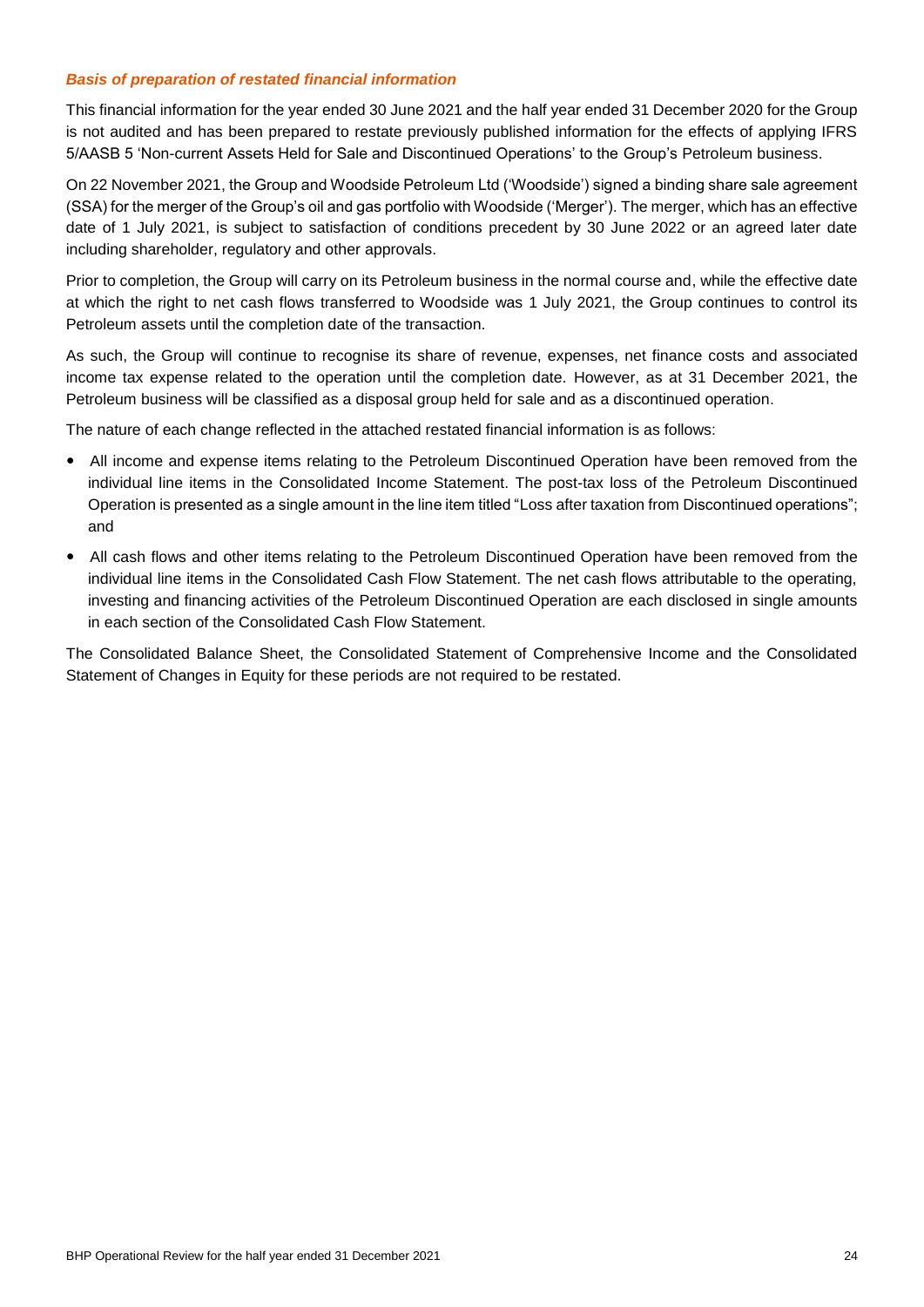# *Consolidated Income Statement – Restated*

|                                                                          | <b>Half year</b> | Year         |
|--------------------------------------------------------------------------|------------------|--------------|
|                                                                          | ended            | ended        |
|                                                                          | 31 Dec 2020      | 30 June 2021 |
|                                                                          | <b>US\$M</b>     | US\$M        |
| <b>Continuing operations</b>                                             |                  |              |
| Revenue                                                                  | 24,044           | 56,921       |
| Other income                                                             | 136              | 380          |
| Expenses excluding net finance costs                                     | (13, 821)        | (30, 871)    |
| Loss from equity accounted investments, related impairments and expenses | (470)            | (915)        |
| <b>Profit from operations</b>                                            | 9,889            | 25,515       |
|                                                                          |                  |              |
| <b>Financial expenses</b>                                                | (922)            | (1,290)      |
| <b>Financial income</b>                                                  | 46               | 67           |
| Net finance costs                                                        | (876)            | (1,223)      |
| <b>Profit before taxation</b>                                            | 9,013            | 24,292       |
|                                                                          |                  |              |
| Income tax expense                                                       | (3,965)          | (10, 376)    |
| Royalty-related taxation (net of income tax benefit)                     | (28)             | (240)        |
| Total taxation expense                                                   | (3,993)          | (10,616)     |
| <b>Profit after taxation from Continuing operations</b>                  | 5,020            | 13,676       |
| <b>Discontinued operations</b>                                           |                  |              |
| Loss after taxation from Discontinued operations                         | (192)            | (225)        |
| Profit after taxation from Continuing and Discontinued operations        | 4,828            | 13,451       |
| Attributable to non-controlling interests                                | 952              | 2,147        |
| Attributable to BHP shareholders                                         | 3,876            | 11,304       |
|                                                                          |                  |              |
| Basic earnings per ordinary share (cents)                                | 76.6             | 223.5        |
| Diluted earnings per ordinary share (cents)                              | 76.5             | 223.0        |
| Basic earnings from Continuing operations per ordinary share (cents)     | 80.4             | 228.0        |
| Diluted earnings from Continuing operations per ordinary share (cents)   | 80.3             | 227.5        |

# *Consolidated Statement of Comprehensive Income*

|                                                                            | <b>Half year</b> | Year         |
|----------------------------------------------------------------------------|------------------|--------------|
|                                                                            | ended            | ended        |
|                                                                            | 31 Dec 2020      | 30 June 2021 |
|                                                                            | <b>US\$M</b>     | US\$M        |
| Profit after taxation from Continuing and Discontinued operations          | 4,828            | 13,451       |
| Other comprehensive income                                                 |                  |              |
| Items that may be reclassified subsequently to the income statement:       |                  |              |
| Hedges:                                                                    |                  |              |
| Gains taken to equity                                                      | 1,074            | 863          |
| Gains transferred to the income statement                                  | (1,000)          | (837)        |
| Exchange fluctuations on translation of foreign operations taken to equity |                  | 5            |
| Tax recognised within other comprehensive income                           | (22)             | (8)          |
| Total items that may be reclassified subsequently to the income statement  | 52               | 23           |
| Items that will not be reclassified to the income statement:               |                  |              |
| Re-measurement (losses)/gains on pension and medical schemes               | (4)              | 58           |
| Equity investments held at fair value                                      | 2                | (2)          |
| Tax recognised within other comprehensive income                           |                  | (20)         |
| Total items that will not be reclassified to the income statement          | (1)              | 36           |
| Total other comprehensive income                                           | 51               | 59           |
| <b>Total comprehensive income</b>                                          | 4,879            | 13,510       |
| Attributable to non-controlling interests                                  | 953              | 2,158        |
| Attributable to BHP shareholders                                           | 3,926            | 11,352       |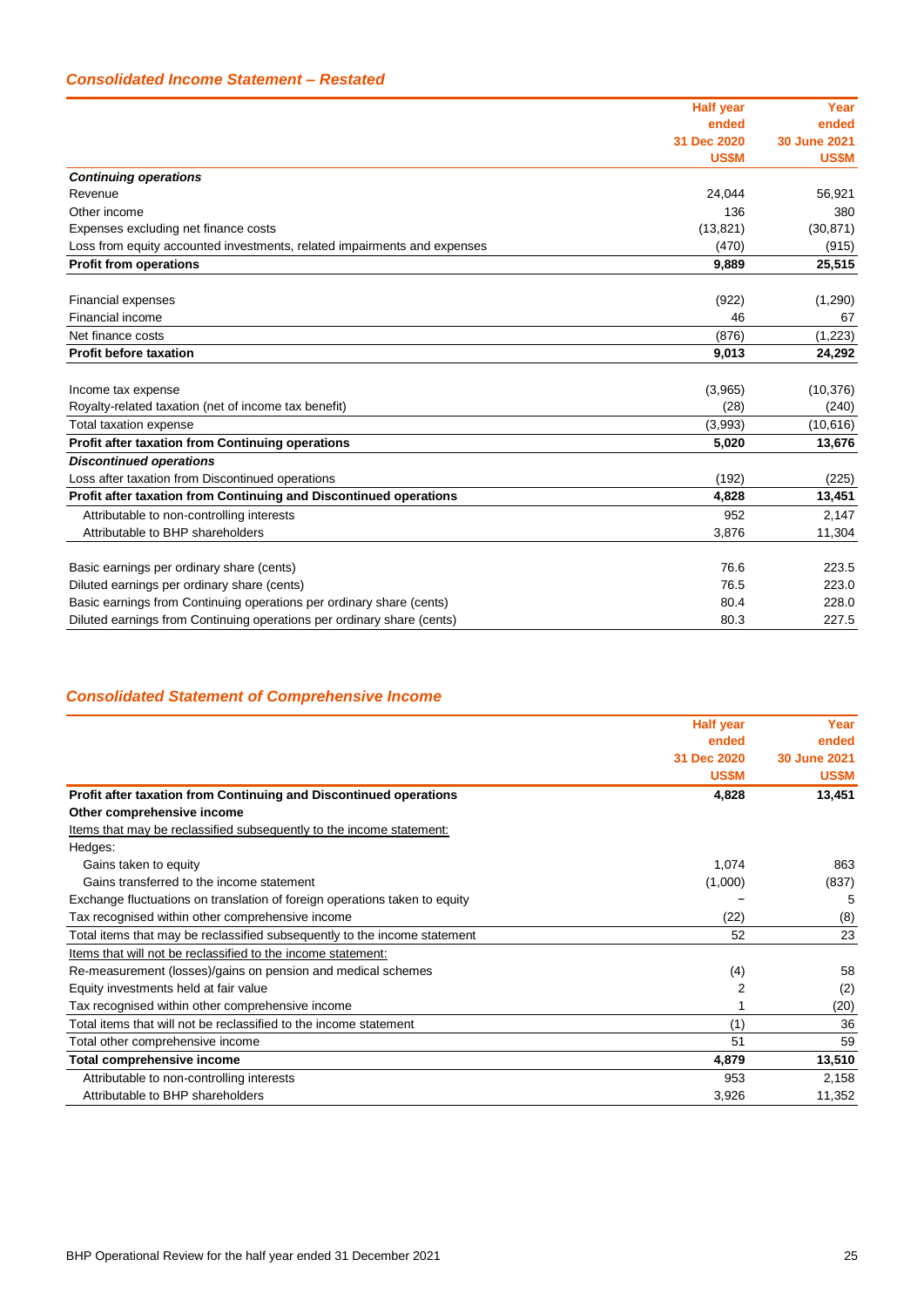# *Consolidated Balance Sheet*

|                                                               | <b>Half year</b> | Year         |
|---------------------------------------------------------------|------------------|--------------|
|                                                               | ended            | ended        |
|                                                               | 31 Dec 2020      | 30 June 2021 |
| <b>ASSETS</b>                                                 | <b>US\$M</b>     | <b>US\$M</b> |
| <b>Current assets</b>                                         |                  |              |
| Cash and cash equivalents                                     | 9,291            | 15,246       |
| Trade and other receivables                                   | 4,573            | 6,059        |
| Other financial assets                                        | 227              | 230          |
| Inventories                                                   | 4,511            | 4,426        |
| Assets held for sale                                          |                  | 324          |
| Current tax assets                                            | 295              | 279          |
| Other                                                         | 113              | 129          |
| <b>Total current assets</b>                                   | 19,010           | 26,693       |
| <b>Non-current assets</b>                                     |                  |              |
| Trade and other receivables                                   | 270              | 337          |
| Other financial assets                                        | 2,269            | 1,610        |
| Inventories                                                   | 1,159            | 1,358        |
| Property, plant and equipment                                 | 73,711           | 73,813       |
| Intangible assets                                             | 1,508            | 1,437        |
| Investments accounted for using the equity method             | 2,094            | 1,742        |
| Deferred tax assets                                           | 3,178            | 1,912        |
| Other                                                         | 34               | 25           |
| <b>Total non-current assets</b>                               | 84,223           | 82,234       |
| <b>Total assets</b>                                           | 103,233          | 108,927      |
| <b>LIABILITIES</b>                                            |                  |              |
| <b>Current liabilities</b>                                    |                  |              |
| Trade and other payables                                      | 5,663            | 7,027        |
| Interest bearing liabilities                                  | 3,560            | 2,628        |
| Liabilities directly associated with the assets held for sale |                  | 17           |
| Other financial liabilities                                   | 237              | 130          |
| Current tax payable                                           | 1,184            | 2,800        |
| Provisions                                                    | 2,631            | 3,696        |
| Deferred income                                               | 86               | 105          |
| <b>Total current liabilities</b>                              | 13,361           | 16,403       |
| <b>Non-current liabilities</b>                                |                  |              |
| Interest bearing liabilities                                  | 19,159           | 18,355       |
| Other financial liabilities                                   | 1,187            | 1,146        |
| Non-current tax payable                                       | 173              | 120          |
| Deferred tax liabilities                                      | 3,603            | 3,314        |
| Provisions                                                    | 12,128           | 13,799       |
| Deferred income                                               | 199              | 185          |
| <b>Total non-current liabilities</b>                          | 36,449           | 36,919       |
| <b>Total liabilities</b>                                      | 49,810           | 53,322       |
| <b>Net assets</b>                                             | 53,423           | 55,605       |
| <b>EQUITY</b>                                                 |                  |              |
| Share capital - BHP Group Limited                             | 1,111            | 1,111        |
| Share capital - BHP Group Plc                                 | 1,057            | 1,057        |
| Treasury shares                                               | (30)             | (33)         |
| Reserves                                                      | 2,335            | 2,350        |
| Retained earnings                                             | 44,449           | 46,779       |
| Total equity attributable to BHP shareholders                 | 48,922           | 51,264       |
| Non-controlling interests                                     | 4,501            | 4,341        |
| <b>Total equity</b>                                           | 53,423           | 55,605       |
|                                                               |                  |              |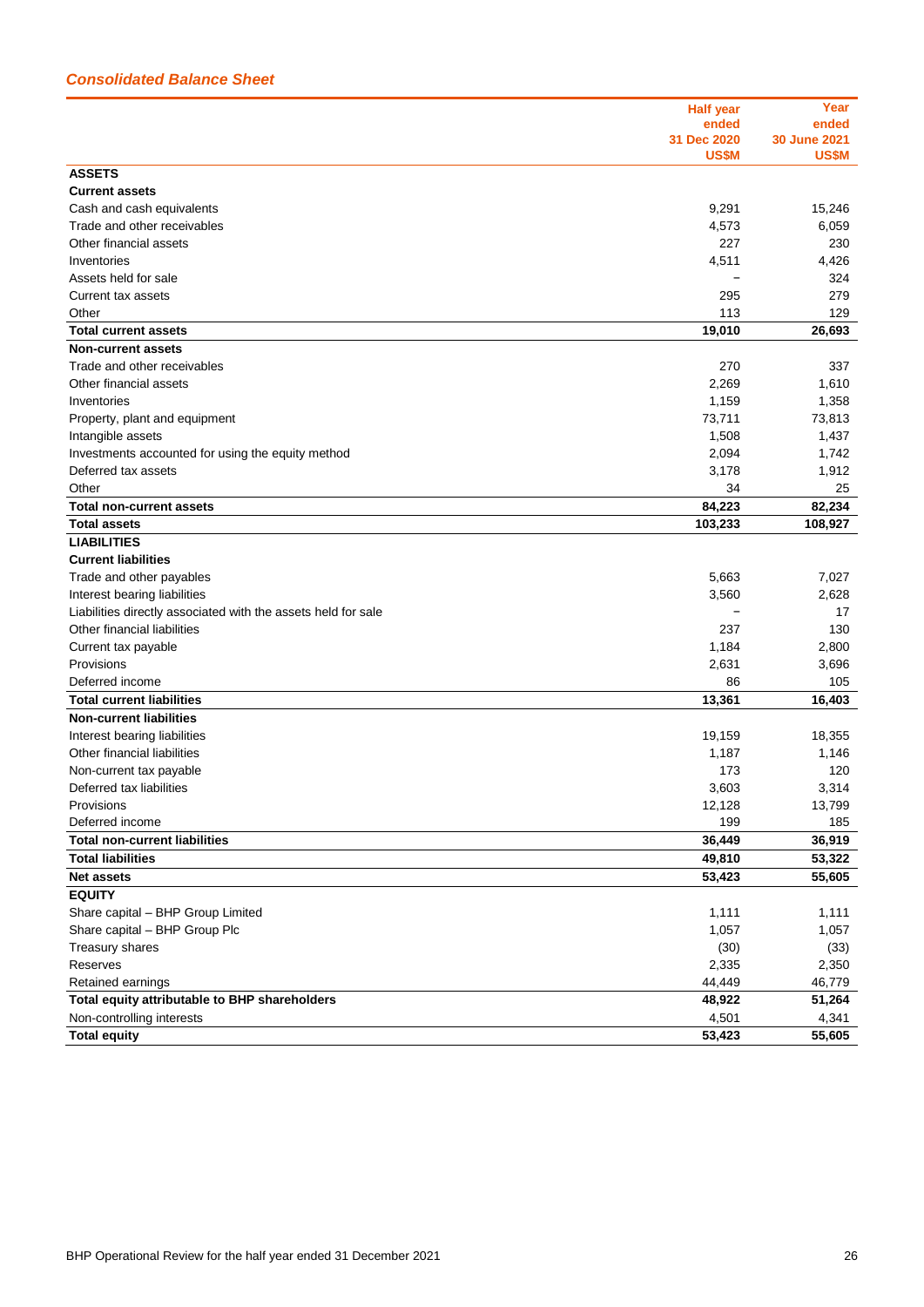# *Consolidated Cash Flow Statement – Restated*

|                                                                                      | <b>Half year</b><br>ended | Year<br>ended |
|--------------------------------------------------------------------------------------|---------------------------|---------------|
|                                                                                      | 31 Dec 2020               | 30 June 2021  |
|                                                                                      | <b>US\$M</b>              | <b>US\$M</b>  |
|                                                                                      |                           |               |
| <b>Operating activities</b>                                                          |                           |               |
| Profit before taxation from Continuing operations                                    | 9,013                     | 24,292        |
| Adjustments for:                                                                     |                           |               |
| Depreciation and amortisation expense                                                | 2,405                     | 5,084         |
| Impairments of property, plant and equipment, financial assets and intangibles       | 629                       | 2,507         |
| Net finance costs                                                                    | 876                       | 1,223         |
| Loss from equity accounted investments, related impairments and expenses             | 470                       | 915           |
| Other                                                                                | 294                       | 573           |
| Changes in assets and liabilities:                                                   |                           |               |
| Trade and other receivables                                                          | (1,049)                   | (2,389)       |
| Inventories                                                                          | (296)                     | (405)         |
| Trade and other payables                                                             | 45                        | 1,149         |
| Provisions and other assets and liabilities                                          | (59)                      | 486           |
| Cash generated from operations                                                       | 12,328                    | 33,435        |
| Dividends received                                                                   | 355                       | 728           |
| Interest received                                                                    | 60                        | 97            |
| Interest paid                                                                        | (447)                     | (766)         |
| Settlement of cash management related instruments                                    | (202)                     | (401)         |
| Net income tax and royalty-related taxation refunded                                 | 47                        | 222           |
| Net income tax and royalty-related taxation paid                                     | (2,993)                   | (7, 432)      |
| Net operating cash flows from Continuing operations                                  | 9,148                     | 25,883        |
| Net operating cash flows from Discontinued operations                                | 221                       | 1,351         |
| Net operating cash flows                                                             | 9,369                     | 27,234        |
| <b>Investing activities</b>                                                          |                           |               |
| Purchases of property, plant and equipment                                           | (2,835)                   | (5,612)       |
| <b>Exploration expenditure</b>                                                       | (86)                      | (192)         |
| Exploration expenditure expensed and included in operating cash flows                | 56                        | 134           |
| Net investment and funding of equity accounted investments                           | (361)                     | (553)         |
| Proceeds from sale of assets                                                         | 86                        | 158           |
| Other investing                                                                      | (89)                      | (260)         |
| Net investing cash flows from Continuing operations                                  | (3,229)                   | (6, 325)      |
| Net investing cash flows from Discontinued operations                                | (980)                     | (1,520)       |
| Net investing cash flows                                                             | (4,209)                   | (7,845)       |
| <b>Financing activities</b>                                                          |                           |               |
| Proceeds from interest bearing liabilities                                           | 218                       | 568           |
| Proceeds from debt related instruments                                               | 90                        | 167           |
| Repayment of interest bearing liabilities                                            | (6, 181)                  | (8, 357)      |
| Purchase of shares by Employee Share Ownership Plan (ESOP) trusts                    | (174)                     | (234)         |
| Dividends paid                                                                       | (2,767)                   | (7,901)       |
| Dividends paid to non-controlling interests                                          | (762)                     | (2, 127)      |
| Net financing cash flows from Continuing operations                                  | (9,576)                   | (17, 884)     |
| Net financing cash flows from Discontinued operations                                |                           |               |
|                                                                                      | (19)                      | (38)          |
| Net financing cash flows                                                             | (9, 595)                  | (17, 922)     |
| Net (decrease)/increase in cash and cash equivalents from Continuing operations      | (3,657)                   | 1,674         |
| Net decrease in cash and cash equivalents from Discontinued operations               | (778)                     | (207)         |
| Cash and cash equivalents, net of overdrafts, at the beginning of the financial year | 13,426                    | 13,426        |
| Foreign currency exchange rate changes on cash and cash equivalents                  | 300                       | 353           |
| Cash and cash equivalents, net of overdrafts, at the end of period                   | 9,291                     | 15,246        |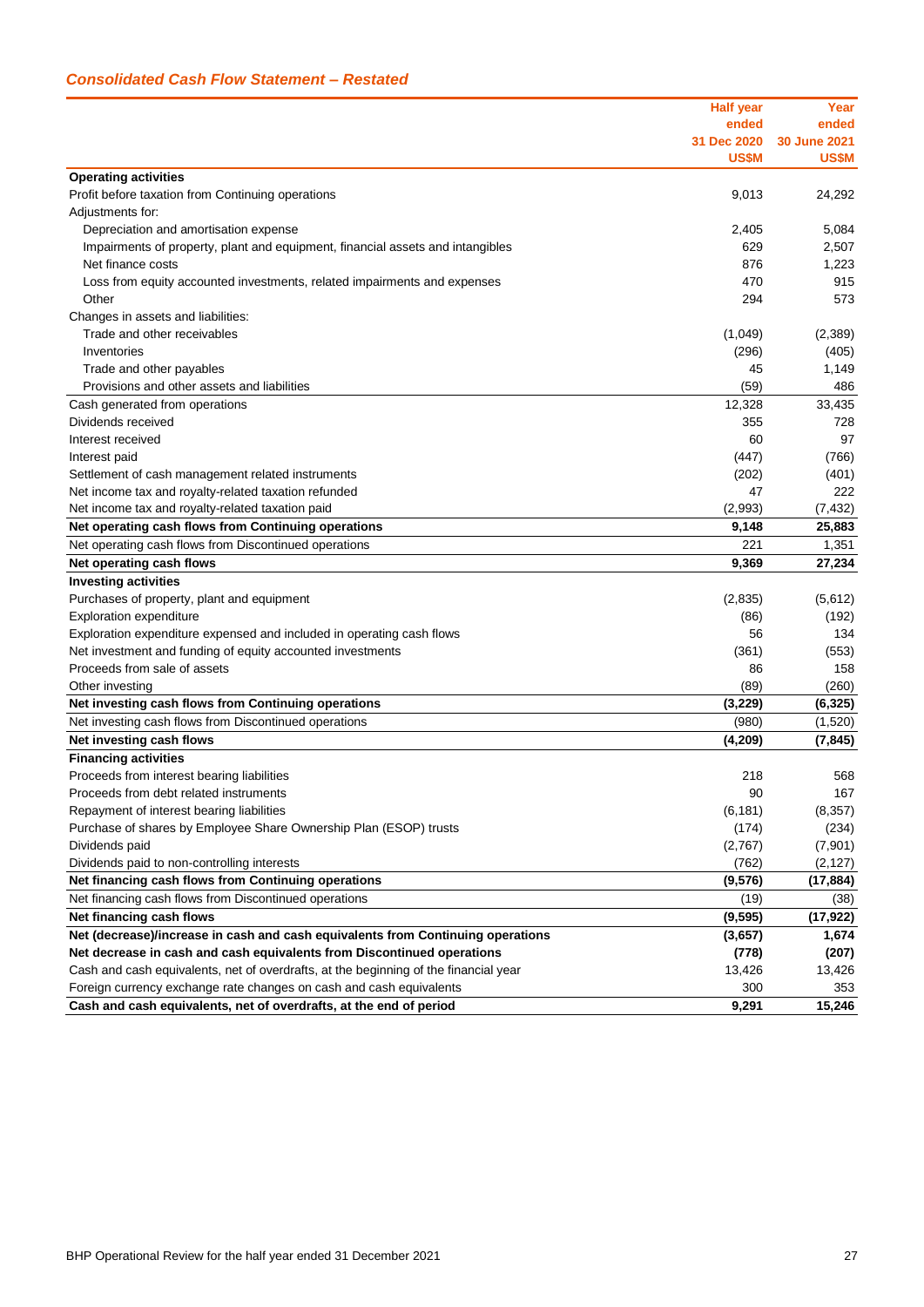# *Consolidated Statement of Changes in Equity for the half year ended 31 December 2020 and the year ended 30 June 2021*

|                                                                                  | <b>Attributable to BHP shareholders</b>      |                                          |                                              |                                    |                 |                 |                                                                        |                                         |                 |
|----------------------------------------------------------------------------------|----------------------------------------------|------------------------------------------|----------------------------------------------|------------------------------------|-----------------|-----------------|------------------------------------------------------------------------|-----------------------------------------|-----------------|
|                                                                                  | <b>Share capital</b>                         |                                          | <b>Treasury shares</b>                       |                                    |                 |                 |                                                                        |                                         |                 |
| <b>US\$M</b>                                                                     | <b>BHP</b><br><b>Group</b><br><b>Limited</b> | <b>BHP</b><br><b>Group</b><br><b>PIc</b> | <b>BHP</b><br><b>Group</b><br><b>Limited</b> | <b>BHP</b><br><b>Group</b><br>Plc: | <b>Reserves</b> | <b>Retained</b> | <b>Total equity</b><br>attributable<br>to BHP<br>earnings shareholders | Non-<br>controlling<br><b>interests</b> | Total<br>equity |
| Balance as at 1 July 2020                                                        | 1,111                                        | 1,057                                    | (5)                                          | -                                  | 2,306           | 43,396          | 47,865                                                                 | 4,310                                   | 52,175          |
| <b>Total comprehensive income</b>                                                |                                              |                                          |                                              |                                    | 53              | 3,873           | 3,926                                                                  | 953                                     | 4,879           |
| <b>Transactions with owners:</b>                                                 |                                              |                                          |                                              |                                    |                 |                 |                                                                        |                                         |                 |
| Purchase of shares by ESOP Trusts                                                |                                              |                                          | (171)                                        | (3)                                |                 |                 | (174)                                                                  |                                         | (174)           |
| Employee share awards exercised net<br>of employee contributions net of tax      |                                              |                                          | 147                                          | 2                                  | (106)           | (43)            |                                                                        |                                         |                 |
| Vested employee share awards that<br>have lapsed, been cancelled or<br>forfeited |                                              |                                          |                                              |                                    | (2)             | $\overline{2}$  |                                                                        |                                         |                 |
| Accrued employee entitlement for<br>unexercised awards net of tax                |                                              |                                          |                                              |                                    | 84              |                 | 84                                                                     |                                         | 84              |
| <b>Dividends</b>                                                                 |                                              |                                          |                                              |                                    | -               | (2,779)         | (2,779)                                                                | (762)                                   | (3,541)         |
| Balance as at 31 December 2020                                                   | 1,111                                        | 1,057                                    | (29)                                         | (1)                                | 2,335           | 44,449          | 48,922                                                                 | 4,501                                   | 53,423          |

|                                                                                                                  | <b>Attributable to BHP shareholders</b> |                            |                                                  |                            |                     |                 |                                                                        |                                         |                        |
|------------------------------------------------------------------------------------------------------------------|-----------------------------------------|----------------------------|--------------------------------------------------|----------------------------|---------------------|-----------------|------------------------------------------------------------------------|-----------------------------------------|------------------------|
|                                                                                                                  | <b>Share capital</b>                    |                            | <b>Treasury shares</b>                           |                            |                     |                 |                                                                        |                                         |                        |
| <b>US\$M</b>                                                                                                     | <b>BHP</b><br><b>Group</b><br>Limited   | <b>BHP</b><br><b>Group</b> | <b>BHP</b><br><b>Group</b><br><b>PIc Limited</b> | <b>BHP</b><br><b>Group</b> | <b>PIc Reserves</b> | <b>Retained</b> | <b>Total equity</b><br>attributable<br>to BHP<br>earnings shareholders | Non-<br>controlling<br><b>interests</b> | <b>Total</b><br>equity |
| Balance as at 1 July 2020                                                                                        | 1,111                                   | 1,057                      | (5)                                              | -                          | 2,306               | 43,396          | 47,865                                                                 | 4,310                                   | 52,175                 |
| Total comprehensive income                                                                                       |                                         |                            |                                                  |                            | 22                  | 11,330          | 11,352                                                                 | 2,158                                   | 13,510                 |
| <b>Transactions with owners:</b>                                                                                 |                                         |                            |                                                  |                            |                     |                 |                                                                        |                                         |                        |
| Purchase of shares by ESOP Trusts                                                                                |                                         |                            | (229)                                            | (5)                        |                     |                 | (234)                                                                  |                                         | (234)                  |
| Employee share awards exercised net<br>of employee contributions net of tax<br>Vested employee share awards that |                                         |                            | 202                                              | 4                          | (149)               | (57)            |                                                                        |                                         |                        |
| have lapsed, been cancelled or<br>forfeited                                                                      |                                         |                            |                                                  |                            | (4)                 | 4               |                                                                        |                                         |                        |
| Accrued employee entitlement for<br>unexercised awards net of tax                                                |                                         |                            |                                                  |                            | 175                 |                 | 175                                                                    |                                         | 175                    |
| <b>Dividends</b>                                                                                                 |                                         |                            |                                                  |                            | -                   | (7, 894)        | (7,894)                                                                | (2, 127)                                | (10,021)               |
| Balance as at 30 June 2021                                                                                       | 1,111                                   | 1,057                      | (32)                                             | (1)                        | 2,350               | 46,779          | 51,264                                                                 | 4,341                                   | 55,605                 |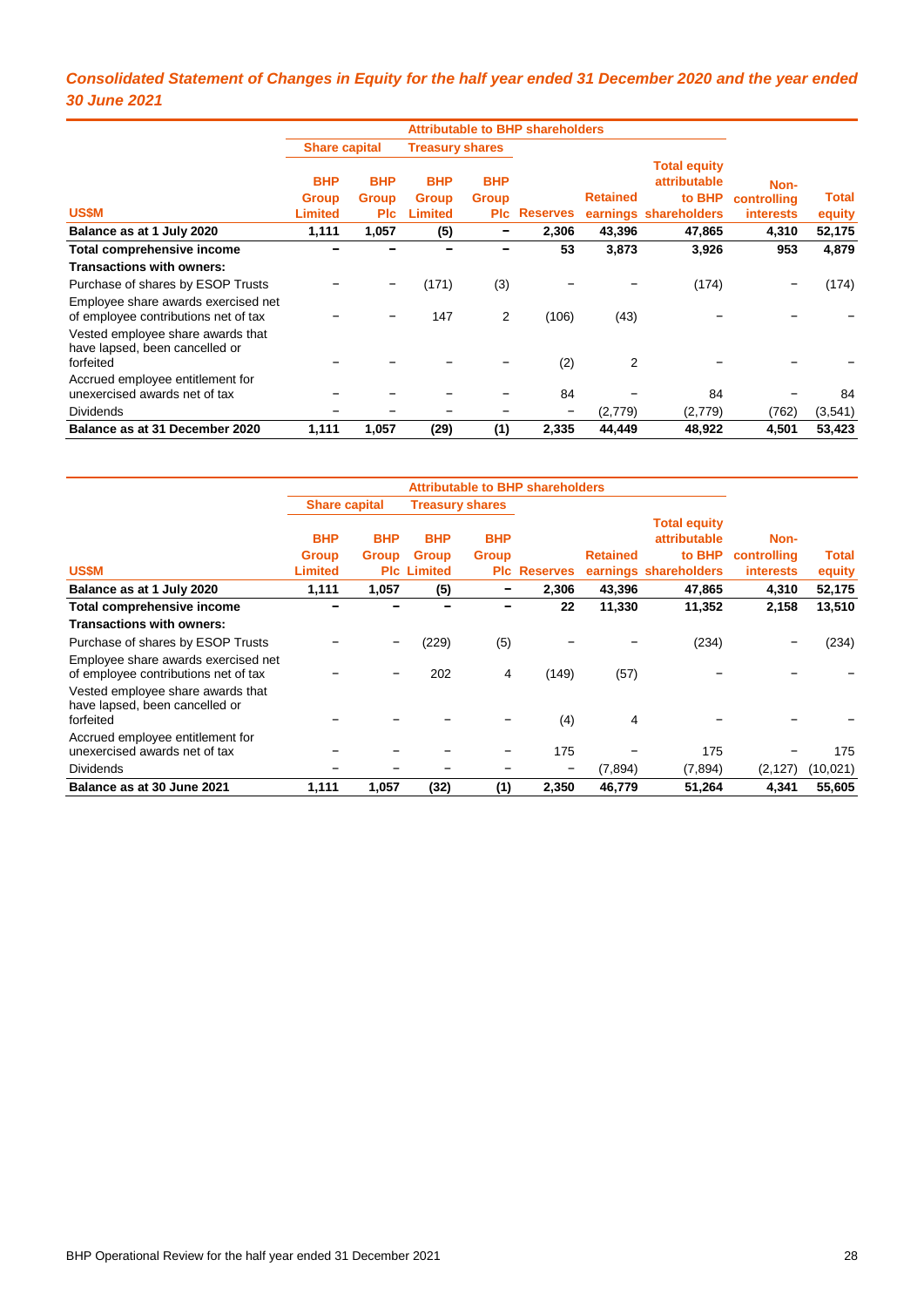#### *Restated supplementary financial information*

#### *For the half year ended 31 December 2020 and financial year ended 30 June 2021*

The following pages present the supplementary financial information for the Group for the half year ended 31 December 2020 and the financial year ended 30 June 2021, restated for the effect of the application of IFRS 5/AASB 5 'Non-current Assets Held for Sale and Discontinued Operations'.

As a consequence of this accounting treatment, the Group's Petroleum business no longer meets the reporting segment recognition criteria as outlined in IFRS 8/AASB 8 'Operating segments' and therefore does not form part of the Group's reportable segments as summarised below. Petroleum underlying EBITDA, revenue, net operating assets and capital and exploration expenditure do not form part of the comparative restated reportable segment $^{\text{\tiny{(1)}}}.$ 

#### **Segment summary(2)**

A summary of performance for the 31 December 2020 half year and 30 June 2021 financial year is presented below and excludes Petroleum discontinued operations.

| Half year ended<br>31 Dec 2020<br><b>US\$M</b> | Revenue <sup>(3)</sup> | <b>Underlying</b><br><b>EBITDA</b> | <b>Underlying</b><br><b>EBIT</b> | <b>Exceptional</b><br>Items <sup>(4)</sup> | <b>Net</b><br>operating<br>assets | Capital<br>expenditure | <b>Exploration</b><br>qross(5) | <b>Exploration</b><br>to profit $(6)$ |
|------------------------------------------------|------------------------|------------------------------------|----------------------------------|--------------------------------------------|-----------------------------------|------------------------|--------------------------------|---------------------------------------|
| Copper                                         | 7.067                  | 3.738                              | 2,899                            | (38)                                       | 26.623                            | 1.108                  | 18                             | 18                                    |
| Iron Ore                                       | 14.058                 | 10.244                             | 9,320                            | (500)                                      | 19,026                            | 1,101                  | 49                             | 26                                    |
| Coal                                           | 2,170                  | (201)                              | (601)                            | (959)                                      | 8,792                             | 320                    |                                | $\overline{4}$                        |
| Group and unallocated items <sup>(1)</sup>     | 749                    | 106                                | (218)                            | (14)                                       | 3.892                             | 306                    | 8                              | 8                                     |
| <b>Total Group</b>                             | 24.044                 | 13.887                             | 11.400                           | (1,511)                                    | 58,333                            | 2,835                  | 86                             | 56                                    |

| <b>Year ended</b><br>30 June 2021<br><b>US\$M</b> | Revenue <sup>(3)</sup> | <b>Underlying</b><br><b>EBITDA</b> | <b>Underlving</b><br><b>EBIT</b> | <b>Exceptional</b><br>Items <sup>(4)</sup> | <b>Net</b><br>operating<br>assets | Capital<br>expenditure | <b>Exploration</b><br>gross <sup>(5)</sup> | <b>Exploration</b><br>to profit $(6)$ |
|---------------------------------------------------|------------------------|------------------------------------|----------------------------------|--------------------------------------------|-----------------------------------|------------------------|--------------------------------------------|---------------------------------------|
| Copper                                            | 15.726                 | 8.489                              | 6.809                            | (144)                                      | 26,928                            | 2.180                  | 53                                         | 53                                    |
| Iron Ore                                          | 34.475                 | 26.278                             | 24.294                           | (1,319)                                    | 18,663                            | 2.188                  | 100                                        | 55                                    |
| Coal                                              | 5.154                  | 288                                | (577)                            | (1,567)                                    | 7.512                             | 579                    | 20                                         |                                       |
| Group and unallocated items <sup>(7)</sup>        | .566                   | 18                                 | (673)                            | (1,308)                                    | 2.921                             | 665                    | 19                                         | 19                                    |
| <b>Total Group</b>                                | 56.921                 | 35,073                             | 29,853                           | (4,338)                                    | 56.024                            | 5.612                  | 192                                        | 134                                   |

(1) As a result of the above mentioned planned Merger transaction with Woodside, the Group's Petroleum business does not form part of the reportable segments summarised above. Restated Petroleum financial information has been included below to reflect the performance of the Group's Petroleum discontinued operations business.

| <b>Petroleum - Discontinued</b><br>operations |         | Underlying    |      | <b>Underlying</b> | <b>Net</b><br>operating |                    |       | <b>Capital Exploration Exploration</b> |
|-----------------------------------------------|---------|---------------|------|-------------------|-------------------------|--------------------|-------|----------------------------------------|
| <b>US\$M</b>                                  | Revenue | <b>EBITDA</b> | D&A  | <b>EBIT</b>       |                         | assets expenditure | aross | to profit                              |
| Half year ended 31 December                   |         |               |      |                   |                         |                    |       |                                        |
| 2020                                          | .595    | 793           | 901  | (108)             | 8.548                   | 498                | 195   | 242                                    |
| Year ended 30 June 2021                       | 3.896   | 2.306         | .868 | 438               | 8.073                   | 994                | 322   | 382                                    |

(2) Group and segment level information is reported on a statutory basis which reflects the application of the equity accounting method in preparing the Group financial statements – in accordance with IFRS. Underlying EBITDA of the Group and the reportable segments, includes depreciation, amortisation and impairments (D&A), net finance costs and taxation expense of US\$259 million for H1 FY21 and US\$626 million for FY21 related to equity accounted investments. It excludes exceptional items loss of US\$678 million for H1 FY21 and US\$1,456 million for FY21 related to share of profit/loss from equity accounted investments, related impairments and expenses.

Group profit before taxation comprised Underlying EBITDA, exceptional items, depreciation, amortisation and impairments of US\$3,998 million for H1 FY21 and US\$9,558 million for FY21 and net finance costs of US\$876 million for H1 FY21 and US\$1,223 million for FY21.

- (3) Revenue is based on Group realised prices and includes third party products. Sale of third party products by the Group contributed revenue of US\$958 million and Underlying EBITDA of US\$58 million for H1 FY21 and revenue of US\$2,285 million and and Underlying EBITDA of US\$65 million for FY21.
- (4) Exceptional items loss of US\$1,511 million H1 FY21 (FY21: US\$4,338 million) excludes net finance costs of US\$41 million H1 FY21 (FY21: US\$85 million) included in the total loss before taxation of US\$358 million H1 FY21 (US\$1,087 million FY21) related to the Samarco dam failure. Refer to Exceptional items and Significant events – Samarco dam failure notes to the financial statements evident in the respective published 2021 annual report and FY21 half year reports for further information.
- (5) Includes US\$30 million capitalised exploration H1 FY21 (FY21: US\$58 million).
- (6) Includes US\$ nil of exploration expenditure previously capitalised, written off as impaired (included in depreciation and amortisation) H1 FY21 (FY21: US\$ nil).
- (7) Group and unallocated items includes functions, other unallocated operations including Potash, Nickel West, legacy assets, and consolidation adjustments. Revenue not attributable to reportable segments comprises the sale of freight and fuel to third parties, as well as revenues from unallocated operations. Exploration and technology activities are recognised within relevant segments.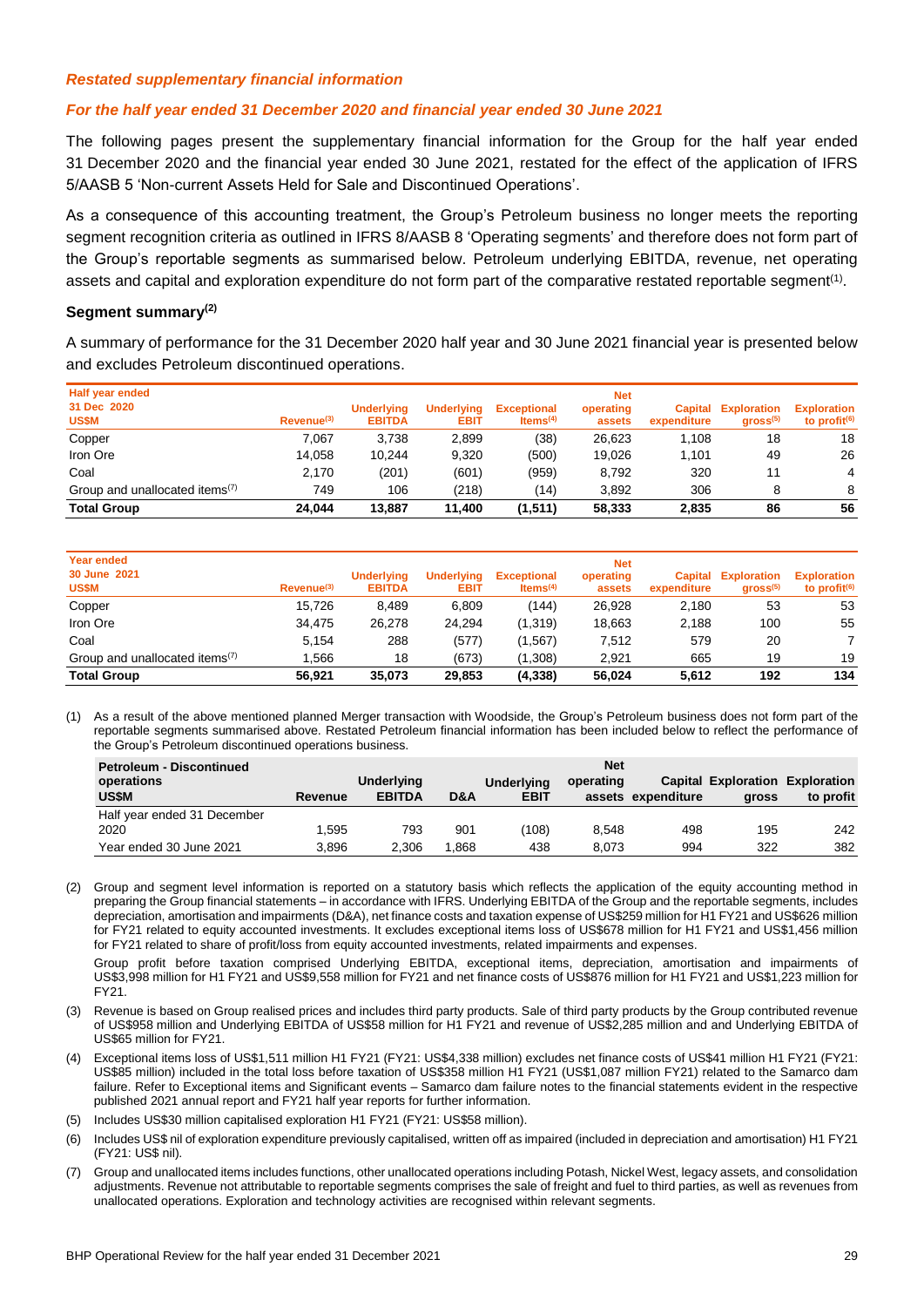Restated financial information for Petroleum Discontinued operations for the 31 December 2020 half year and the 30 June 2021 financial year, is presented below.

| Half year ended                                            |                        |                   |     |                   | <b>Net</b> |                          |                            |                    |
|------------------------------------------------------------|------------------------|-------------------|-----|-------------------|------------|--------------------------|----------------------------|--------------------|
| 31 Dec 2020                                                |                        | <b>Underlying</b> |     | <b>Underlying</b> | operating  |                          | <b>Capital Exploration</b> | <b>Exploration</b> |
| <b>US\$M</b>                                               | Revenue <sup>(1)</sup> | <b>EBITDA</b>     | D&A | <b>EBIT</b>       |            | assets expenditure       | qross <sup>(2)</sup>       | to profit $(3)$    |
| Australia Production Unit <sup>(4)</sup>                   | 123                    | 80                | 95  | (15)              | 176        | 14                       |                            |                    |
| <b>Bass Strait</b>                                         | 478                    | 319               | 396 | (77)              | 1,407      | 33                       |                            |                    |
| North West Shelf                                           | 402                    | 311               | 120 | 191               | 1,224      | 47                       |                            |                    |
| Atlantis                                                   | 212                    | 127               | 71  | 56                | 1,131      | 125                      |                            |                    |
| Shenzi                                                     | 137                    | 89                | 59  | 30                | 1,005      | 10                       |                            |                    |
| Mad Dog                                                    | 88                     | 61                | 26  | 35                | 1,774      | 164                      |                            |                    |
| Trinidad/Tobago                                            | 68                     | 40                | 19  | 21                | 439        | 70                       |                            |                    |
| Algeria                                                    | 75                     | 54                | -   | 54                | 95         |                          |                            |                    |
| Exploration                                                | $\qquad \qquad$        | (181)             | 80  | (261)             | 1,122      |                          |                            |                    |
| Other $(5)$                                                | 39                     | (105)             | 37  | (142)             | 175        | 33                       |                            |                    |
| Total Petroleum from Group production                      | 1,622                  | 795               | 903 | (108)             | 8,548      | 498                      |                            |                    |
| Third party products                                       | 3                      | -                 |     |                   |            |                          |                            |                    |
| <b>Total Petroleum</b>                                     | 1,625                  | 795               | 903 | (108)             | 8,548      | 498                      | 195                        | 242                |
| Adjustment for equity accounted investments <sup>(6)</sup> | (6)                    | (2)               | (2) |                   |            | $\overline{\phantom{0}}$ | $\overline{\phantom{0}}$   |                    |
| <b>Total Petroleum statutory result</b>                    | 1,619                  | 793               | 901 | (108)             | 8,548      | 498                      | 195                        | 242                |
| Inter-segment adjustments                                  | (24)                   | -                 |     | $\qquad \qquad$   |            | $\overline{\phantom{0}}$ | $\qquad \qquad$            |                    |
| <b>Total Discontinued Operations - Petroleum</b>           | 1,595                  | 793               | 901 | (108)             | 8,548      | 498                      | 195                        | 242                |

| <b>Year ended</b><br>30 June 2021<br><b>US\$M</b>          | Revenue <sup>(1)</sup> | <b>Underlying</b><br><b>EBITDA</b> | D&A   | <b>Underlying</b><br><b>EBIT</b> | <b>Net</b><br>operating | assets expenditure | <b>Capital Exploration</b><br>qross <sup>(2)</sup> | <b>Exploration</b><br>to profit $(3)$ |
|------------------------------------------------------------|------------------------|------------------------------------|-------|----------------------------------|-------------------------|--------------------|----------------------------------------------------|---------------------------------------|
| Australia Production Unit <sup>(4)</sup>                   | 327                    | 202                                | 186   | 16                               | 64                      | 23                 |                                                    |                                       |
| <b>Bass Strait</b>                                         | 1,066                  | 798                                | 775   | 23                               | 1,136                   | 70                 |                                                    |                                       |
| North West Shelf                                           | 893                    | 761                                | 239   | 522                              | 1,281                   | 104                |                                                    |                                       |
| <b>Atlantis</b>                                            | 560                    | 401                                | 162   | 239                              | 1,109                   | 178                |                                                    |                                       |
| Shenzi                                                     | 417                    | 309                                | 175   | 134                              | 970                     | 113                |                                                    |                                       |
| Mad Dog                                                    | 231                    | 174                                | 54    | 120                              | 1,885                   | 308                |                                                    |                                       |
| Trinidad/Tobago                                            | 204                    | 80                                 | 44    | 36                               | 433                     | 152                |                                                    |                                       |
| Algeria                                                    | 164                    | 135                                | -     | 135                              | 107                     | 2                  |                                                    |                                       |
| Exploration                                                | -                      | (296)                              | 122   | (418)                            | 1,148                   |                    |                                                    |                                       |
| Other $(5)$                                                | 85                     | (256)                              | 114   | (370)                            | (60)                    | 44                 |                                                    |                                       |
| Total Petroleum from Group production                      | 3,947                  | 2,308                              | 1,871 | 437                              | 8,073                   | 994                |                                                    |                                       |
| Third party products                                       | 11                     |                                    |       | 1                                |                         |                    |                                                    |                                       |
| <b>Total Petroleum</b>                                     | 3,958                  | 2,309                              | 1,871 | 438                              | 8,073                   | 994                | 322                                                | 382                                   |
| Adjustment for equity accounted investments <sup>(6)</sup> | (12)                   | (3)                                | (3)   |                                  |                         |                    |                                                    |                                       |
| <b>Total Petroleum statutory result</b>                    | 3,946                  | 2,306                              | 1,868 | 438                              | 8,073                   | 994                | 322                                                | 382                                   |
| Inter-segment adjustments                                  | (50)                   |                                    |       |                                  |                         |                    |                                                    |                                       |
| <b>Total Discontinued Operations - Petroleum</b>           | 3,896                  | 2,306                              | 1,868 | 438                              | 8,073                   | 994                | 322                                                | 382                                   |

(1) Petroleum revenue includes: crude oil US\$769 million H1 FY21 (FY21: US\$2,013 million), natural gas US\$434 million H1 FY21 (FY21: US\$977 million), LNG US\$292 million (FY21: US\$682 million), NGL US\$96 million (FY21: US\$212 million) and other (including Inter-segment adjustments) US\$4 million (FY21: US\$12 million).

(2) Includes US\$14 million of capitalised exploration H1 FY21 (FY21: US\$26 million).

(3) Includes US\$61 million of exploration expenditure previously capitalised, written off as impaired (included in depreciation and amortisation) H1 FY21 (FY21: US\$86 million).

(4) Australia Production Unit includes Macedon and Pyrenees.

(5) Predominantly divisional activities, business development and Neptune (sale finalised in May 2021). Also includes the Caesar oil pipeline and the Cleopatra gas pipeline, which are equity accounted investments. The financial information for the Caesar oil pipeline and the Cleopatra gas pipeline presented above, with the exception of net operating assets, reflects BHP's share.

(6) Total Petroleum statutory result revenue excludes US\$6 million H1 FY21 (FY21: US\$12 million) revenue related to the Caesar oil pipeline and the Cleopatra gas pipeline. Total Petroleum statutory result Underlying EBITDA includes US\$2 million H1 FY21 (FY21: US\$3 million) D&A related to the Caesar oil pipeline and the Cleopatra gas pipeline.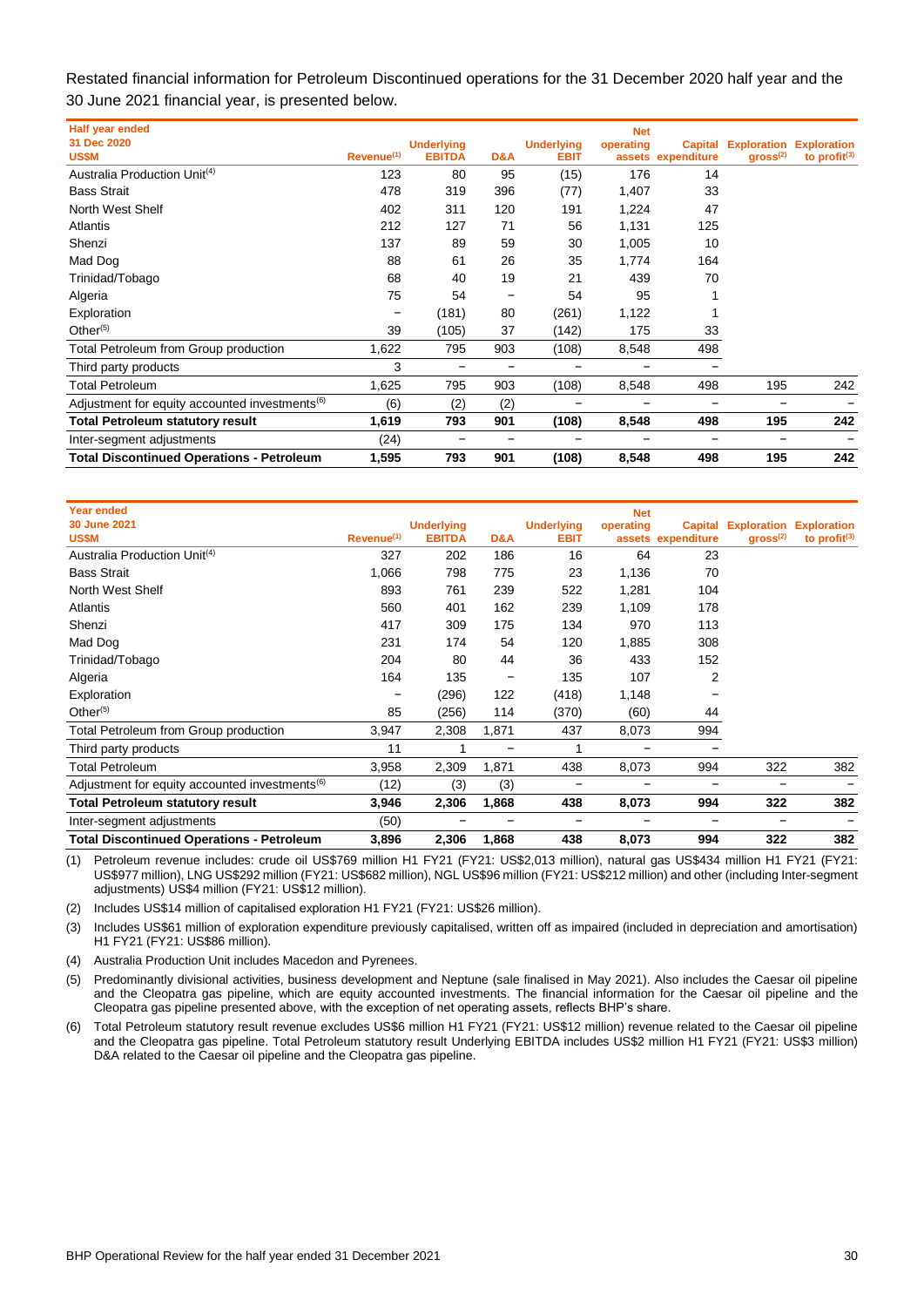#### **Alternative Performance Measures**

We use various Alternative Performance Measures (APMs) to reflect our underlying financial performance.

These APMs are not defined or specified under the requirements of IFRS, but are derived from the Group's restated Financial Statements for the half year ended 31 December 2020 and year ended 30 June 2021 prepared in accordance with IFRS. The APMs and below reconciliations included in this document for the restated half year ended 31 December 2020 and year ended 30 June 2021 periods are unaudited. The APMs are consistent with how management review financial performance of the Group with the Board and the investment community.

The definitions and calculation methodology to compute the Group's APMs have not changed as a result of the proposed Merger. For further information and a list of the "Definition and calculation of alternative performance measures" refer to the Group's 2021 published Annual report.

Comparative periods have been adjusted for the effects of applying IFRS 5/AASB 5 'Non-current Assets Held for Sale and Discontinued Operations'.

The following tables provide reconciliations between the APMs and their nearest respective IFRS measure. As the Group's balance sheet is not required to be restated under IFRS 5/AASB 5 'Non-current Assets Held for Sale and Discontinued Operations', certain APMs such as Net Debt Waterfall, Net debt and gearing ratio and Underlying ROCE have not been restated and are presented consistently as previously published in respective comparable period financial information.

#### **Exceptional items**

To improve the comparability of underlying financial performance between reporting periods some of our APMs adjust the relevant IFRS measures for exceptional items.

Exceptional items are those gains or losses where their nature, including the expected frequency of the events giving rise to them, and impact is considered material to the Group's Financial Statements. The exceptional items included within the Group's profit for each restated comparative period are detailed below.

|                                                                                  | <b>Half year</b> | Year            |
|----------------------------------------------------------------------------------|------------------|-----------------|
|                                                                                  | ended            | ended           |
|                                                                                  | 31 Dec 2020      | 30 June 2021    |
|                                                                                  | US\$M            | <b>US\$M</b>    |
| <b>Exceptional items</b>                                                         | <b>Restated</b>  | <b>Restated</b> |
| <b>Continuing operations</b>                                                     |                  |                 |
| Revenue                                                                          |                  |                 |
| Other income                                                                     |                  | 34              |
| Expenses excluding net finance costs, depreciation, amortisation and impairments | (286)            | (545)           |
| Depreciation and amortisation                                                    |                  |                 |
| Net impairments                                                                  | (547)            | (2,371)         |
| Loss from equity accounted investments, related impairments and expenses         | (678)            | (1, 456)        |
| Profit/(loss) from operations                                                    | (1, 511)         | (4, 338)        |
|                                                                                  |                  |                 |
| <b>Financial expenses</b>                                                        | (41)             | (85)            |
| Financial income                                                                 |                  |                 |
| Net finance costs                                                                | (41)             | (85)            |
| Profit/(loss) before taxation                                                    | (1, 552)         | (4, 423)        |
|                                                                                  |                  |                 |
| Income tax (expense)/benefit                                                     | (590)            | (1,057)         |
| Royalty-related taxation (net of income tax benefit)                             |                  |                 |
| Total taxation (expense)/benefit                                                 | (590)            | (1,057)         |
| Profit/(loss) after taxation from Continuing operations                          | (2, 142)         | (5,480)         |
| <b>Discontinued operations</b>                                                   |                  |                 |
| Profit/(loss) after taxation from Discontinued operations                        | (28)             | (317)           |
| Profit/(loss) after taxation from Continuing and Discontinued operations         | (2, 170)         | (5,797)         |
| Total exceptional items attributable to non-controlling interests                | (10)             | (24)            |
| Total exceptional items attributable to BHP shareholders                         | (2, 160)         | (5, 773)        |
| Exceptional items attributable to BHP shareholders per share (US cents)          | (42.8)           | (114.2)         |
| Weighted basic average number of shares (Million)                                | 5,057            | 5,057           |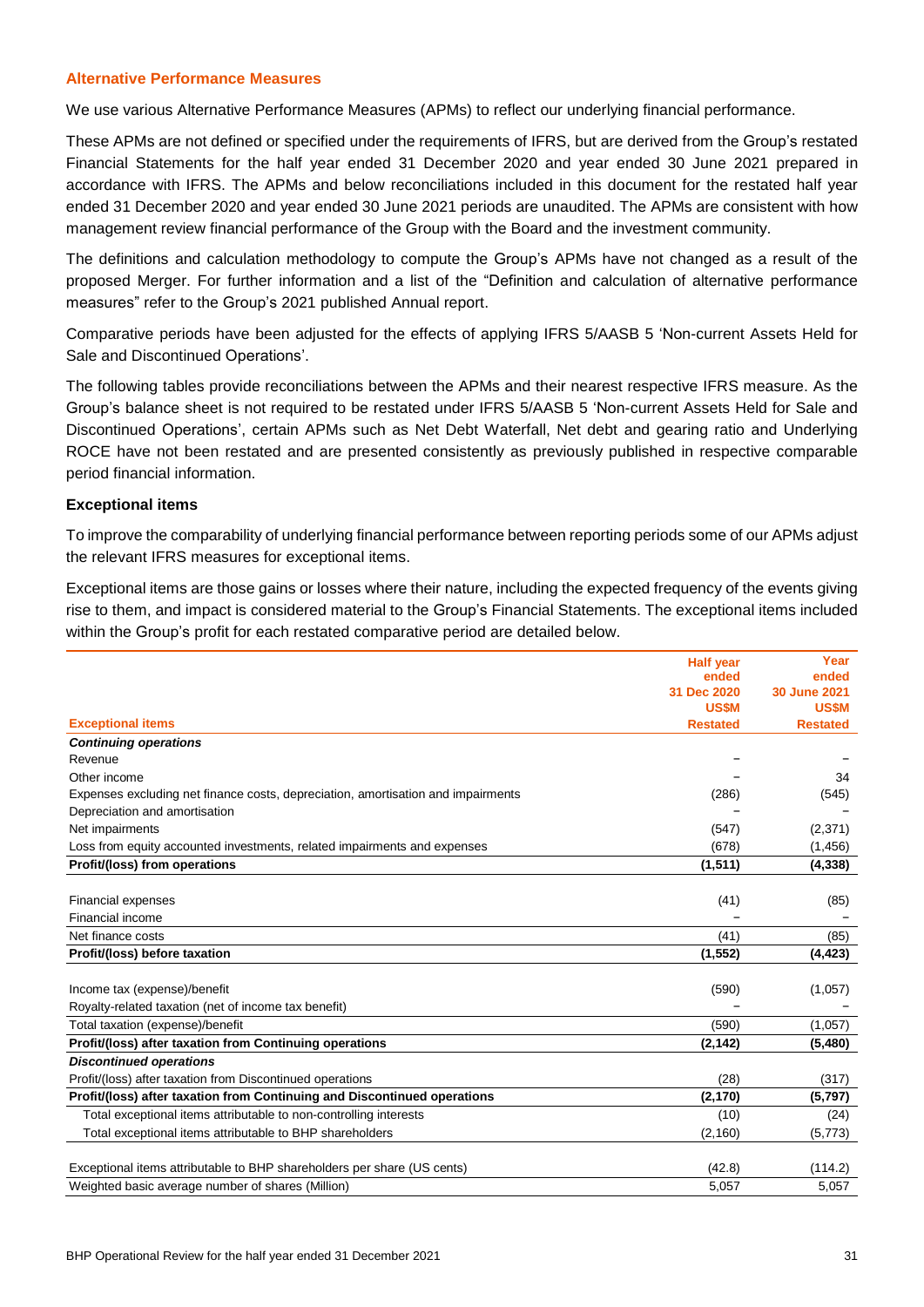# **APMs derived from Consolidated Income Statement**

# **Underlying attributable profit – Continuing operations**

|                                                                                                    | <b>Half year</b> | Year            |
|----------------------------------------------------------------------------------------------------|------------------|-----------------|
|                                                                                                    | ended            | ended           |
|                                                                                                    | 31 Dec 2020      | 30 June 2021    |
|                                                                                                    | <b>US\$M</b>     | <b>US\$M</b>    |
| Underlying attributable profit – Continuing operations                                             | <b>Restated</b>  | <b>Restated</b> |
| Profit after taxation from Continuing and Discontinued operations attributable to BHP shareholders | 3.876            | 11.304          |
| Loss after taxation from Discontinued operations attributable to BHP shareholders                  | 192              | 225             |
| Total exceptional items attributable to BHP shareholders                                           | 2.160            | 5.773           |
| Total exceptional items attributable to BHP shareholders for Discontinued operations               | (28)             | (317)           |
| Underlying attributable profit – Continuing operations                                             | 6.200            | 16.985          |

# **Underlying basic earnings per share – Continuing operations**

|                                                                                        | <b>Half year</b> | Year            |
|----------------------------------------------------------------------------------------|------------------|-----------------|
|                                                                                        | ended            | ended           |
|                                                                                        | 31 Dec 2020      | 30 June 2021    |
|                                                                                        | <b>US\$M</b>     | <b>US\$M</b>    |
| Underlying basic earnings per share - Continuing operations                            | <b>Restated</b>  | <b>Restated</b> |
| Underlying attributable profit - Continuing operations                                 | 6.200            | 16.985          |
| Weighted basic average number of shares (Million)                                      | 5.057            | 5.057           |
| Underlying attributable earnings per ordinary share – Continuing operations (US cents) | 122.6            | 335.9           |

# **Underlying EBITDA**

|                                                                         | <b>Half year</b> | Year            |
|-------------------------------------------------------------------------|------------------|-----------------|
|                                                                         | ended            | ended           |
|                                                                         | 31 Dec 2020      | 30 June 2021    |
|                                                                         | <b>US\$M</b>     | <b>US\$M</b>    |
| <b>Underlying EBITDA</b>                                                | <b>Restated</b>  | <b>Restated</b> |
| Profit from operations                                                  | 9,889            | 25,515          |
| Exceptional items included in profit from operations                    | 1,511            | 4,338           |
| <b>Underlying EBIT</b>                                                  | 11,400           | 29,853          |
| Depreciation and amortisation expense                                   | 2.405            | 5,084           |
| Net impairments                                                         | 629              | 2,507           |
| Exceptional item included in Depreciation, amortisation and impairments | (547)            | (2,371)         |
| <b>Underlying EBITDA</b>                                                | 13,887           | 35,073          |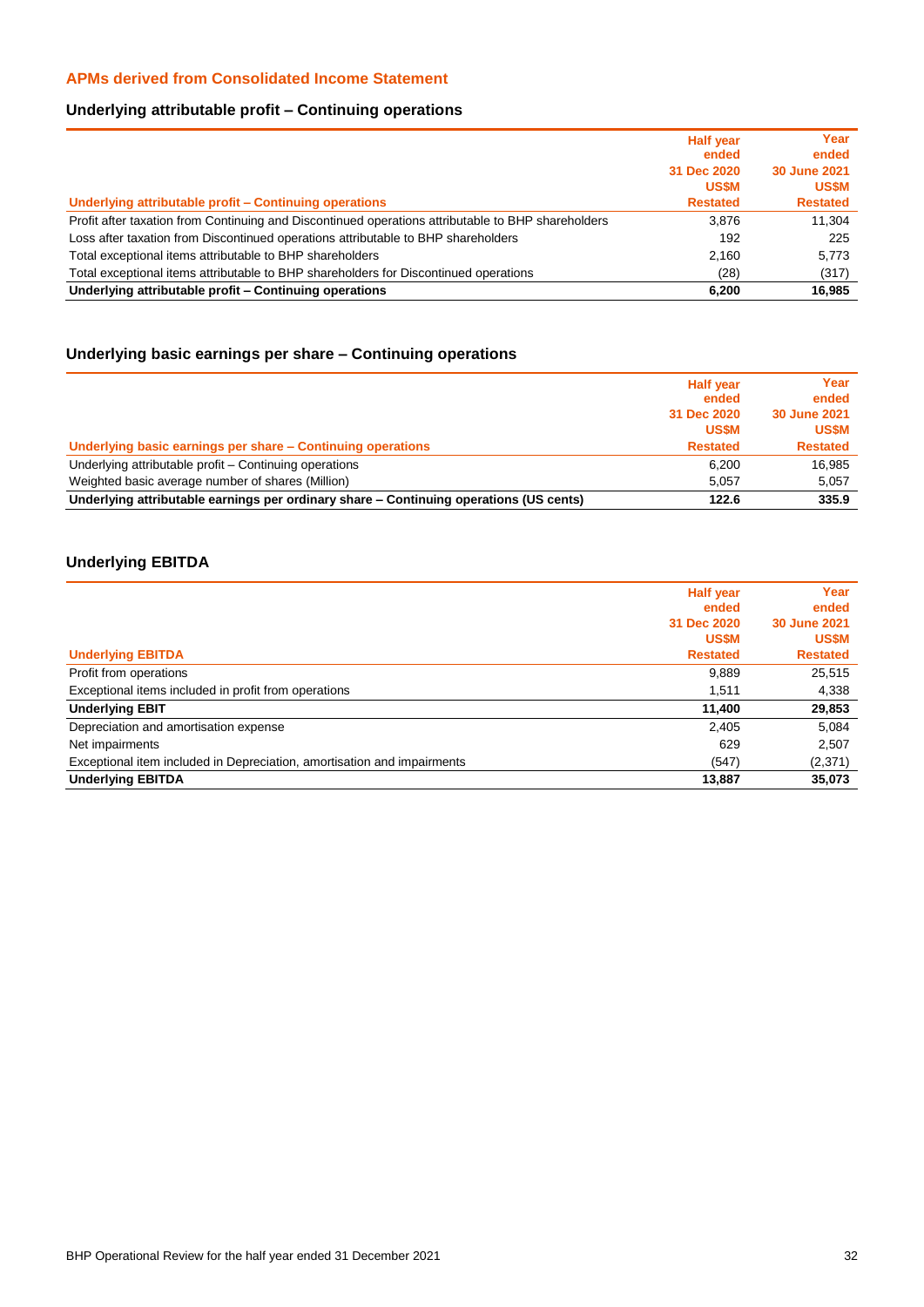# **Underlying EBITDA margin**

| Half year ended 31 Dec 2020<br><b>US\$M</b><br><b>Restated</b>       | <b>Copper</b> | <b>Iron Ore</b> | Coal  | <b>Group and</b><br>unallocated<br>items/<br>eliminations <sup>(1)</sup> Total Group |        |
|----------------------------------------------------------------------|---------------|-----------------|-------|--------------------------------------------------------------------------------------|--------|
| Revenue - Group production                                           | 6,129         | 14,050          | 2,170 | 737                                                                                  | 23,086 |
| Revenue – Third party products                                       | 938           | 8               |       | 12                                                                                   | 958    |
| Revenue                                                              | 7,067         | 14,058          | 2.170 | 749                                                                                  | 24,044 |
| Underlying EBITDA - Group production                                 | 3,683         | 10.241          | (201) | 106                                                                                  | 13,829 |
| Underlying EBITDA - Third party products                             | 55            | 3               |       | $\overline{\phantom{m}}$                                                             | 58     |
| <b>Underlying EBITDA</b>                                             | 3,738         | 10.244          | (201) | 106                                                                                  | 13,887 |
| Segment contribution to the Group's Underlying EBITDA <sup>(2)</sup> | 27%           | 74%             | (1%)  |                                                                                      | 100%   |
| Underlying EBITDA margin <sup>(3)</sup>                              | 60%           | 73%             | (9%)  |                                                                                      | 60%    |

| Year ended 30 June 2021<br><b>US\$M</b><br><b>Restated</b>           | <b>Copper</b> | <b>Iron Ore</b> | Coal                     | <b>Group and</b><br>unallocated<br>items/<br>eliminations <sup>(1)</sup> Total Group |        |
|----------------------------------------------------------------------|---------------|-----------------|--------------------------|--------------------------------------------------------------------------------------|--------|
| Revenue - Group production                                           | 13.482        | 34,457          | 5,154                    | 1.543                                                                                | 54,636 |
| Revenue – Third party products                                       | 2.244         | 18              |                          | 23                                                                                   | 2,285  |
| Revenue                                                              | 15,726        | 34,475          | 5.154                    | 1,566                                                                                | 56,921 |
| Underlying EBITDA - Group production                                 | 8.425         | 26.277          | 288                      | 18                                                                                   | 35,008 |
| Underlying EBITDA - Third party products                             | 64            |                 | $\overline{\phantom{0}}$ |                                                                                      | 65     |
| <b>Underlying EBITDA</b>                                             | 8,489         | 26.278          | 288                      | 18                                                                                   | 35,073 |
| Segment contribution to the Group's Underlying EBITDA <sup>(2)</sup> | 24%           | 75%             | 1%                       |                                                                                      | 100%   |
| Underlying EBITDA margin(3)                                          | 62%           | 76%             | 6%                       |                                                                                      | 64%    |

(1) Group and unallocated items includes functions, other unallocated operations including Potash, Nickel West, legacy assets and consolidation adjustments.

(2) Percentage contribution to Group Underlying EBITDA, excluding Group and unallocated items.

(3) Underlying EBITDA margin excludes Third party products.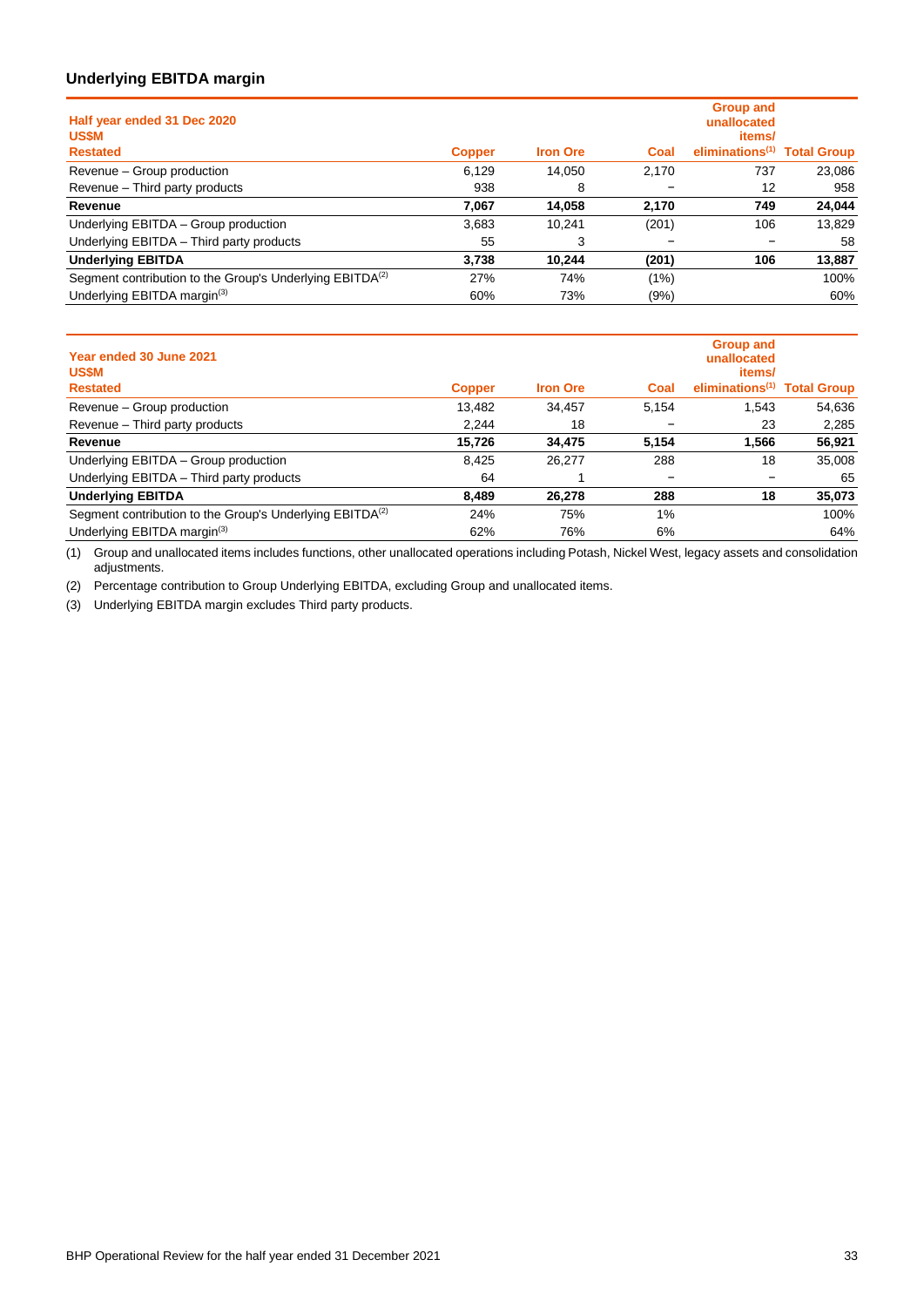# **APMs derived from Consolidated Cash Flow Statement**

#### **Capital and exploration expenditure**

|                                                                          | <b>Half year</b><br>ended<br>31 Dec 2020<br><b>US\$M</b> | Year<br>ended<br>30 June 2021<br><b>US\$M</b> |
|--------------------------------------------------------------------------|----------------------------------------------------------|-----------------------------------------------|
| <b>Capital and exploration expenditure</b>                               | <b>Restated</b>                                          | <b>Restated</b>                               |
| Capital expenditure (purchases of property, plant and equipment)         | 2.835                                                    | 5.612                                         |
| Add: Exploration expenditure                                             | 86                                                       | 192                                           |
| Capital and exploration expenditure (cash basis) – Continuing operations | 2.921                                                    | 5.804                                         |
| Capital and exploration expenditure – Discontinued operations            | 693                                                      | 1.316                                         |
| Capital and exploration expenditure (cash basis) – Total operations      | 3.614                                                    | 7.120                                         |

# **Free cash flow**

| <b>Half year</b>                                               | Year            |
|----------------------------------------------------------------|-----------------|
| ended                                                          | ended           |
| 31 Dec 2020                                                    | 30 June 2021    |
| <b>US\$M</b>                                                   | <b>US\$M</b>    |
| <b>Restated</b><br>Free cash flow                              | <b>Restated</b> |
| Net operating cash flows from Continuing operations<br>9.148   | 25,883          |
| Net investing cash flows from Continuing operations<br>(3,229) | (6, 325)        |
| Free cash flow - Continuing operations<br>5.919                | 19,558          |
| Free cash flow - Discontinued operations<br>(759)              | (169)           |
| Free cash flow - Total operations<br>5,160                     | 19,389          |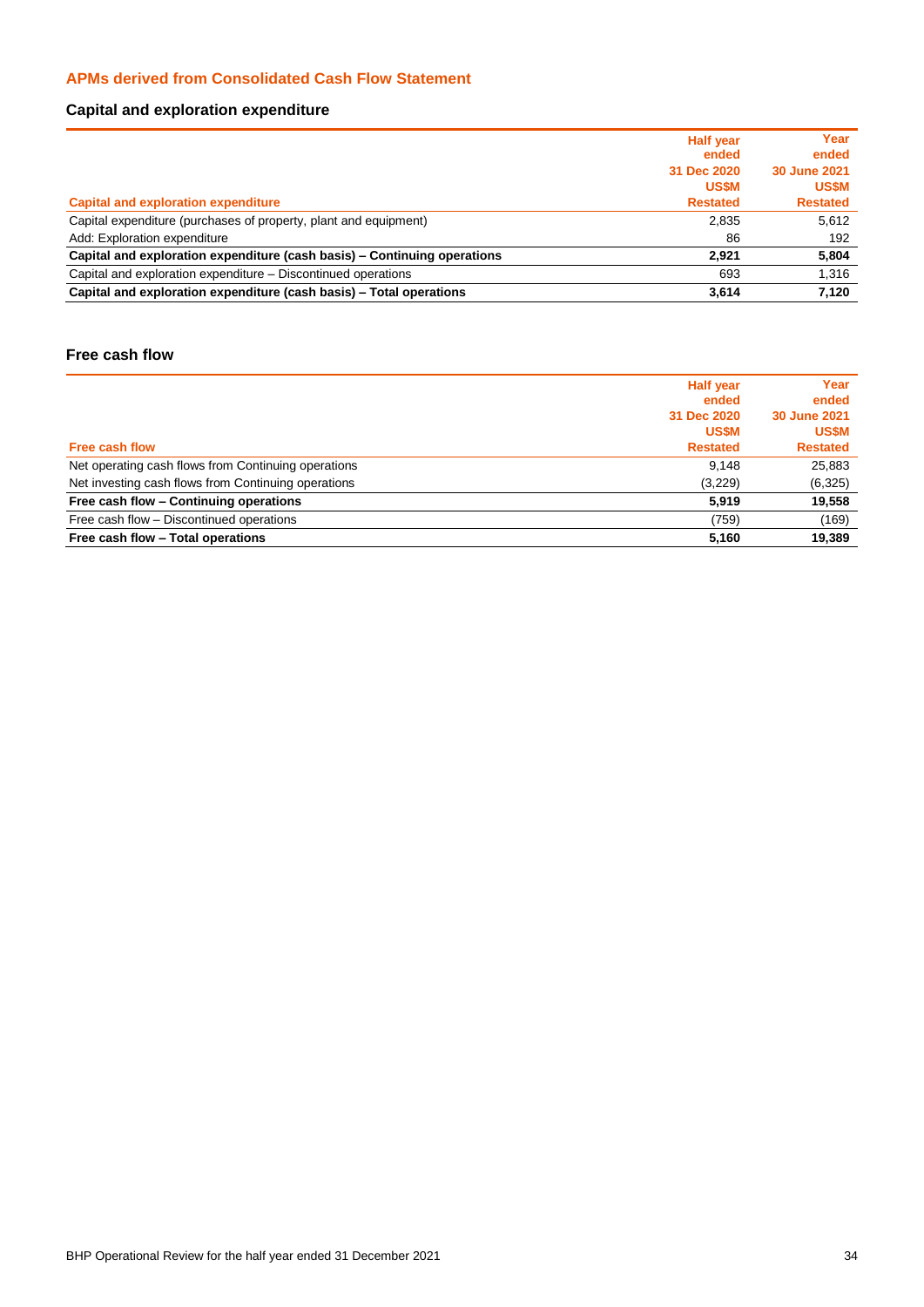#### **APMs derived from Consolidated Balance Sheet**

The Group's balance sheet is not required to be restated under IFRS 5, however Net operating assets presented below, has been restated to reflect the exclusion of Petroleum from the Group's reportable segments which is to be recognised as held for sale as at 31 December 2021.

#### **Net operating assets**

|                                                                        | <b>Half year</b> | Year            |
|------------------------------------------------------------------------|------------------|-----------------|
|                                                                        | ended            | ended           |
|                                                                        | 31 Dec 2020      | 30 June 2021    |
|                                                                        | <b>US\$M</b>     | <b>US\$M</b>    |
|                                                                        | <b>Restated</b>  | <b>Restated</b> |
| <b>Net assets</b>                                                      | 53,423           | 55,605          |
| Less: Non-operating assets                                             |                  |                 |
| Cash and cash equivalents                                              | (9,291)          | (15, 246)       |
| Trade and other receivables <sup>(1)</sup>                             | (202)            | (280)           |
| Other financial assets $(2)$                                           | (2,225)          | (1,516)         |
| Current tax assets                                                     | (295)            | (279)           |
| Deferred tax assets                                                    | (3, 178)         | (1, 912)        |
| Assets held for sale                                                   |                  | (324)           |
| Petroleum discontinued operations operating assets <sup>(3)</sup>      | (13, 745)        | (13, 757)       |
| Add: Non-operating liabilities                                         |                  |                 |
| Trade and other payables $(4)$                                         | 218              | 227             |
| Interest bearing liabilities                                           | 22,719           | 20,983          |
| Other financial liabilities <sup>(5)</sup>                             | 752              | 588             |
| Current tax payable                                                    | 1,184            | 2,800           |
| Non-current tax payable                                                | 173              | 120             |
| Deferred tax liabilities                                               | 3,603            | 3,314           |
| Liabilities directly associated with the assets held for sale          |                  | 17              |
| Petroleum discontinued operations operating liabilities <sup>(3)</sup> | 5,197            | 5,684           |
| Net operating assets                                                   | 58,333           | 56,024          |

(1) Represents loans to associates, external finance receivable and accrued interest receivable included within other receivables.

(2) Represents cross currency and interest rate swaps, forward exchange contracts related to cash management and investment in shares and other investments.

(3) Represents the Petroleum operating assets and operating liabilities as at 31 December 2020 and 30 June 2021 that are to be recognised as held for sale as at 31 December 2021 under IFRS 5.

(4) Represents accrued interest payable included within other payables.

(5) Represents cross currency and interest rate swaps and forward exchange contracts related to cash management.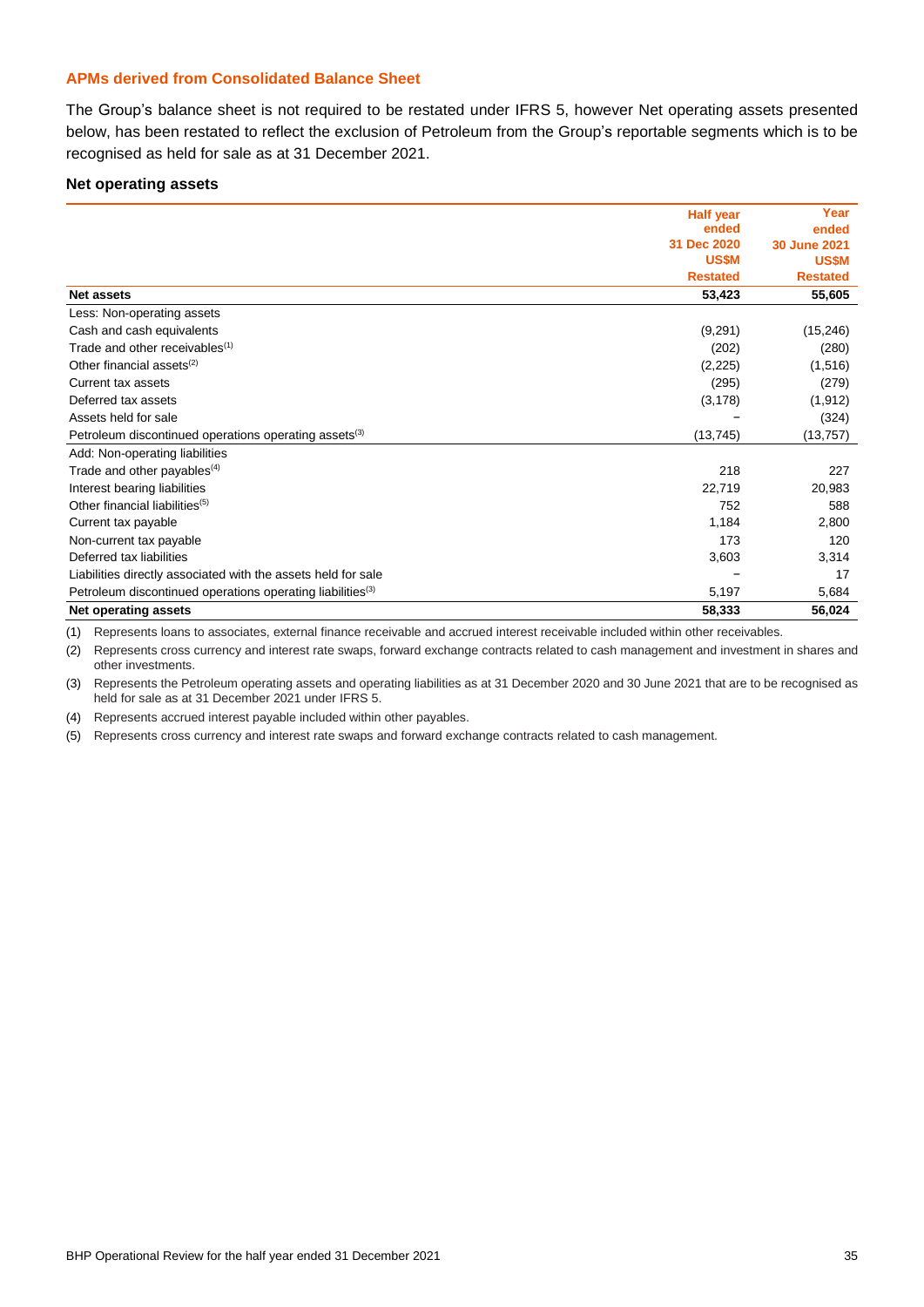#### **Other APMs**

The definition and calculation methodology to compute the Group's underlying ROCE calculation below, has not changed as a result of the discontinued operations impacts connected with the planned Petroleum Merger. As per our definitions, the Group's underlying ROCE includes the contribution from Discontinued operations.

However, Underlying ROCE by segment and Underlying ROCE by assets presented below, have been restated to reflect the portion attributable to the Group's Petroleum Discontinued operations and the Group's continued operations.

For further information and a list of the "Definition and calculation of alternative performance measures" refer to the Group's 2021 published Annual report.

#### **Underlying return on capital employed (ROCE) by segment**

| Half year ended 31 Dec 2020<br><b>USSM</b><br><b>Restated</b>                         | <b>Copper</b> | <b>Iron Ore</b> | Coal    | <b>Group and</b><br>unallocated<br>items/<br>eliminations <sup>(1)</sup> | Total<br><b>Continuing</b> | <b>Petroleum</b><br><b>Discontinued</b><br>operation | <b>Total Group</b> |
|---------------------------------------------------------------------------------------|---------------|-----------------|---------|--------------------------------------------------------------------------|----------------------------|------------------------------------------------------|--------------------|
| Annualised profit after taxation excluding net finance<br>costs and exceptional items | 3,918         | 12,454          | (1,066) | 256                                                                      | 15,562                     | (260)                                                | 15,302             |
| Average capital employed                                                              | 23,941        | 16,367          | 8,743   | 5,877                                                                    | 54,928                     | 9,813                                                | 64,741             |
| <b>Underlying Return on Capital Employed</b>                                          | 16%           | 76%             | (12%)   | ۰                                                                        | 28.3%                      | $(2.6\%)$                                            | 23.6%              |
| Year ended 30 June 2021<br><b>US\$M</b><br><b>Restated</b>                            | <b>Copper</b> | <b>Iron Ore</b> | Coal    | <b>Group and</b><br>unallocated<br>items/<br>eliminations <sup>(1)</sup> | Total<br><b>Continuing</b> | <b>Petroleum</b><br><b>Discontinued</b><br>operation | <b>Total Group</b> |
| Profit after taxation excluding net finance costs and<br>exceptional items            | 4,191         | 16,640          | (454)   | (395)                                                                    | 19,982                     | 149                                                  | 20,131             |
| Average capital employed                                                              | 23.710        | 16,042          | 8,262   | 4,470                                                                    | 52,484                     | 9,489                                                | 61,973             |
| Underlying Return on Capital Employed                                                 | 18%           | 104%            | (5%)    | ۰                                                                        | 38.1%                      | 1.6%                                                 | 32.5%              |

(1) Group and unallocated items includes functions, other unallocated operations including Potash, Nickel West, legacy assets and consolidation adjustments.